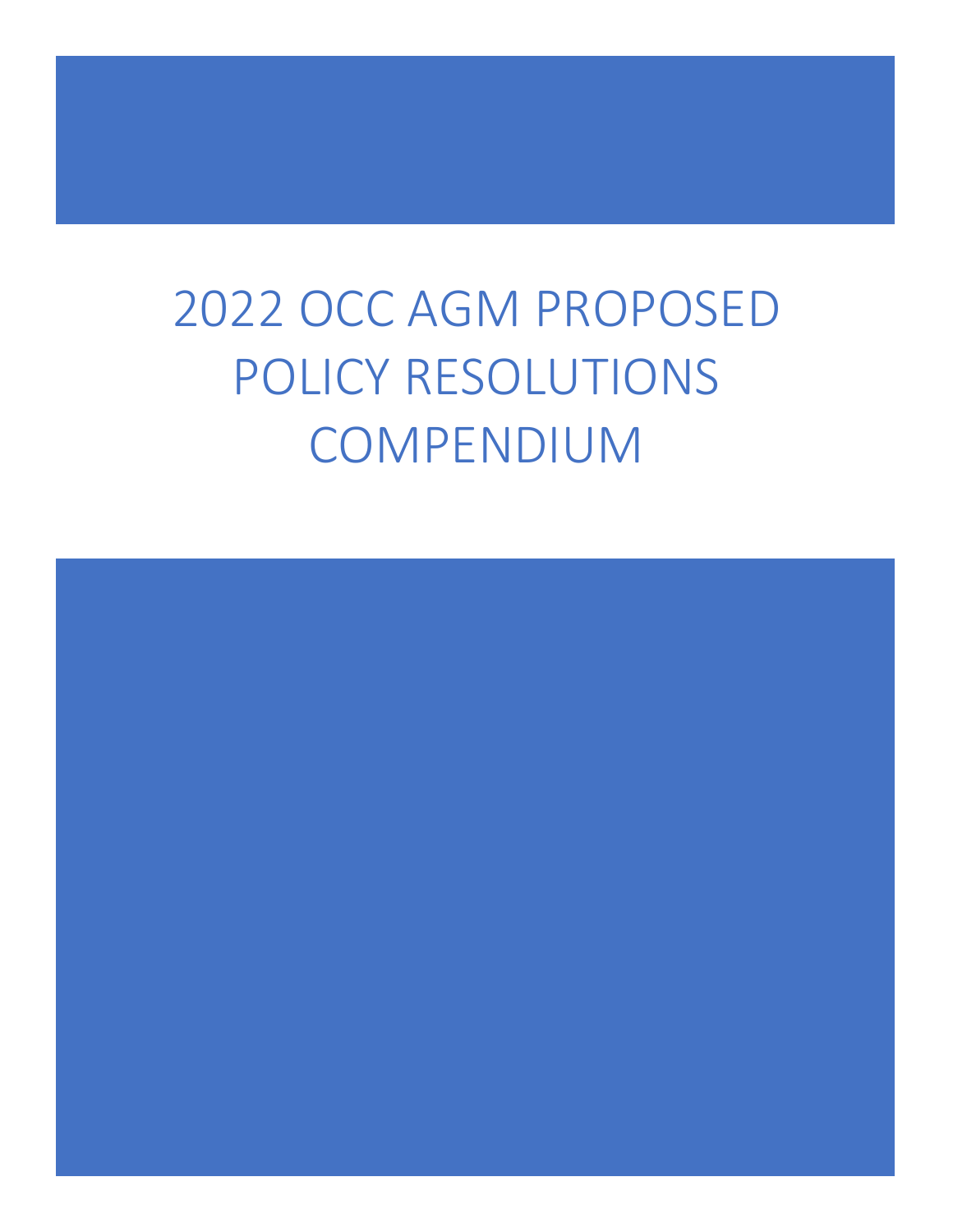# Preface

This booklet contains the proposed policy resolutions for debate at the Annual General Meeting of the Ontario Chamber of Commerce on **April 30, 2022**. These resolutions were developed and submitted by our network of chambers of commerce and boards of trade.

Each resolution has been reviewed by the Policy and Advocacy Committee (PAC), a subcommittee of the OCC's Board of Directors, comprised of representatives from both our chamber and corporate memberships

The PAC is mandated to ensure that all resolutions presented on the floor for discussion are:

- Business issues.
- Provincial in scope or impact.
- Deemed important enough to be on the legislative agenda of the government or be of considerable concern to a majority of members.
- Not pitting one industry or region of Ontario against another.
- Not duplicative of any existing resolutions.

During the debate, resolutions will be discussed before voting delegates are asked to **adopt, defeat, or refer the resolution to the Board of Directors for further study.** 

Policy resolutions adopted at the AGM will become part of the Ontario Chamber's advocacy agenda for the next three years.

The resolutions contained within this book are also available on the OCC website at occ.ca

# Resolutions Debate Procedures

Prior to debating the proposed resolutions, a motion will be presented to place the entire policy book on the floor (this prevents the need for a motion to adopt each resolution as it comes up).

#### **Resolution Debate**

- 1. The discussion of each resolution will open with the moderator naming the resolution. A representative of the sponsoring group (submitting chamber/board of trade) is entitled to make a brief comment (approximately one minute) to amplify or clarify their resolutions. If the OCC PAC has indicated that they do not support the proposed resolution, a committee representative will be offered an opportunity to comment briefly before the resolution is opened for discussion by all delegates.
- 2. Although everyone is allowed to participate in the debate, only voting delegates have the right to move or second motions, amendments or other motions to vote.
- 3. Wait to be recognized by the moderator and then identify yourself and your organization before you begin your remarks.
- 4. Due to limited time for policy debates, we encourage all delegates to keep their commentary concise.
- 5. You are responsible to make your voting decisions in accordance with your beliefs about what is in the best interests of the Ontario Chamber of Commerce policy agenda. Delegates have three possible courses of action for each resolution:
	- a. **To adopt it** with or without amendments thus making it official OCC policy
	- b. **To defeat it**; or
	- c. **To refer it to the Board of Directors for further study**. While this precludes the item from becoming official policy at the time of the AGM, it does permit the board to act upon it.
- 6. The policy debate is governed by Robert's Rules of Order. It is OCC policy to require a 50% plus one of the voting delegates to pass any motion or amendment.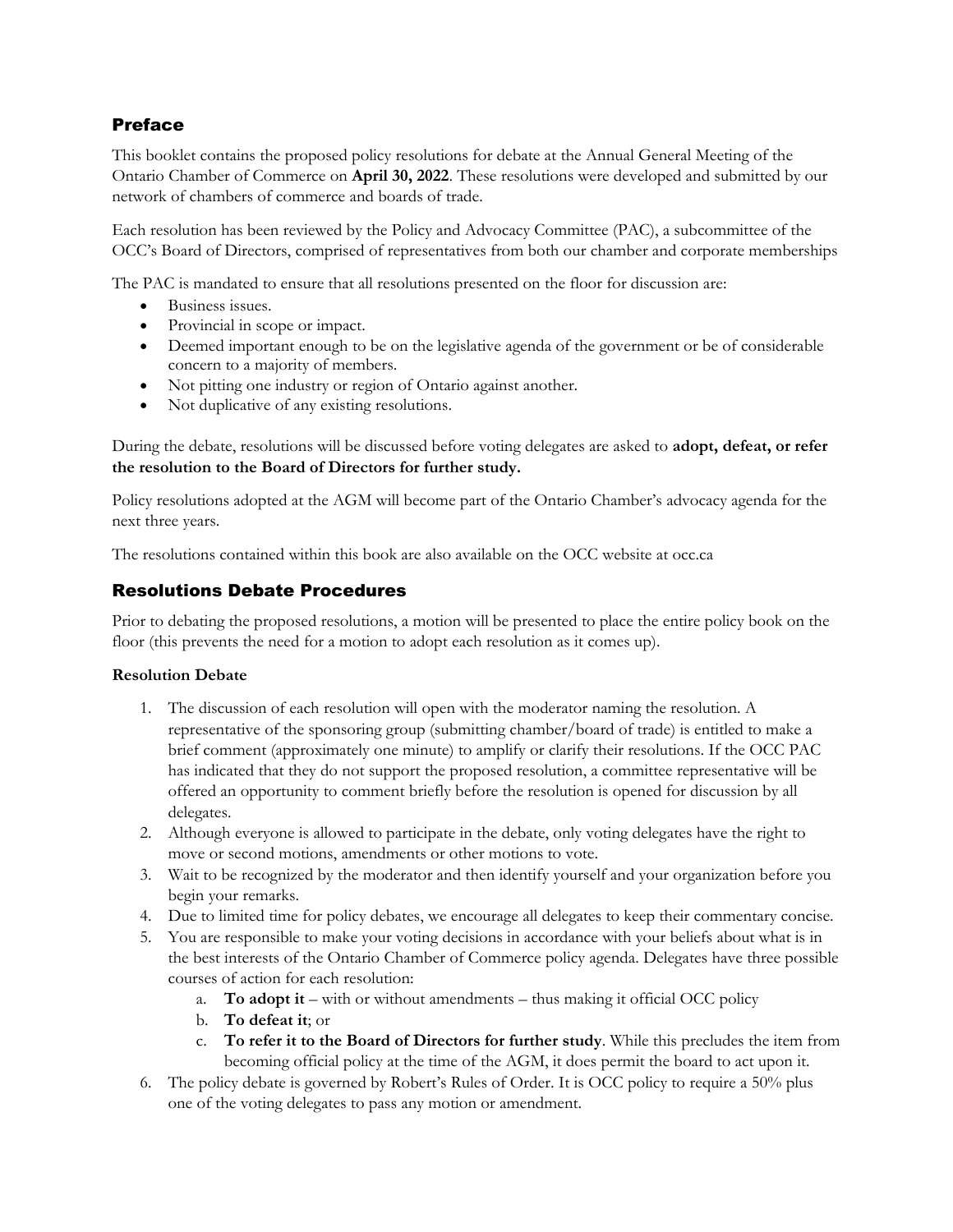# 2022 OCC AGM Proposed Policy Resolutions

| 1.  |                                                                                                      |  |
|-----|------------------------------------------------------------------------------------------------------|--|
| 2.  |                                                                                                      |  |
| 3.  | Bridging the Digital Divide by Supporting Rural, Remote, and First Nations Communities               |  |
| 4.  | Supporting Ontario's Supply Chain by Establishing a Focal Point Within the Provincial                |  |
| 5.  | Addressing Ontario's labour gaps through industry and post-secondary partnerships  11                |  |
| 6.  |                                                                                                      |  |
| 7.  | Protecting The Economy, Jobs and Housing Affordability By Eliminating The Expansion of               |  |
| 8.  |                                                                                                      |  |
| 9.  |                                                                                                      |  |
| 10. |                                                                                                      |  |
| 11. |                                                                                                      |  |
| 12. |                                                                                                      |  |
| 13. |                                                                                                      |  |
| 14. | Encouraging Municipal Government Collaboration to Address Transit Needs and Gaps  28                 |  |
| 15. | Ending Exclusionary Zoning to Address Ontario's Housing Affordability Crisis 30                      |  |
| 16. |                                                                                                      |  |
| 17. |                                                                                                      |  |
| 18. |                                                                                                      |  |
| 19. |                                                                                                      |  |
| 20. | Strengthen Connectivity Between Businesses and Post-Secondary Institutions 40                        |  |
| 21. |                                                                                                      |  |
| 22. |                                                                                                      |  |
| 23. | Supporting Ontario's achievement of 2030 emissions reduction target, and setting us on a path to     |  |
| 24. | Supporting the Further Professionalization of Ontario Child Care and Early Childhood Education<br>50 |  |
| 25. | The Expansion of Electric Vehicle (EV) Infrastructure and Market in Ontario 53                       |  |
| 26. |                                                                                                      |  |
| 27. |                                                                                                      |  |
| 28. |                                                                                                      |  |
| 29. |                                                                                                      |  |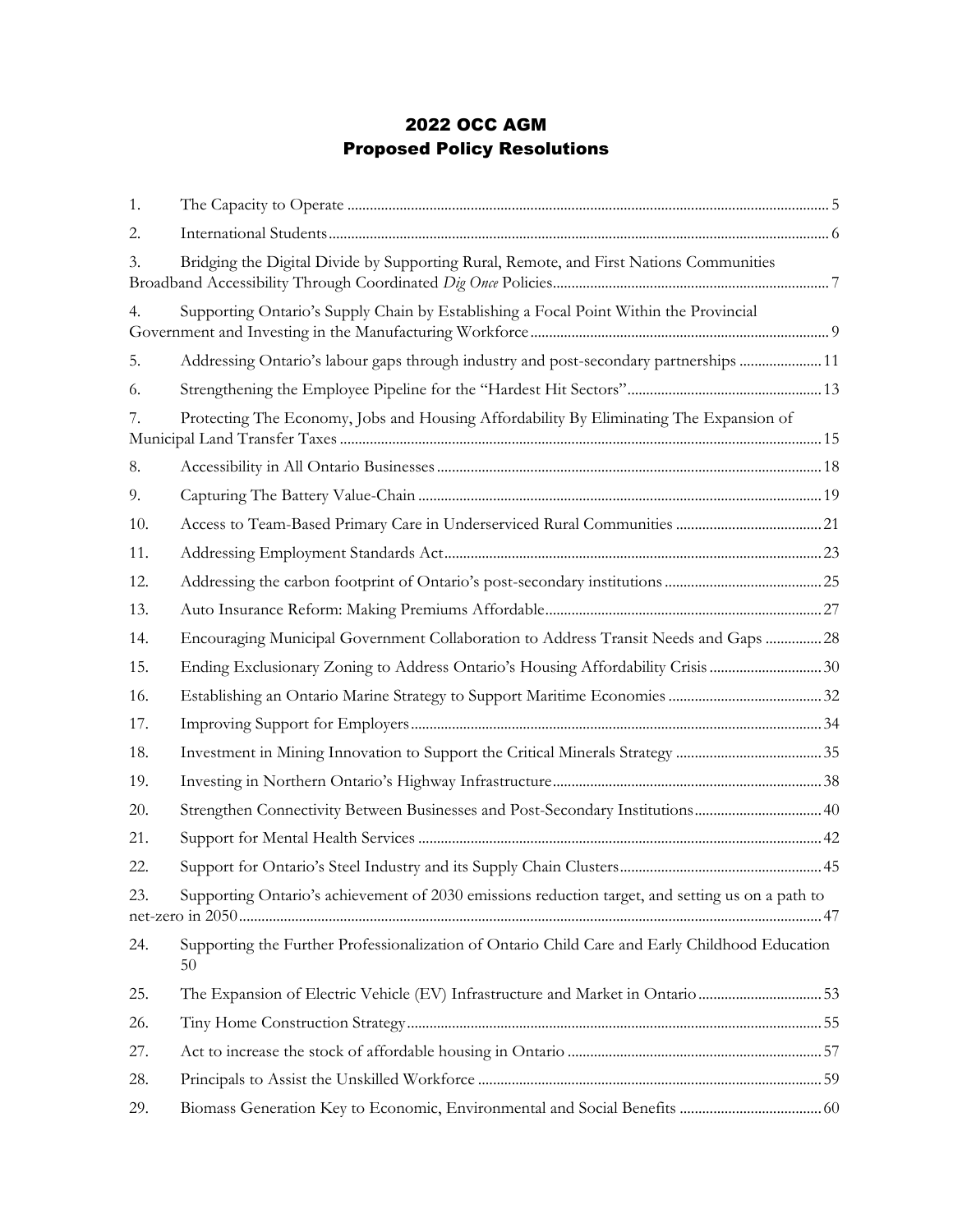|     | 30. Create and Implement a Provincial Strategy to Address Homelessness, Mental Health and |  |
|-----|-------------------------------------------------------------------------------------------|--|
|     |                                                                                           |  |
| 31. | Creating a backstop for the implementation of mandated workplace vaccination polices      |  |
| 32. |                                                                                           |  |
| 33. |                                                                                           |  |
| 34. |                                                                                           |  |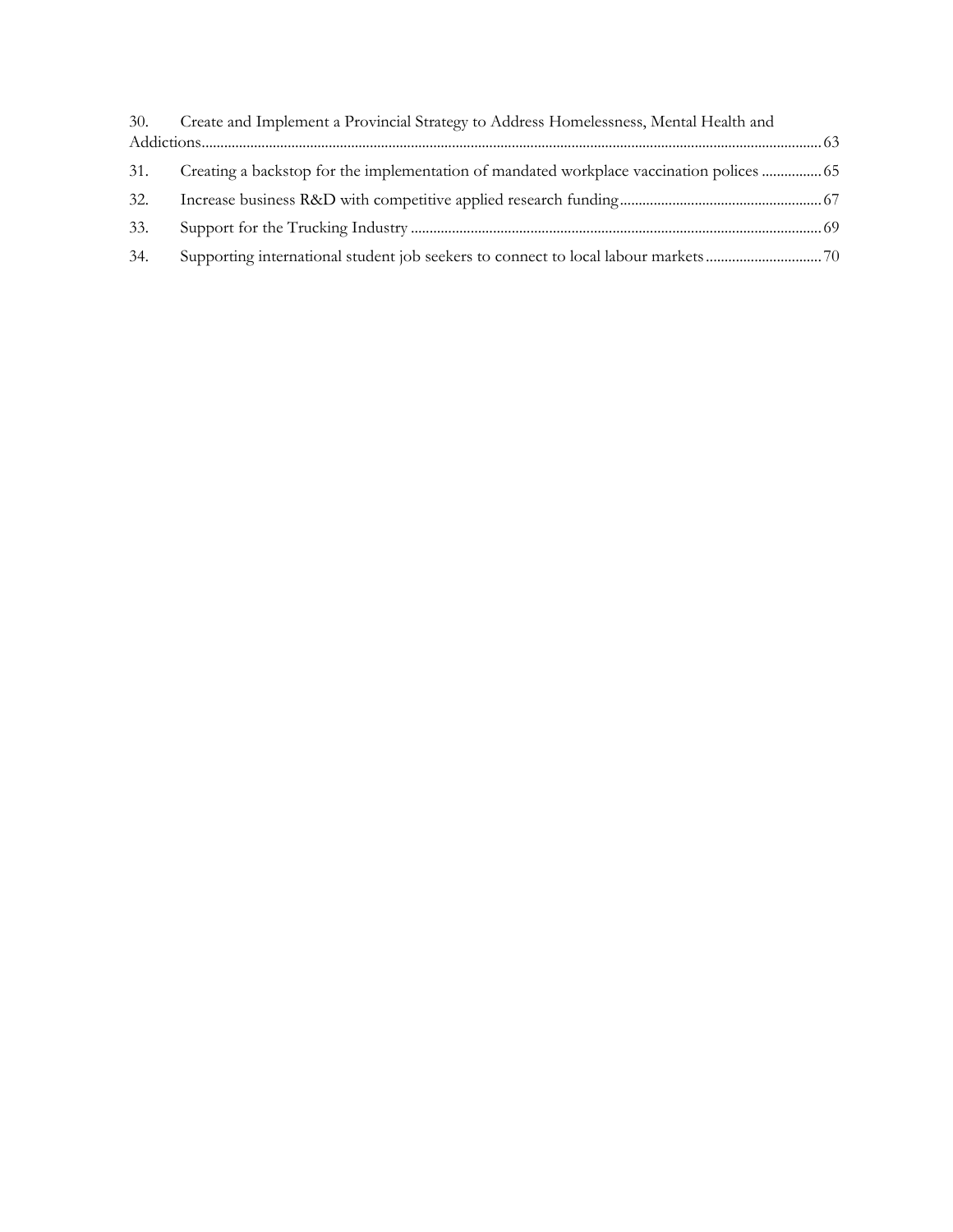# <span id="page-4-0"></span>**1. The Capacity to Operate**

#### Submitted by: The 1000 Islands Gananoque Chamber of Commerce

#### **Issue**

The tourism economy has been heavily hit by the coronavirus (COVID-19) pandemic, and measures introduced to contain its spread. Depending on the duration of the crisis, revised scenarios indicate that the potential shock could range between a 60-80% decline in the international tourism economy. Beyond immediate measures to support the tourism sector, countries are also shifting to develop recovery measures. These include considerations on lifting travel restrictions, restoring traveller confidence and rethinking the tourism sector for the future.

#### **Background**

Domestic tourism, which accounts for around 75% of the tourism economy in OECD countries, is expected to recover more quickly. It offers the main chance for driving recovery, particularly in countries, regions and cities where the sector supports many jobs and businesses.

Looking ahead, the measures put in place today will shape tourism of tomorrow. Governments need to already consider the longer term implications of the crisis, while staying ahead of the digital curve and promoting the structural transformation needed to build a stronger, more sustainable and resilient tourism economy. The crisis is an opportunity to rethink tourism for the future.

Tourism is a significant part of many national economies, and the immediate and immense shock to the tourism sector resulting from the coronavirus pandemic is affecting the wider economy. As governments around the world have introduced unprecedented measures to contain the virus, restrictions on travel, business operations and people-to-people interactions have brought the tourism economy to a standstill. Many countries are **now entering a new phase in fighting the virus while at the same time managing the re-opening of the tourism economy**. This is a complex and challenging task, and quantifying the impact on the tourism economy is difficult.

In the near term, the expectation is that **domestic touris[m](https://www.oecd.org/coronavirus/policy-responses/tourism-policy-responses-to-the-coronavirus-covid-19-6466aa20/#endnotea0z3) offers the main chance for driving recovery and supporting the tourism sector.** The domestic tourism economy is significant and accounts for around 75% of the total tourism economy in OECD countries. Domestic tourism flows have also been heavily affected by restrictions on the movement of people, but are expected to recover more quickly once containment measures are lifted. Nonetheless, it is unlikely that domestic tourism could compensate for the decline of international tourism flows, particularly in destinations heavily dependent on international markets. This will translate into significant macro-economic effects in countries, regions and cities where the sector supports many jobs and businesses.

#### **Recommendations**

The Ontario Chamber of Commerce urges the Government of Ontario to:

- 1. Work with the federal government to remove barriers to travel, such as testing requirements.
- 2. Change the narrative around travel to show Ontario is open for tourism.
- 3. Extend relief programs critical to the tourism sector, such as the Ontario Business Rebate and the Ontario Tourism Recovery Program, to support cash flow as businesses reopen.
- 4. Develop a province-wide workforce strategy to address labour shortages in the sector.
- 5. Ensure vaccine passport requirements are consistent with the latest public health recommendations and neighbouring jurisdictions.

**OCC Policy & Advocacy Committee Position**: The submitting chamber amended the resolution based on suggestions made by the Policy & Advocacy Committee. The committee supports the resolution as amended.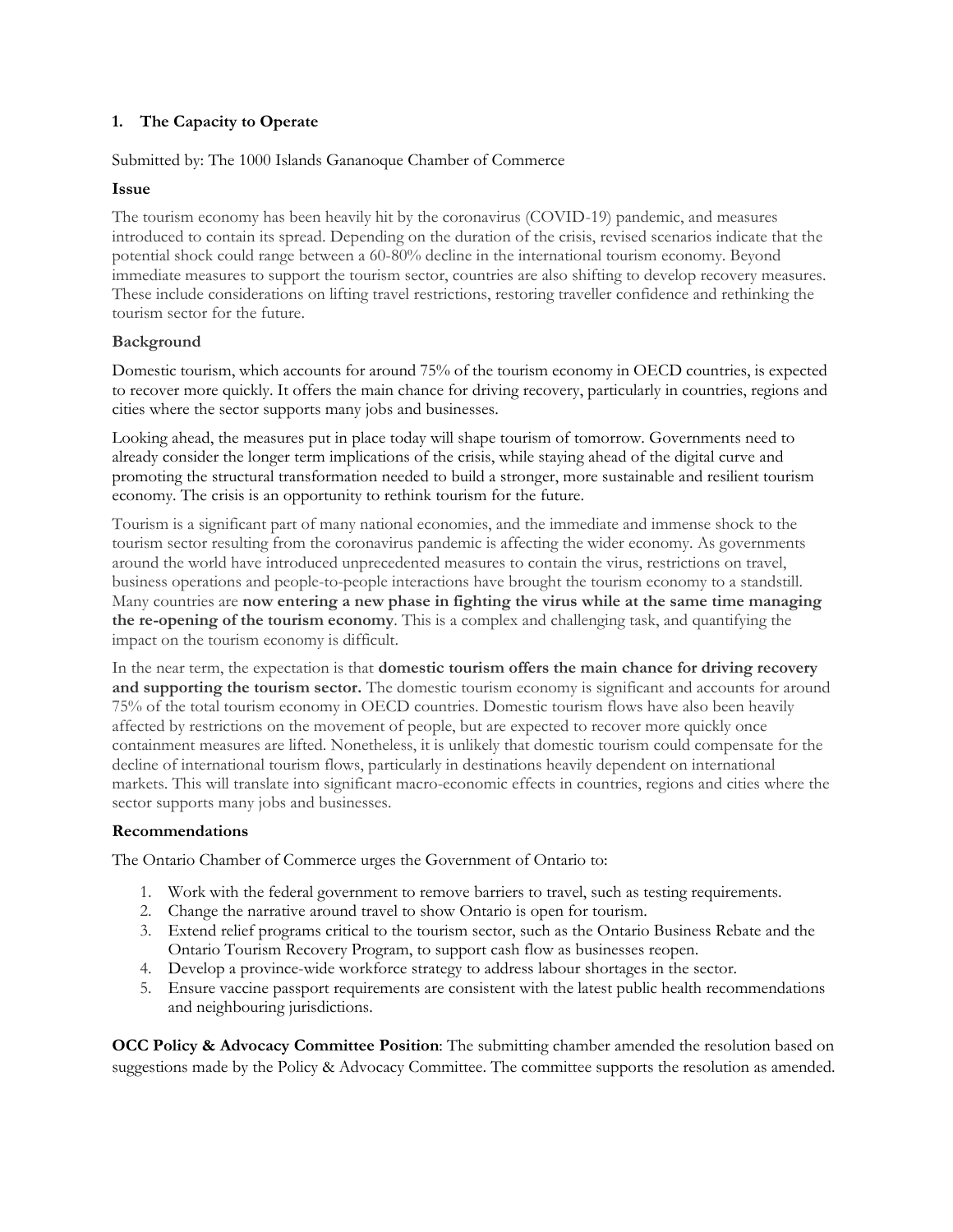#### <span id="page-5-0"></span>**2. International Students**

Submitted by: Brampton Board of Trade

#### **Issue**

Ontario, particularly the Greater Toronto Area, has become a destination of choice for international students. While international students are important to our economy and our communities this has put additional pressure on housing markets and on social services.

# **Background**

Over the past decade Ontario has become a destination of choice for international students wishing to obtain an education. According to the Auditor General of Ontario, in 2019 there were approximately 114,000 international students studying in Ontario, with approximately 104,000 studying at Public Colleges and approximately 10,000 studying at Private Career Colleges.<sup>1</sup> Overall public colleges have seen growth of 342% of international students over the last ten years, with a decline of 15% of domestic students. Approximately 62% of the international students are from India.

To obtain a student visa, the student must have a GIC with a Canadian Bank and the student is limited to working 22 hours per week. International students also must have mandatory health insurance as a condition of their visa.

International students overwhelmingly attend public institutions. As a graduate from a public university or college international students automatically qualify for a post graduate work permit when they graduate. This opens a path to obtaining Canadian citizenship. Statistics show international students are important for the growth of the Canadian economy.

Colleges and Universities use immigration consultants and agents to recruit international students to their institutions. Only recently has the Federal Government moved to regulate immigration consultants but there are no such regulations for educational agents operating in other countries.

With the increase in international students in the GTA it has put additional pressure on an already tight housing market. Student housing is very hard to find, and it presents the opportunity for international students to be exploited by unscrupulous landlords. There is also tremendous pressure put on social service agencies serving these communities and they are seeing an increase volume of cases of international students suffering from physical and mental illness while studying.

#### **Recommendations**

The Ontario Chamber of Commerce urges the Government of Ontario to:

- 1. Take steps to establish minimum quality standards for recruitment agents who represent international students that are applying to study at the province's Colleges and Universities.
- 2. Work with Municipalities to enact and enforce housing bylaws and give the Landlord Tenant Board the resources necessary to undertake a public education campaign to ensure international students understand their rights as tenants.

**OCC Policy & Advocacy Committee Position**: The submitting chamber amended the resolution based on suggestions made by the Policy & Advocacy Committee. The committee supports the resolution as amended.

<sup>1</sup> Office of the Auditor General of Ontario 2021 Annual Report, Value for Money Audit entitled "Private Career Colleges Oversite" and Value for Money Audit entitled "Public Colleges Oversite"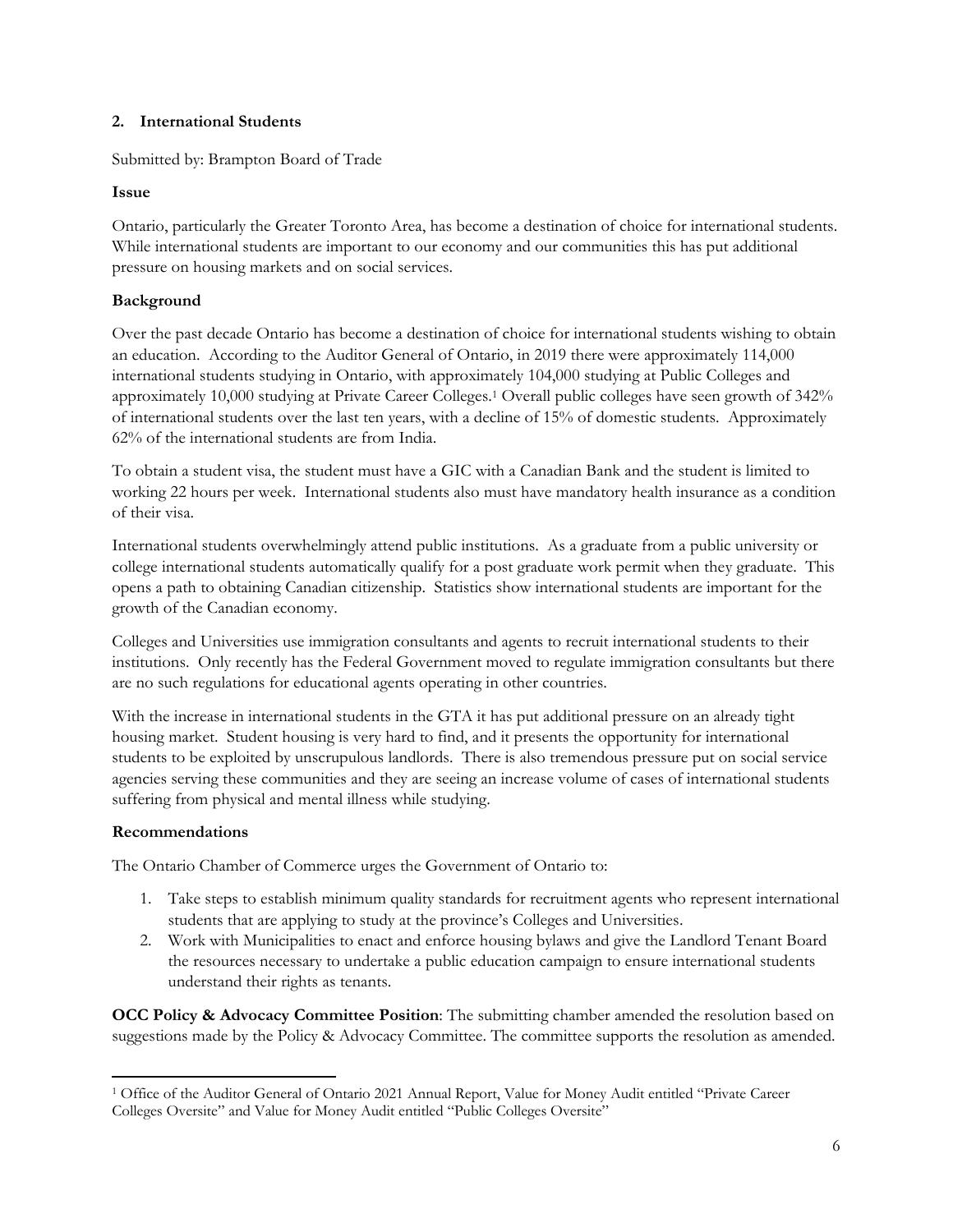#### <span id="page-6-0"></span>**3. Bridging the Digital Divide by Supporting Rural, Remote, and First Nations Communities Broadband Accessibility Through Coordinated Dig Once Policies**

Submitted by: Timmins Chamber of Commerce. Co-sponsored by: Sault Ste Marie Chamber of Commerce.

#### **Issue**

Rural, Remote, and First Nations Communities have historically lacked access to reliable broadband connectivity. With broadband infrastructure becoming increasingly expensive to provide to communities with smaller populations, compounded by the great distances between them, more efficient strategies are needed to ensure that all Ontarians have equitable access to reliable, affordable broadband services. Current policies focus less on the direct deployment of fibre to communities which poses challenges for remote and First Nations communities. By increasing the available conduit through sound P3 partnerships, telecommunications providers can move into a previously disadvantaged region more easily. By coordinating with municipalities, a provincial "Dig Once" strategy could significantly reduce costs for future fibre deployments, particularly when coupled with infrastructure-sharing provisions that can benefit these isolated communities.

#### **Background**

"Dig Once" is a policy that reduces broadband deployment costs by placing conduits (plastic pipes that hold fibre-optic cable) during road construction when access to the trench is easy. Using this method, a conduit can be placed while minimizing the need and cost of excavation and restoration. Later, the fibreoptic cable can then be pulled through the conduit without any excavation.

Digging Once facilitates the installation of conduits in more and more locations in the public right-of-way, encouraging competition among regions with access to modern technology. Ideally, by Digging Once, conduit is being installed in more and more locations in the public right-of-way, encouraging competition, thus lowering the cost of broadband internet. A more robust network also increases economic development, encourages community growth, and creates a more qualified and connected workforce. While other initiatives are in place to close the digital divide, Dig Once policies work to deploy more conduit and fibre at a lower cost in more locations, thus getting Ontario closer to allowing everyone access to reliable internet networks.

As identified in the Ontario Economic Report released by the Ontario Chamber, population decline and other significant economic barriers can clearly be tied to inadequate broadband, an essential driver of intra-provincial migration thanks to the pandemic's push towards digital adoption and work from home. Additionally, many rural, remote, and Far North communities—many of them First Nations, continue to be severely impacted by a lack of access to reliable, affordable broadband, which leaves many of them at risk of falling behind the rest of the province. Providing this vast, expansive resource to these far-reaching "last mile" communities can be costly to both the provider and end-user and would urge governments to consider legislation to alleviate the cost of laying broadband infrastructure to these regions, encouraging investment.

A key means of reducing the cost of future broadband deployments is to have "Dig Once" policies that require the construction of fibre-optic conduit as part of any public works project. Proponents of these policies see this as a crucial part of an enabling framework to empower rural and remote communities to advance broadband connectivity at the local level. Some reasons to implement a Dig Once policy include reducing deployment costs, encouraging competition among internet service providers, and working to close the digital divide.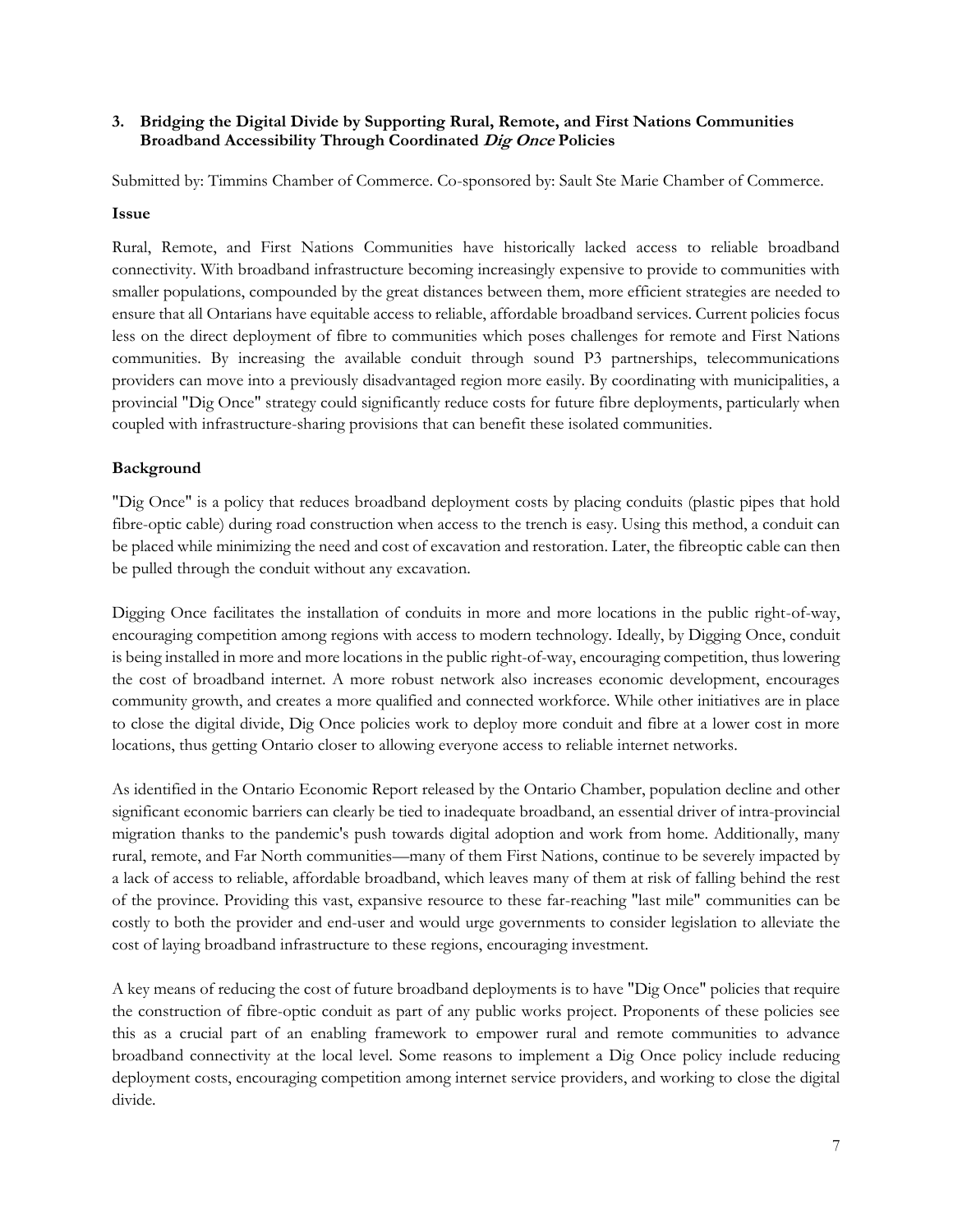If reliable, affordable access to broadband technology continues to dampen economic prosperity in rural, remote, and First Nations communities, then the Provincial Government, in partnership with the Ontario Municipalities, must look to coordinated Dig Once strategies to promote investment from the private sector to encourage the expansion of broadband infrastructure.

#### **Recommendations**

The Ontario Chamber of Commerce urges the Government of Ontario to:

- 1. Coordinate with Ontario Municipalities, in partnership with telecommunications and broadband companies, to develop a uniform Dig Once strategy to increase the accessibility of broadband and fibre assets to rural, remote, and First Nations communities.
- 2. Along with the Municipalities, create regulations that make the laying of conduit/fibre assets mandatory for public infrastructure builds.
- 3. Through consultation with municipalities and broadband companies, identify best practices for constructing telecom networks in rights-of-way to ensure that municipal assets are protected, including, for example, through the use of permitting and Municipal Access Agreements.
- 4. Consult with the Federal Government to identify how financial tools can be leveraged to offset investment and provide affordable, equitable access to underserviced communities.

**OCC Policy & Advocacy Committee Position**: The submitting chamber amended the resolution based on suggestions made by the Policy & Advocacy Committee. The committee supports the resolution as amended.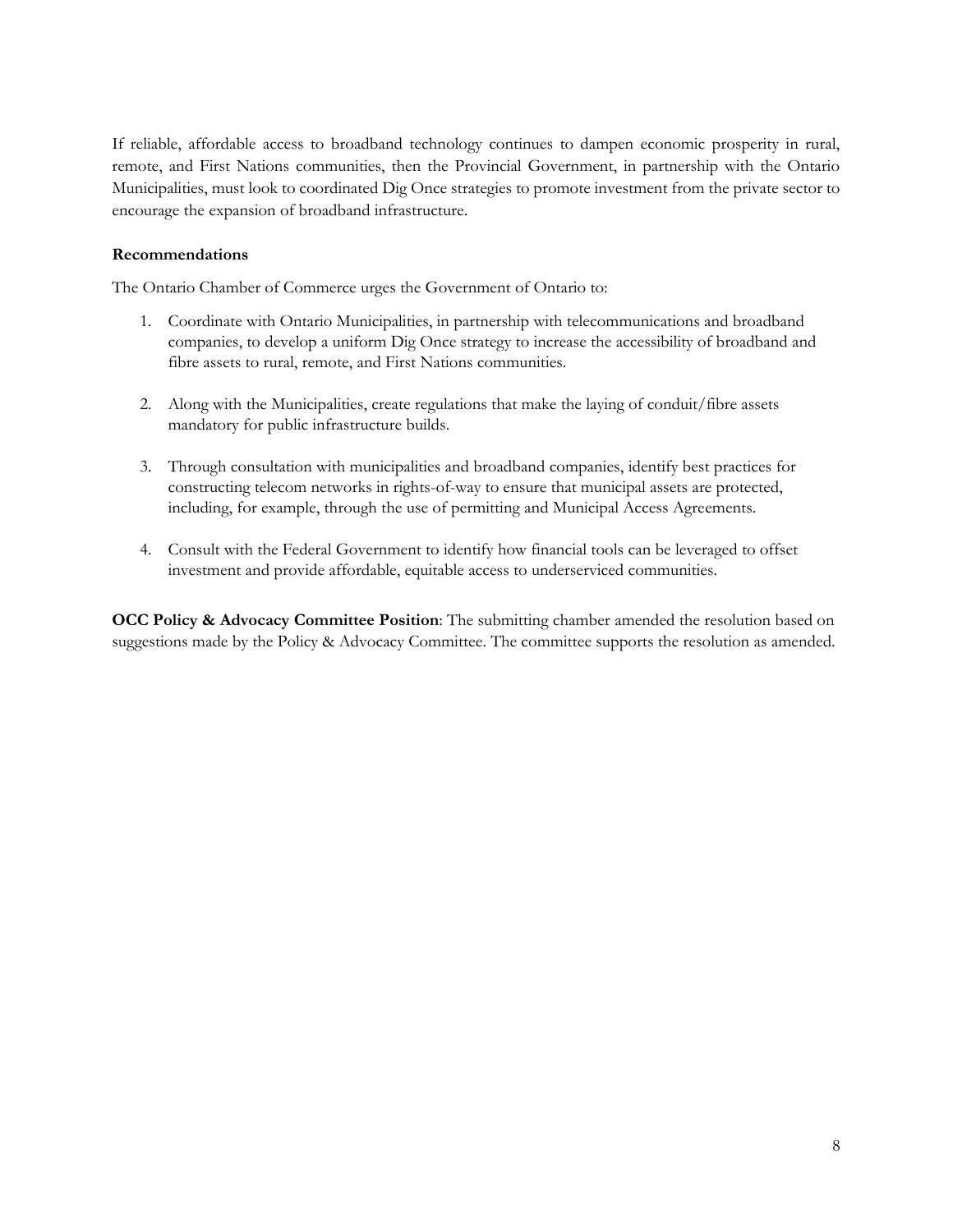#### <span id="page-8-0"></span>**4. Supporting Ontario's Supply Chain by Establishing a Focal Point Within the Provincial Government and Investing in the Manufacturing Workforce**

Submitted by: the Vaughan Chamber of Commerce and the Newmarket Chamber of Commerce

#### **Issue**

The supply chain in Ontario lacks sufficient direction and planning to operate a modern and secure supply chain despite the high demand present in the manufacturing sector.

# **Background**

The manufacturing industry faced immediate impact when COVID-19 hit and Canada launched its lockdown measures at all levels of government. In particular, 72% stated their company's supply chains are being disrupted by COVID-19<sup>2</sup> . They are experiencing workforce impacts, supply shortages, reduced access to PPE, project shutdowns, unplanned spending, and layoffs. As the pandemic and lockdown measures continue to hit Ontario, manufacturers face high demand with virtually no supply readiness and reliable government support.

At the same time, the manufacturing sector has been experiencing delays in receiving inbound containers, and dealing with increased global shipping costs up to 50-80%. Although some manufacturers turned to airfreight to access critical components that were produced offshore, the airfreight capacity constraints and expensive costs did not withstand the continuation of this solution.<sup>3</sup>

With the impacts of the lockdowns and long global supply chains for many manufacturing components, York Region manufactures face countless challenges, with many forced to rethink production and supply in order to survive. The Government of Ontario recognized the benefit of this support by announcing the Supply Chain Management Act in the beginning of the pandemic, to make sure the demand for crucial suppliers are visible and trackable<sup>4</sup>. The regulations allowed the collection of key data on inventories, orders and supply constraints, and the development of a virtual inventory tool.

The launch of this act and Ontario Together, a new website that is bridging some gaps between the private and public sector, showcases the potential steps necessary to protect the province's supply chain and make sure businesses have the support they need. Notwithstanding the steps to protect the province's supply chain and make sure the front lines have the essential goods and services, this strategy needs to be developed beyond its capacities by fully executing a solution for all sectors impacted by the supply chain issues.

Similarly, with respect to advancing the coordination of all regulation, this can also mean providing the manufacturing sector with a strategy that provides investments in tech operations, nearshoring opportunities, and reskilling and upskilling in the workforce. Reshoring the manufacturing sector has popular interest. However, offshoring has introduced cheaper labour and environmental standards offered in the global market. Since the 1980s, Canadian manufacturing has been significantly declining and many manufacturers have benefited from high profit margins.

For Ontario, the real challenges are in responding and recovering from the risky supply chain, and increasing its global competitiveness. By responding to protectionist policies, tech advancements, the need to upskill and reskill, York Region could become a provincial hub for advanced manufacturing and prepare for the unexpected global market.<sup>5</sup> The provincial government must support career pathways programs to connect

<sup>2</sup> <https://www.supplychaincanada.com/coronavirus-covid19-resources>

<sup>&</sup>lt;sup>3</sup> [https://www.supplychaincanada.com/media/reports/Supply\\_Chain\\_Resiliency\\_Report.pdf](https://www.supplychaincanada.com/media/reports/Supply_Chain_Resiliency_Report.pdf)

<sup>4</sup> <https://news.ontario.ca/en/release/56488/ontario-protecting-supply-chains-to-support-covid-19-emergency-response> <sup>5</sup> <https://www.emerald.com/insight/content/doi/10.1108/IJPDLM-05-2013-0128/full/html>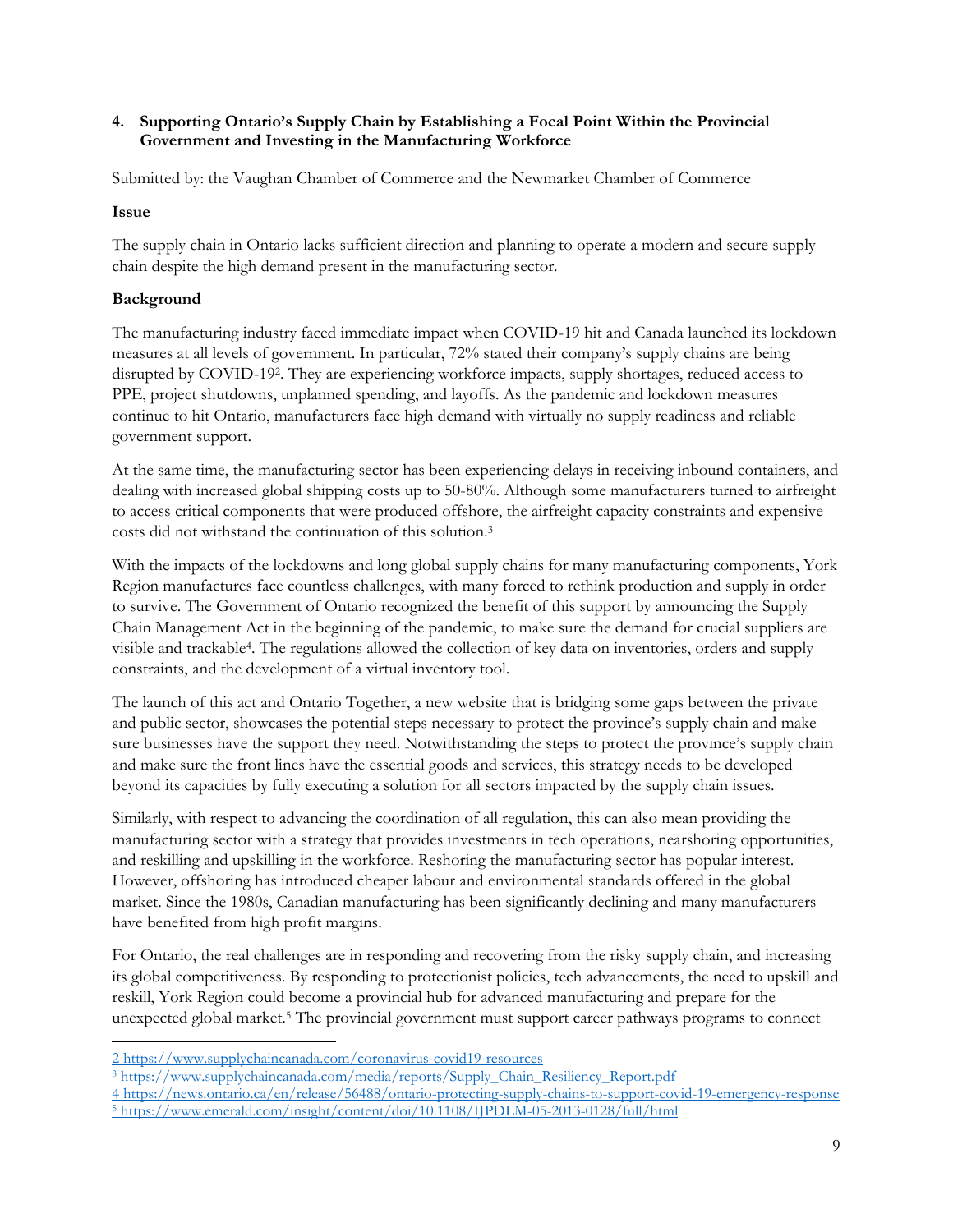young people to the endless career options in supply chain. For businesses to respond quickly and effectively to the supply chain issues, building skills will be important for the supply chain to recover.

The provincial government needs to consider the necessary steps to invest in technology and people, in order for companies to operate and produce, while being competitive in the economy. Developing a modernized strategy is vital for the manufacturing sector. The government should coordinate and oversee the regulations that manage the supply chain, and establish specific measures that address reduction from financial harm and lessen barriers from major global disruptions. This proactive approach can make it faster to respond to global markets and interprovincial transportation networks<sup>6</sup>.

# **Recommendations**

The Ontario Chamber of Commerce calls on the Government of Ontario to:

- 1. Implement a supply chain department within the provincial government tasked with the coordination and oversight of all regulations that directly manages the efficiency of the supply chain. This would bring together public and private sector and establish fast response and recovery, allowing for the planning and coordination of suggested best measures for reducing financial harm and major disruptions.
- 2. Invest in educational programs aimed toward future economic activity to introduce students to the importance of supply chain to our economy, and to the many career opportunities that exist in logistics, data protection, risk management to support security against cybercrime, customs brokerage, distribution, and sea, air and land transportation.
- 3. Develop a two-year pilot project to provide funding and resources to encourage greater research and development in the areas of supply chain logistics, and the safe adoption of cutting-edge technologies. Sufficient use of technologies will be vital to support a resilient supply chain that is increasingly digitized and vulnerable to cyber attacks in hardware, services, or software from thirdparty providers.
- 4. Work with businesses to explore opportunities for nearshoring and investments in supply chain resilience.

**OCC Policy & Advocacy Committee Position**: The submitting chamber amended the resolution based on suggestions made by the Policy & Advocacy Committee. The committee supports the resolution as amended.

<sup>6</sup> <https://ppforum.ca/publications/revitalizing-canadas-manufacturing-economy-for-a-post-covid-world/>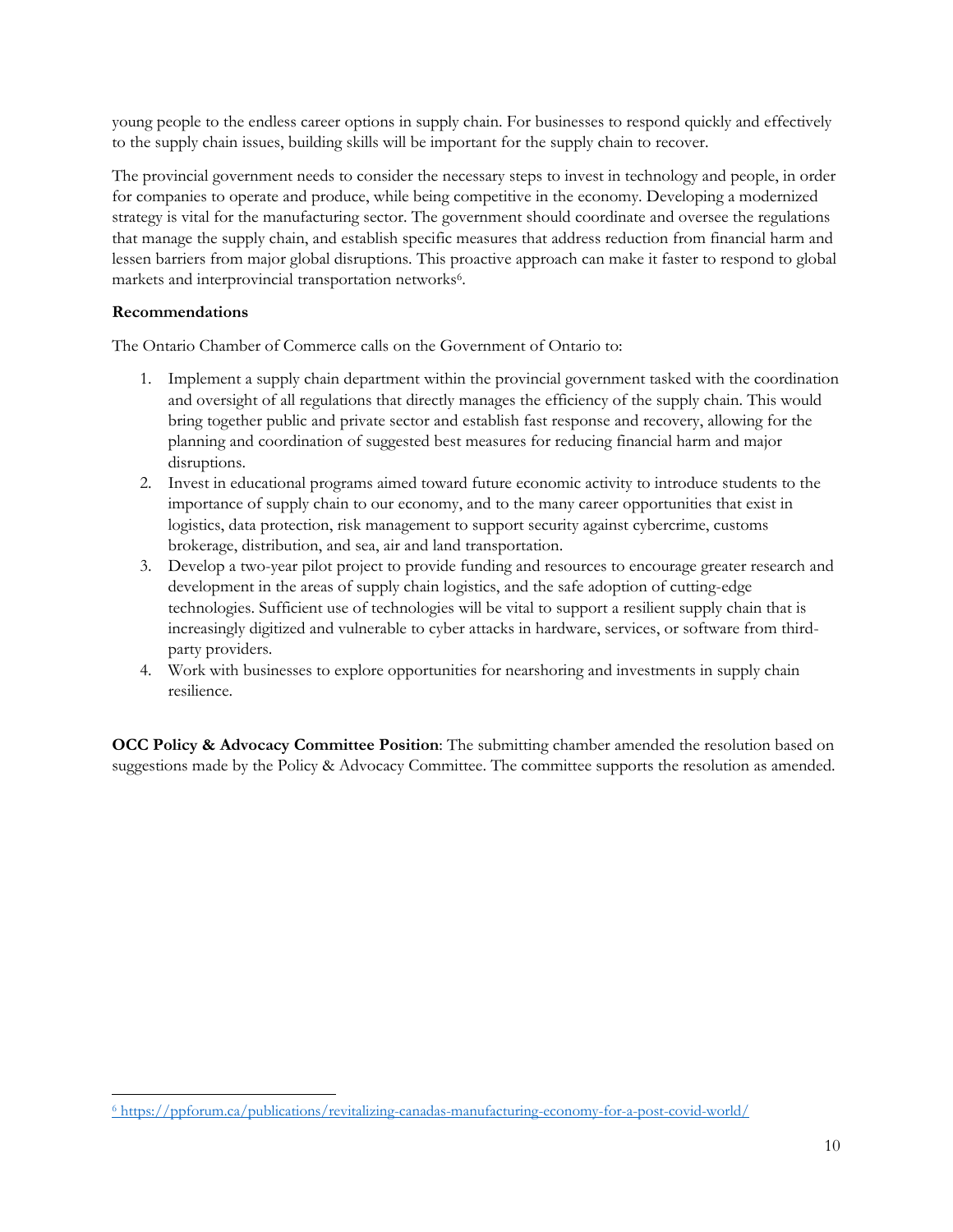#### <span id="page-10-0"></span>**5. Addressing Ontario's labour gaps through industry and post-secondary partnerships**

Submitted by: Newmarket Chamber of Commerce

#### **Issue**

In order to ensure Ontario's ongoing prosperity and a strong economic recovery from COVID-19, Ontario requires access to a highly skilled, adaptable workforce.

# **Background:**

With the shortage of skilled talent facing the province, a recent [Stokes Economics](https://ontariosuniversities.ca/wp-content/uploads/2021/12/Ontario-Future-Labour-Force-Needs-Study.pdf) report found that the demand for occupations requiring university education will continue to increase. Between now and 2030, Ontario will require a total of 928,700 workers to fill new job openings for roles that require a university education, including:

- 233,000 positions for jobs in STEM
- 148,000 positions for jobs in health care
- 128,000 positions for jobs in business, finance, and administration

Over the same period, Ontario will also need more than 950,000 positions in skilled trades and apprenticeships to meet Ontario's growing economy. Given these critical skills shortages, both colleges and universities will be called upon to continue to produce the skilled workforce that Ontario needs to grow and prosper.

University graduates are job ready and resilient. For example, according to the Ministry of Colleges and Universities' Ontario's Universities Graduate Survey of 2017 graduates, university graduates have a 95.6 % employment rate after two years, 89.6 % are employed full-time and have found work that is either closely or somewhat related to the skills they developed at university.

Universities have adapted to meet the growing demand for programs in new and emerging fields including healthcare and STEM (science, technology, engineering and math) and meet Ontario's workforce needs. For example, Ontario's universities are developing innovative nursing programs to graduate nurses faster to help address the health-care sector's growing patient backlog and staffing concerns resulting from COVID-19.

The need to ensure a stable supply of highly trained, adaptable workers has been raised as an issue by industry to York University in their regular consultations and at their recent employer roundtables to inform their planning of their Markham campus. The concerns shared with York regarding this issue had also been voiced by industry to Ontario universities across the province.

Universities are also actively collaborating with the business community to provide work integrated learning opportunities, including co-op placements, internships and other industry-university student workplace partnerships. These partnerships are critical to ensuring students graduate with job ready skills and employers are able to identify and recruit talent. At this time however, demand for these programs outstrips the sectors ability to provide them.

**High Demand Programs:** The job market in Ontario continues to evolve and respond to changes in the environment requiring skilled trades as well as growing demand for a university educated workforce. In order for Ontario's businesses to succeed in these conditions it is essential employers have access to a stable supply of highly skilled, adaptable workers. Ontario needs to secure a talent "pipeline" that is future-proofed with the foundational skills and innovative learning experiences for the jobs of today and tomorrow.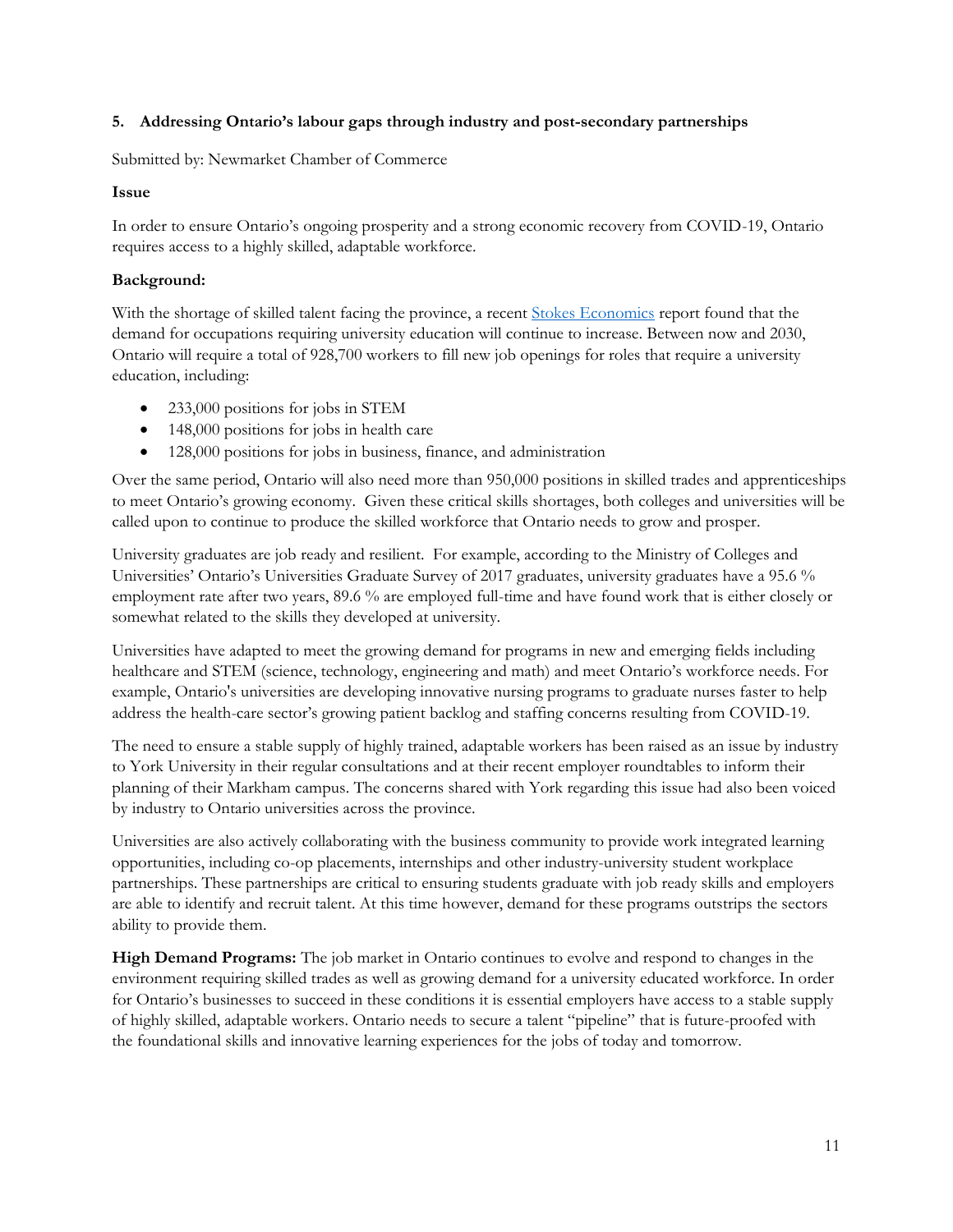Raising the enrolment corridor to allow universities and students to better respond to labour market demands will assist industry and the economy in recovering from the pandemic and help build stronger, more resilient communities.

Ontario's universities are continuing to adapt and meet the growing demand for programs in health care and STEM to ensure students have the skills they need to enter high-growth fields:

• As such, universities are prepared to increase capacity in high-demand programs by more than **53,000 funded domestic student spaces** over the next five years, including 17,000 in health processions.

This work, integrated into a multi-year framework with financial flexibility will allow for effective, long-term financial planning and a stable supply of highly skilled, adaptable workers in all sectors of the Ontario economy.

**Work Integrated Learning**: Ontario employers require a stable supply of new, university educated graduates with the right skillset and experience needed to adapt and contribute as quickly as possible. Ensuring university students have access to workplace centered, hands-on learning opportunities while still in school creates a significant opportunity for students and employers alike.

Many small and medium-sized enterprises in particular perceive barriers to providing these experiential learning opportunities to students, such as, costs of student compensation and training and other administrative and operational requirements. Working with government to further streamline access to these opportunities, remove barriers and develop further incentives for employers will benefit students, business and local economies across Ontario.

# **Recommendation**

The Ontario Chamber of Commerce urges the Government of Ontario to:

- 1. Work with Ontario universities to identify high demand programs of study where a current or anticipated labour shortage exists such as engineering, health professions, AI and other STEM programs. Universities and government should work to expand enrollment in these areas to ensure the necessary workforce needed for regional economic development.
- 2. Work with post-secondary institutions to ensure that course content is up-to-date and reflects the needs of industry.

**OCC Policy & Advocacy Committee Position**: The submitting chamber amended the resolution based on suggestions made by the Policy & Advocacy Committee. The committee supports the resolution as amended.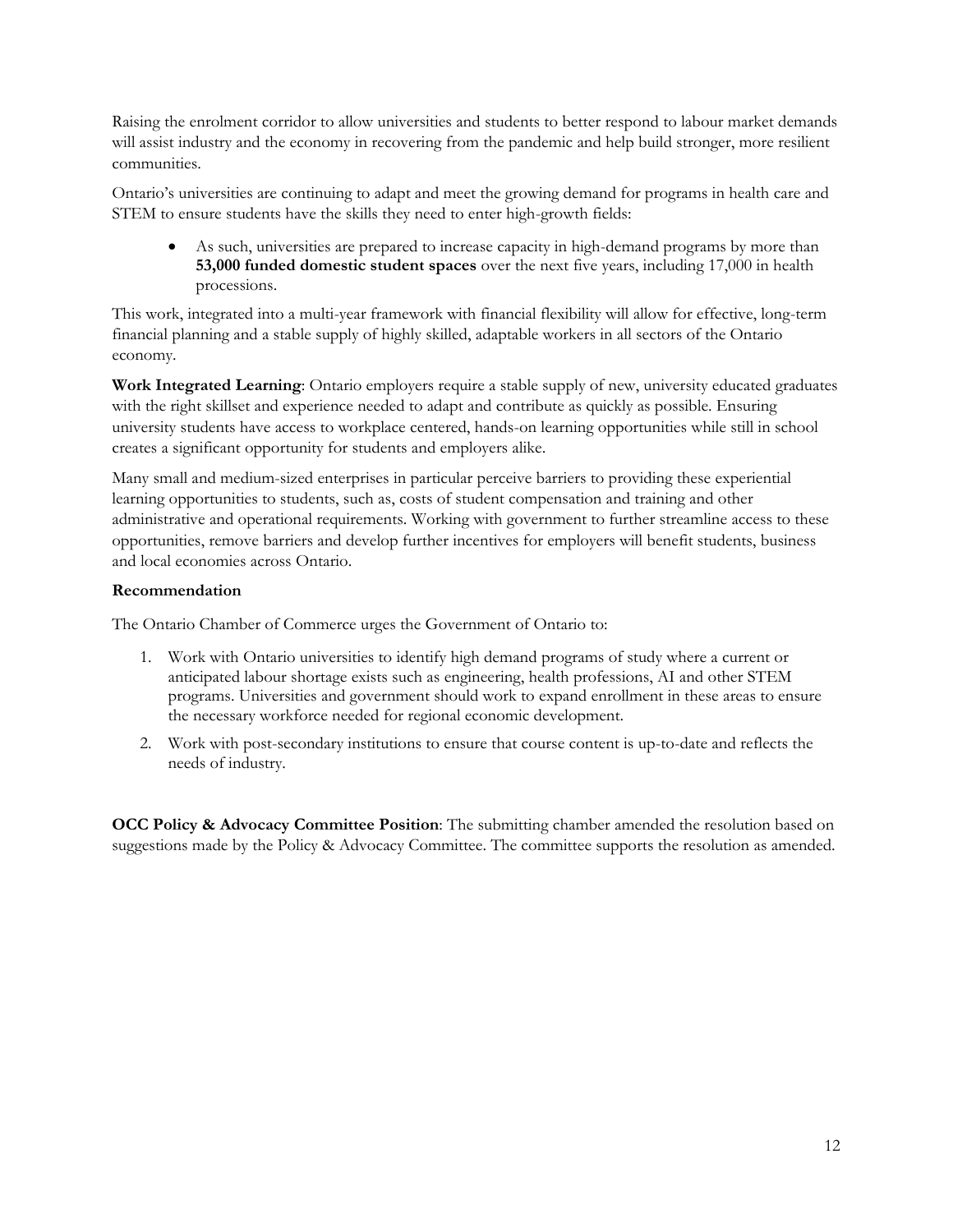#### <span id="page-12-0"></span>**6. Strengthening the Employee Pipeline for the "Hardest Hit Sectors"**

Submitted by: Mississauga Board of Trade

#### **Issue**

The COVID-19 Pandemic has caused untold hardship on Ontario businesses across all sectors. Nowhere has this been more apparent than in the "Hardest Hit Sectors". The hospitality, tourism, and entertainment operators that have managed to survive the ups and downs of the pandemic are all facing the same issue: trying to recruit from a labour pool that has migrated to other industries. The threat of an uncertain future, coupled with government programs designed to facilitate this migration, has left these hardest hit employers with a non-existent labour pool to draw from. This results in businesses who are unable to fill current vacancies leaving them ill-equipment to surmount a post-pandemic recovery – even if they've managed to survive this long.

# **Background**

The COVID-19 pandemic has wreaked untold havoc across all sectors. Although the impacts of the pandemic have been broad, no sector has been more negatively impacted than the recently coined "Hardest Hit Sectors". Ontario businesses in this sector were the first to be impacted and will be the last to recover. While businesses were forced to reduced operations and even close shop, the people that relied on this sector for their livelihood were forced to look elsewhere for employment, often encouraged by government programs to facilitate this transition.

In a September 2021 report from the Business Development Bank of Canada<sup>7</sup>, it was found that, when surveyed in May of 2021, 55% of Ontario businesses were having trouble hiring the talent they needed to fill the vacancies required to grow. In the same survey, nationally, it was found that nearly 2/3 (64%) of entrepreneurs were forced to limit the growth of their business, and miss out on opportunities, because of the lack of labour.

Representative of these challenges across the "Hardest Hit Sectors" at large, Restaurants Canada<sup>8</sup> noted that "while total employment in Canada returned to pre-pandemic levels in September 2021, restaurants still haven't recovered at least 200,000 of the 8000,000+ workers they had to let go in the spring of 2020". 1 in 4 workers in the food industry have migrated away leaving a massive gap in the talent pool.

The two most pressing reasons cited in the BDC survey for the failure to recruit new talent are: a lack of candidates (45%), and a lack of required hard or soft skills (44%). Both of these issues can be resolved by leveraging the domestic and international students of Ontario's Private Career Colleges.

International graduates of Ontario's regulated Private Career Colleges are ready and willing to help solve Ontario's labour market crisis. This overlooked demographic of educated and skilled workers is eager to fill the in-demand job vacancies that are holding back Ontario's post-pandemic economic recovery. International Graduates of Ontario's Private Career Colleges have the potential to significantly contribute to Ontario's workforce, however, the international students of Ontario's approved, government regulated career colleges are not permitted to work in Canada after they graduate. International students who elect to study at a Quebec private institution, however, do qualify for a Post-Graduation Work Permit which drives talent away from Ontario and hinders our economic recovery.

<sup>7</sup> https://www.bdc.ca/en/about/analysis-research/labour-shortage

<sup>8</sup> https://www.restaurantscanada.org/support-restaurants/#page2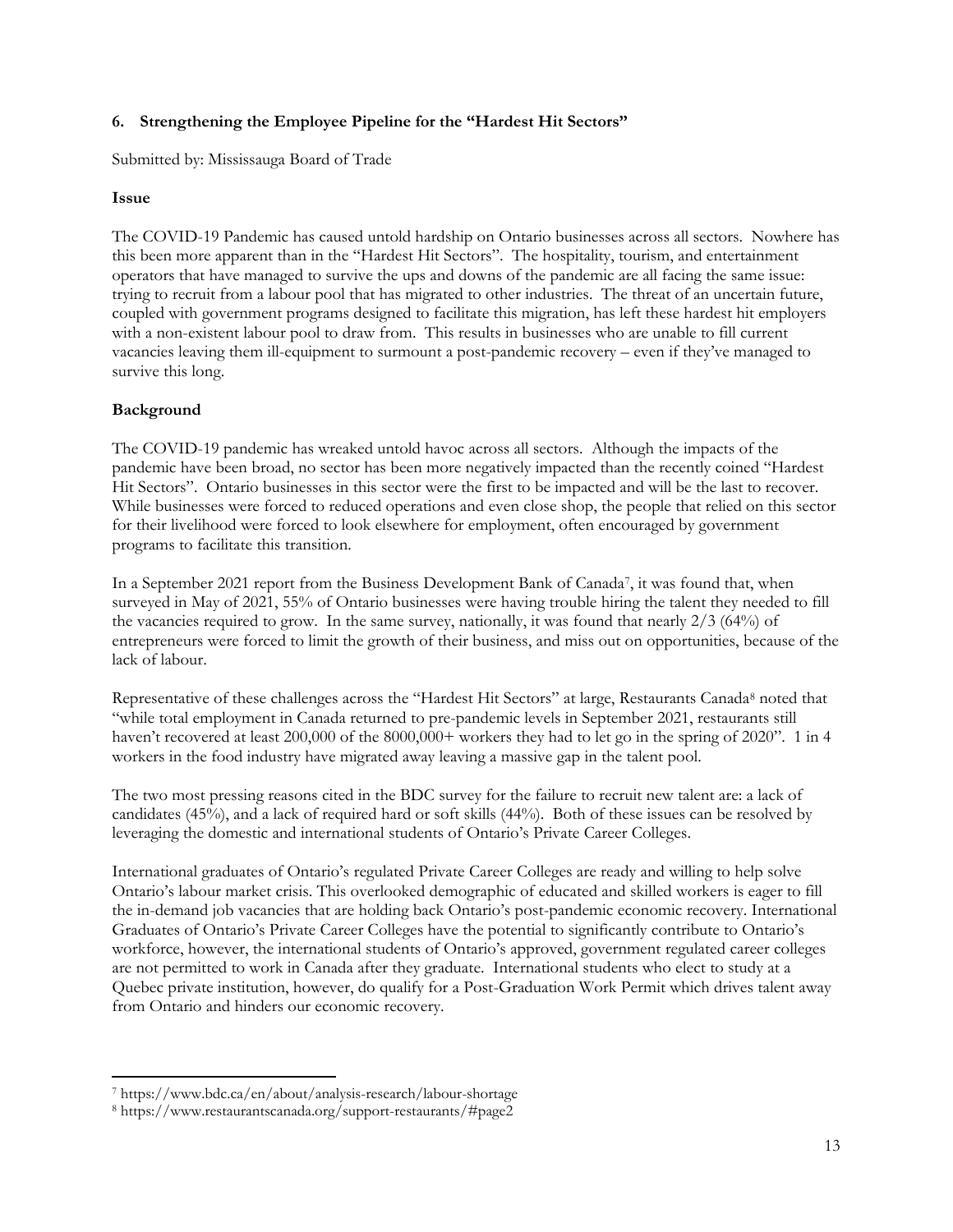Under current Ontario Student Assistance Program (OSAP) rules, for an Ontario Private Career College program to qualify for student aid, a student must attend a 100% course load with a minimum of 20 hours per week, with no provisions for part-time study. This contrasts sharply to the public system, where as little as 60% of a fulltime course load would qualify a student for full OSAP funding. Public college students also have part-time OSAP funding available. By requiring 20 hours of instruction per week, and the associated homework, PCC students that rely on OSAP support are limited in their ability to seek employment, ultimately resulting in fewer people participating in the Ontario work force.

#### **Recommendations**

The Ontario Chamber of Commerce urges the Government of Ontario to:

- 1. Revise the Ontario Student Assistance Program (OSAP) regulations as they relate to the ability of Ontario Private Career College Students studying in approved programs at registered schools to contribute to the Ontario workforce during their education.
- 2. Work with the Government of Canada to enable international graduates of Ontario Private Career Colleges, where the PCC is qualified as a Designated Learning Institution (DLIs) for the purposes of student visas and the program attributes meet or exceed established IRCC thresholds, to qualify for a Post-Graduation Work Permit.

**OCC Policy & Advocacy Committee Position**: The committee did not reach a unanimous decision on this resolution. Part of the committee expressed concern that the second recommendation would lead to quality control issues in light of a recent [Auditor General's report](https://www.auditor.on.ca/en/content/annualreports/arreports/en21/AR_PrivateColleges_en21.pdf), which indicated issues with enforcement of standards among private career colleges. Others felt private career colleges can fill an important gap in addressing labour shortages.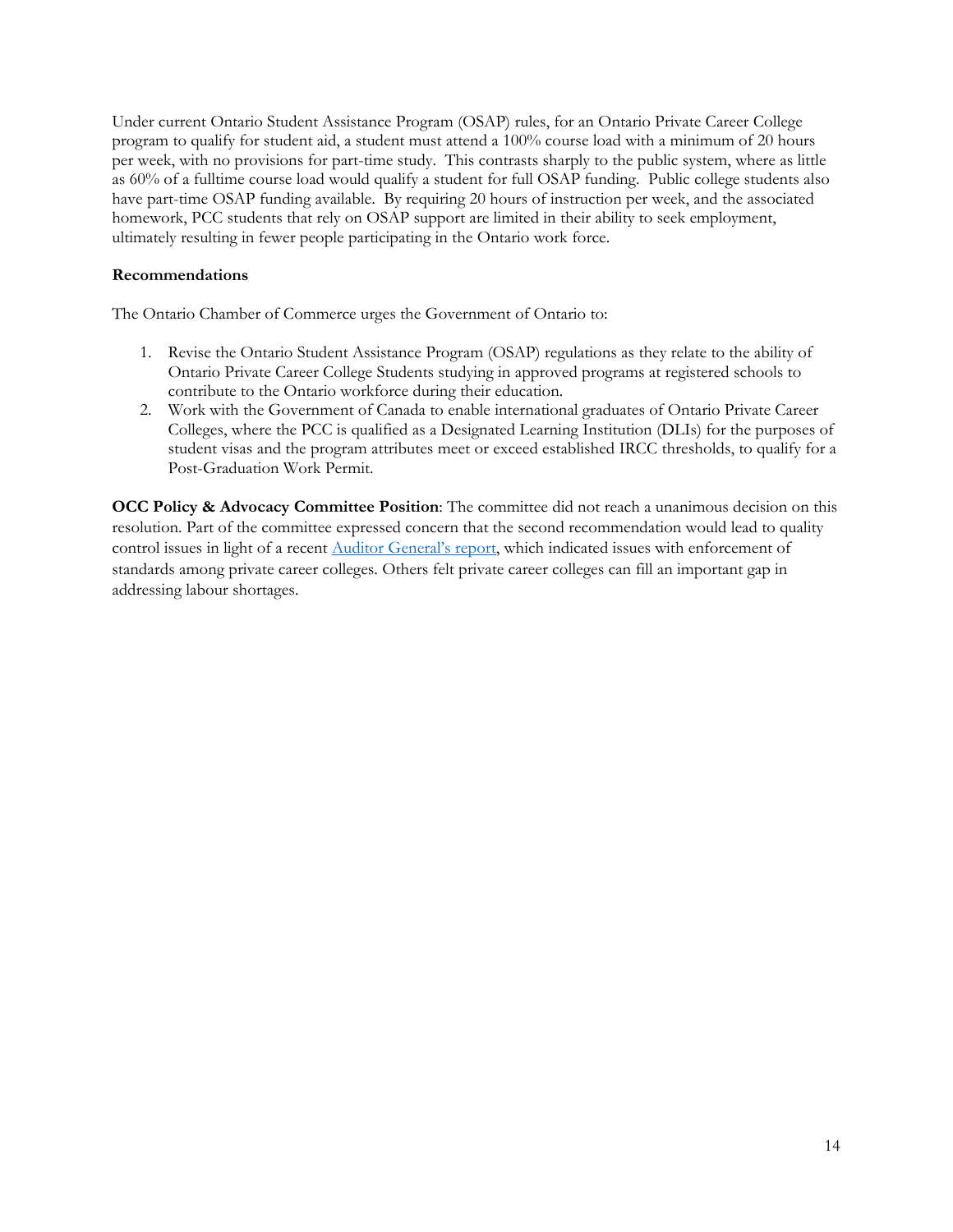#### <span id="page-14-0"></span>**7. Protecting The Economy, Jobs and Housing Affordability By Eliminating The Expansion of Municipal Land Transfer Taxes**

Submitted by: Sault Ste. Marie Chamber of Commerce. Co-sponsored by: Timmins Chamber of Commerce and Thunder Bay Chamber of Commerce.

#### **Issue**

Currently, Toronto is the only municipality in Ontario that charges a second, municipal, land transfer tax (MLTT). Over the last year, several municipalities have passed motions asking the Province to amend the Municipal Act to give all municipalities the power to charge their own MLTT. Municipalities are looking for additional revenue sources while in some circumstance reporting record surpluses, due to the differences in Budget setting and Generally Accepted Accounting Principles and for Municipalities, Public Sector Accounting Standards.

Implanting a Provincewide Municipal Land Transfer Tax will effectively and unjustly remove billions of dollars from the economy and have severe effects on job substantiality, housing affordability and economic recovery.

#### **Background**

Ontario is in the middle of a housing affordability crisis. Home prices in Ontario have risen at historic rates in the last ten years. Year-over-year price growth in Ontario was over  $30\%$  [in December 2021.](https://creastats.crea.ca/en-CA/) A recent poll by [Abacus Data](https://abacusdata.ca/ontario-politics-pcs-ford-lead-january-2022-onpoli/) shows that Ontarians see high home prices and the rising cost of living as top issues facing the province. The rising cost of living (50%) and housing affordability (39%) are critical for Ontarians, ahead of June's election.

High cost of living and an inability to enter the housing market will result in families leaving their communities and even the province further exacerbating the labour shortages plaguing economic recovery and sustainability. Research conducted this past summer by [Abacus Data on behalf of the Ontario Real](file:///C:/Users/mikem/Downloads/orea.com/News-and-Events/News-and-Press-Releases/Press-Releases/July-13-2021)  [Estate Association](file:///C:/Users/mikem/Downloads/orea.com/News-and-Events/News-and-Press-Releases/Press-Releases/July-13-2021) found nearly half of prospective home buyers were considering leaving the province to find an affordable home elsewhere.

As of December 2021, the average price of a home in Ontario is [\\$922,735.](https://www.crea.ca/housing-market-stats/national-price-map/) That is up 22.8% from the same time in 2020 when the average was \$751,655. While affordability has historically been primarily a GTHA phenomenon the past few years have seen rural and remote communities succumb to the affordability issues.

An additional land transfer tax would cost Ontario families almost \$15,000 on an average priced home. A new MLTT will make it more difficult for Ontario to attract young talented workers, hurting the Province's long-term competitiveness. Our communities, residents, and businesses simply cannot afford this tax.

Recently released key insights from the Ontario Chamber of Commerce 2022 Ontario Economic Report included:

- Most sectors (62 percent) are facing labour shortages and expect to continue facing them over the next year.
- The business community's main policy priorities this year are business taxes and electricity costs. Small businesses are more preoccupied with financial support such as commercial rent relief, while larger businesses are more focused on long-term infrastructure, regulatory, and workforce development issues.
- Remote work arrangements are expected to partially continue in 2022. While most organizations are optimistic about technology, capital costs and access to digital skills are pervasive barriers to technology adoption at the organizational level.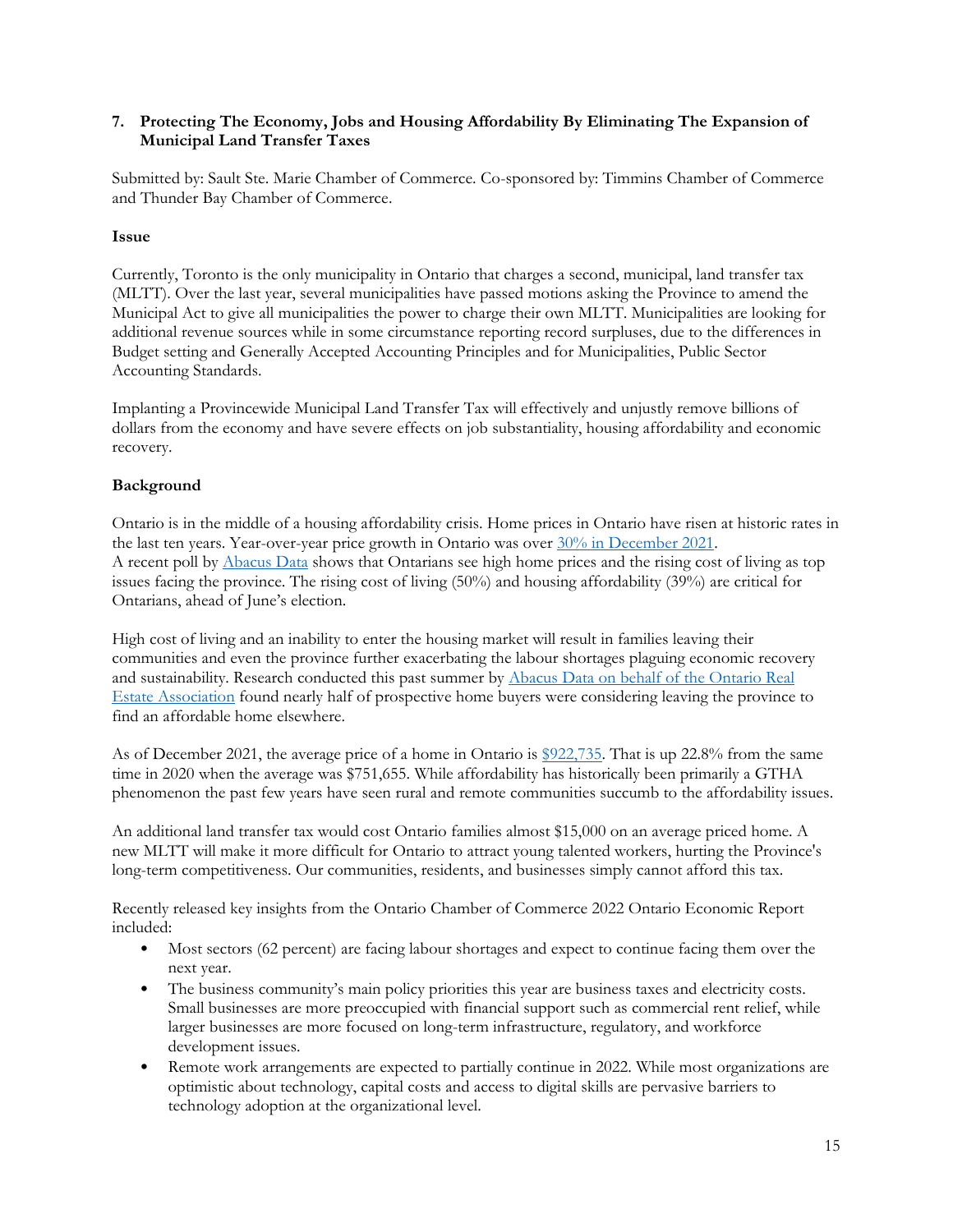There is considerable concern that while Municipalities currently focus on the residential tax class, potentially migrating workers to other provincial jurisdictions and removing disposable income from the economy reducing profitability and capital investment, that once the Municipal Act is open to amendment the MLTT will result in tax policy creep to the commercial and industrial tax classes further burdening investment in economic growth and recovery.

In 2014 research was conducted by Altus Group Economic Consulting for Ontario Real Estate Association demonstrating significant loss of jobs and economic activity in Mississauga, London, Hamilton, Ottawa and Thunder Bay would occur if a municipal land transfer tax is imposed in those cities. A provincial wide municipal tax is levy would be added on top of the existing provincial land transfer tax and would be therefore a double or second tax.

The economic impact of a new tax of this kind in the five Ontario cities studied would total more than \$1 billion and a loss of more than 10,000 jobs. These results are part of a study, Potential Economic Implications of the Municipal Land Transfer Tax in the Selected Ontario Municipalities. The effects in each city are predicted as follows:

- Mississauga: Loss of \$482 million in economic activity; loss of 3,157 jobs; loss of \$163 million in wages and salaries.
- London: Loss of \$270 million in economic activity; loss of 1,771 jobs; loss of \$92 million in wages and salaries. (2014)
- Hamilton: Loss of \$342 million in economic activity; loss of 2,240 jobs; loss of \$116 million in wages and salaries. (2014)
- Ottawa: Loss of \$543 million in economic activity; loss of 3,558 jobs; loss of \$184 million in wages and salaries. (2014)
- MLTT ad in Thunder BayThunder Bay: Loss of \$60 million in economic activity; loss of 392 jobs; loss of \$20 million in wages and salaries. (2014)

Compounding the concerns are related issues to Municipal budgeting and the presentation of financial statements as governed by Generally Accepted Accounting Principles for Municipalities, Public Sector Accounting Standards. A full report is available from the C.D Howe Institute Commentary 460, Two Sets of Books at City Hall? Grading the Financial Reports of Canada's Cities, [https://www.cdhowe.org/public](https://www.cdhowe.org/public-policy-research/two-sets-books-city-hall-grading-financial-reports-canada%E2%80%99s-cities)[policy-research/two-sets-books-city-hall-grading-financial-reports-canada%E2%80%99s-cities.](https://www.cdhowe.org/public-policy-research/two-sets-books-city-hall-grading-financial-reports-canada%E2%80%99s-cities)

"In nearly all Canada's larger cities, obscure financial reports – notably inconsistent presentations of key numbers in budgets and end-of-year financial reports – hamper legislators, ratepayers and voters seeking to hold their municipal governments to account.

The differences in accounting methods in most cities' budgets as compared to the presentations of their financial results are large and have real-world consequences. By using cash rather than accrual accounting, cities exaggerate the costs of investments in infrastructure, hide the cost of pension obligations, and make it hard to match the costs and benefits of municipal activities to taxpayers and citizens. Moreover, many cities present their budgets late, after significant money has already been committed or spent, do not publish their financial results in a timely way, and bury key numbers deep in their reports."

Ina follow up document the Solving the Municipal Budget Mystery: Fiscal Accountability in Canada's Cities, 2021 [https://www.cdhowe.org/public-policy-research/solving-municipal-budget-mystery-fiscal](https://www.cdhowe.org/public-policy-research/solving-municipal-budget-mystery-fiscal-accountability-canadas-cities-2021)[accountability-canadas-cities-2021](https://www.cdhowe.org/public-policy-research/solving-municipal-budget-mystery-fiscal-accountability-canadas-cities-2021) the authours William Robson and Miles Wu conclude that: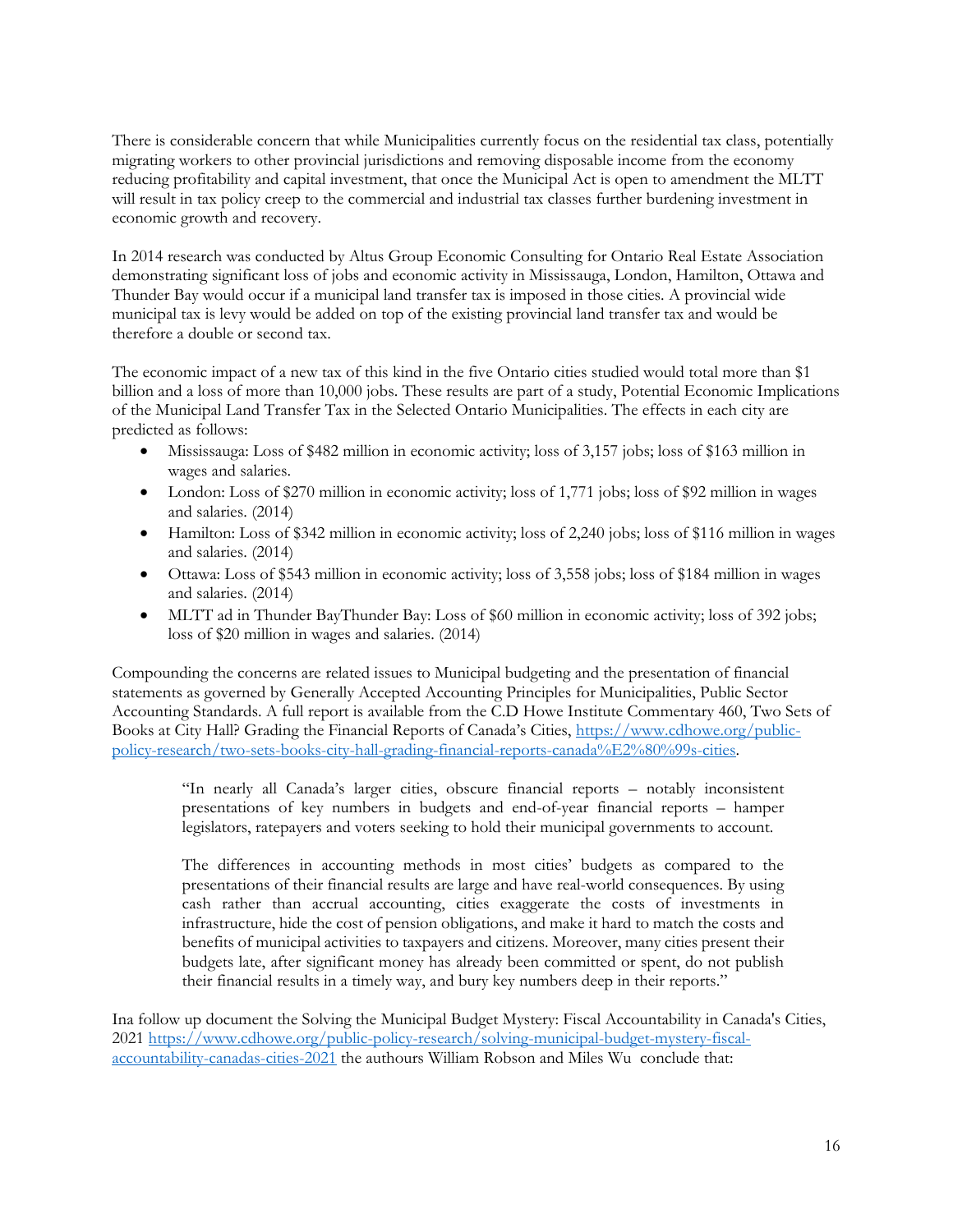"Canada's cities are central to the lives of most Canadians and absorb commensurately large shares of Canadians' incomes. City councillors, taxpayers and voters need clear information about their finances if they are to hold officials and elected representatives to account for the quality 16 Ontario's Municipal Act prevents municipalities from approving a budget for the year following an election in the same year as the election. As a result, municipal elections in October 2018 prevented Ontario municipalities from presenting their 2019 budgets until January 2019. Many did not present until February, March or even April – not consistent with legislative control of public funds. and cost of municipal services. Cities will be under financial stress in the post-COVID era, elevating the importance of good understanding of, and

intelligent debate about, municipal finances.

The budgeting practices of most major Canadian municipalities are not up to the mark. Municipalities should present budgets that are consistent with PSAS and that readers can compare easily with their subsequent financial statements. Municipalities should produce information that is more accessible and timelier. Before Canadians grant their cities more taxing powers or increase the support they receive from senior governments, they should insist on better transparency and accountability for cities' use of public funds. The recommendations in this Commentary would help raise the financial management and fiscal accountability of Canada's municipalities to levels more in line with their importance in Canadians' lives."

Municipalities should look elsewhere, not to a Municipal Land Transfer Tax on local homeowners that they and businesses cannot afford. Ontario is in the middle of a housing affordability crisis and struggling to secure a footing for sustainable economy recovery an growth, this where all levels of government need to collaborate to make home ownership more affordable, stimulate economic prosperity and not introduce a new tax that will add thousands of dollars to the cost of living.

#### **Recommendations**

The Ontario Chamber of Commerce urges the Government of Ontario to:

- 1. Not impose new taxes, including municipal land transfer taxes, on Ontario homeowners and business, that will restrict housing supply by limiting sales volumes and make the housing affordability crisis worse.
- 2. Support a review with the inclusion of stakeholders of the Municipal Act to update the municipal taxation system to better align with modern municipal economies, promote access to housing, and simplify the system.
- 3. Use all the tools at their disposal to help municipalities build more affordable homes for families and foster an environment for economic stability, sustainability, and growth.
- 4. Work with Municipalities to amend the property tax regime and modernize the transparency of budget setting and financial reporting.

**OCC Policy & Advocacy Committee Position**: The submitting chamber amended the resolution based on suggestions made by the Policy & Advocacy Committee. The committee supports the resolution as amended.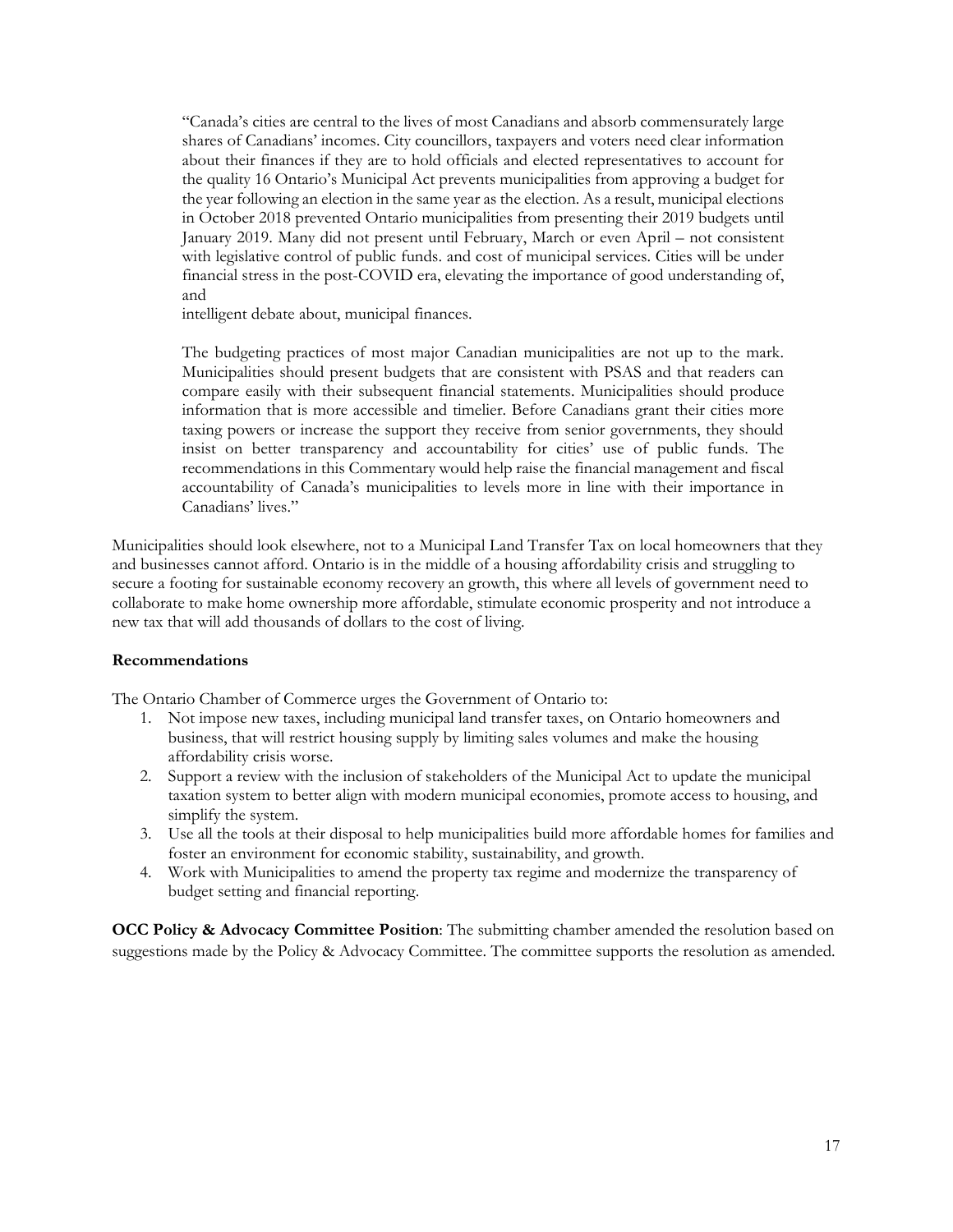#### <span id="page-17-0"></span>**8. Accessibility in All Ontario Businesses**

Submitted by: Mississauga Board of Trade

#### **Issue**

There are still many buildings and businesses in Ontario that are not fully accessible for people differently abled. This makes access to these businesses very difficult for many people in Ontario.

#### **Background**

Depending on when a building was originally built, full accessibility may not be available for people with various disabilities in Ontario.

When the Building Permit process is triggered for a retrofit or renovation of a building, upgrades to full accessibility as outlined in the Ontario Building Code is required. However, no such mandate is required if the building continues to operate in its normal fashion.

Older buildings in Ontario which were not built to today's standards remain inaccessible for many people in Ontario.

In this era of inclusion and diversity, it is time for Ontario to be the lead in accessibility for all people.

The Government of Ontario could mandate that all buildings conform with current Ontario Building Code requirements, but this would place a financial burden on many businesses.

However, the Government could create a Building Accessibility Grant so businesses could be reimbursed for the costs of upgrading buildings to full accessibility standards.

The Government should only mandate accessibility retrofits if it also creates a grant for business.

#### **Recommendation**

The Ontario Chamber of Commerce urges the Government of Ontario to:

1. Mandate building accessibility standards for all buildings in Ontario after it has established a Building Accessibility Grant to offset the cost to building owners and that the Government work with the business community on the creation of the program.

**OCC Policy & Advocacy Committee Position**: The committee does not support this resolution because of concerns about its scope. While accessibility across all buildings can and should be the end goal, the committee felt that mandating universal standards immediately would not be feasible from a cost perspective and would render the OCC's advocacy on this resolution ineffective. The committee proposed limiting the scope to either: a) offer a grant to incentivize building upgrades, as a first step towards gradual adoption of standards; b) mandate standards for certain types of upgrades or buildings, such as those built after a certain year. After a discussion with the committee, the resolution author decided not to amend this resolution.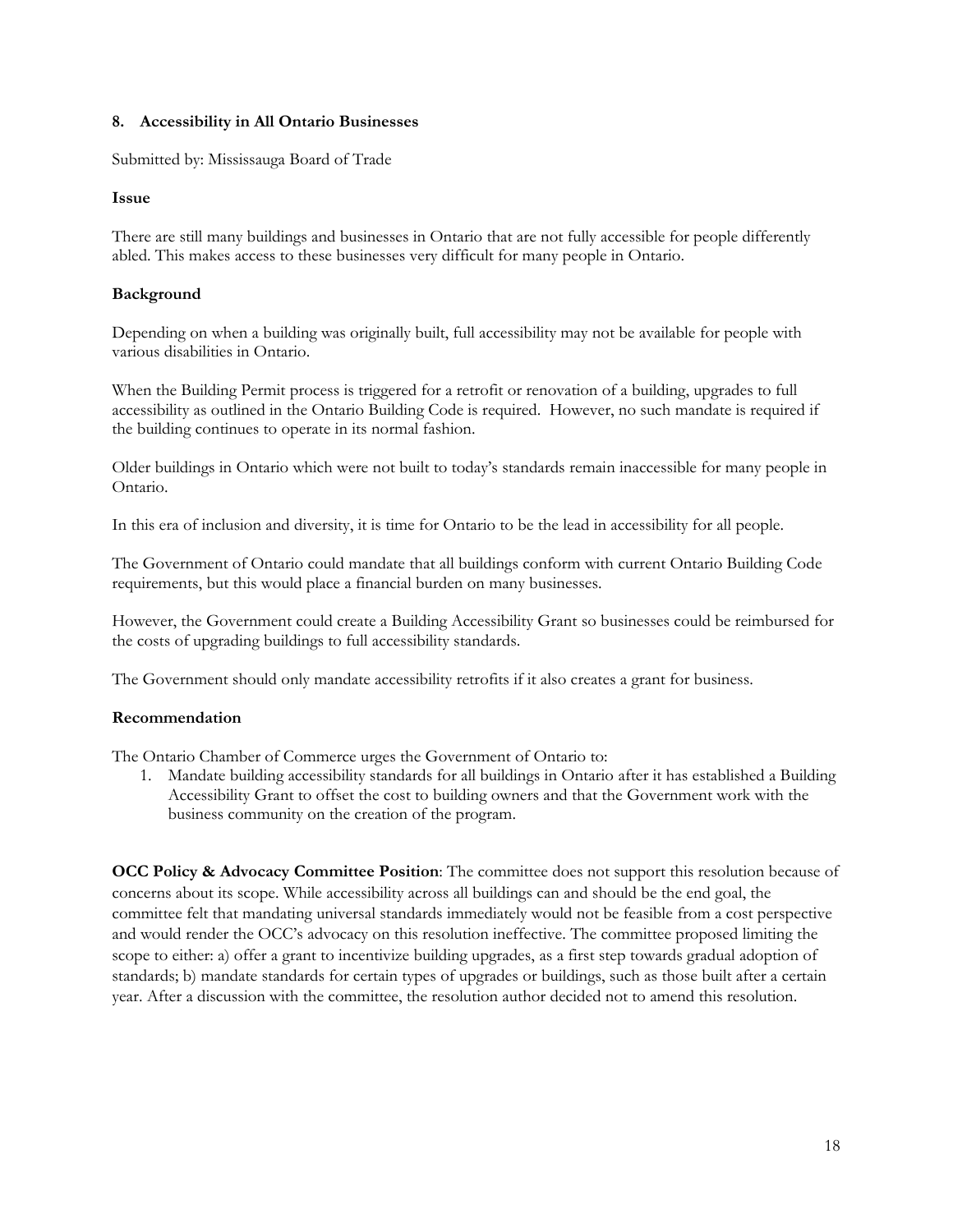#### <span id="page-18-0"></span>**9. Capturing The Battery Value-Chain**

Submitted by: Sault Ste. Marie Chamber of Commerce. Co-sponsored by: Timmins Chamber of Commerce.

#### **Issue**

The transition to a net-zero economy will be metal-intensive. New technologies will require base metals—for example, copper for electrification and nickel for battery EVs. The economic impacts for Ontario are significant but time is running out to compete in battery-cell manufacturing, the part of the value chain that holds most of the value-creation and macroeconomic opportunities. Ontario is well positioned to support investment in mining innovation that amplifies the provincial Critical Minerals Strategy and takes advantage of the quickly evolving battery value-chain.

#### **Background**

The Ontario Chamber of Commerce report The Climate Catalyst, Ontario's Leadership in the Green Economy demonstrates the significant opportunity that exists for Ontario to lead the global movement to decarbonizing every aspect of daily life, commercial and industrial activity, natural resource extraction, consumption, and value-added activity.

Green technologies will need hefty amounts of rarer metals, such as lithium and cobalt for batteries, tellurium for solar panels, and neodymium for the permanent magnets used both in wind power generation and EVs. The required pace of transition means that, for some of these commodities, we will soon need ten times or more than is available today. This resource demand and Ontario's abundance of supply to support decarbonization gives Ontario the potential to generate significant economic opportunity and first mover competitive advantage in the battery value chain if action is taken immediately.

The McKinnsey & Company report: Capturing the battery value-chain opportunity by Nicolò Campagnol, Alexander Pfeiffer, and Christer Tryggestad estimates that a new battery-manufacturing plant with a total capacity of 30 to 40 gigawatt hours (GWh) per year could directly create as many as 3,200 jobs. A similar number of jobs could be added indirectly through suppliers and construction as well as through the food and basic-services sectors. As a result, battery manufacturing could generate significant growth in GDP, especially if an ecosystem of related industries develops. This comes at a time when the automotive industry's move to EVs has raised fears of lost jobs in car manufacturing and in the production of internal-combustion engines.

Winning companies and regions will be those that act in the next few years. Governments can play an important role in facilitating industry growth in their respective countries, particularly through direct financial incentives but also by encouraging the development of local battery ecosystems.

Cell manufacturing, the most important step in the battery value chain, is estimated to account for up to 40 percent of battery-industry value creation by 2030. Manufacturers are investing billions of dollars in new battery-cell plants. If demand for battery cells grows at about 30 percent per year, the equivalent of about 90 additional gigafactories, as we know them today, will be needed in the next ten years worldwide.

Challenges include securing funding, carrying out a billion-dollar project on budget, recruiting the right talent, and training hundreds of workers. Other potential issues include securing capacity of capable machinery producers as well as qualifying and developing a supply chain.

There are already six or seven at-scale cell manufacturers with ten or more years of track record and significant volumes and plants in several countries. Customers want options for sourcing batteries, but generally no more than three or four, so ten to 15 suppliers should suffice to supply the global market. Since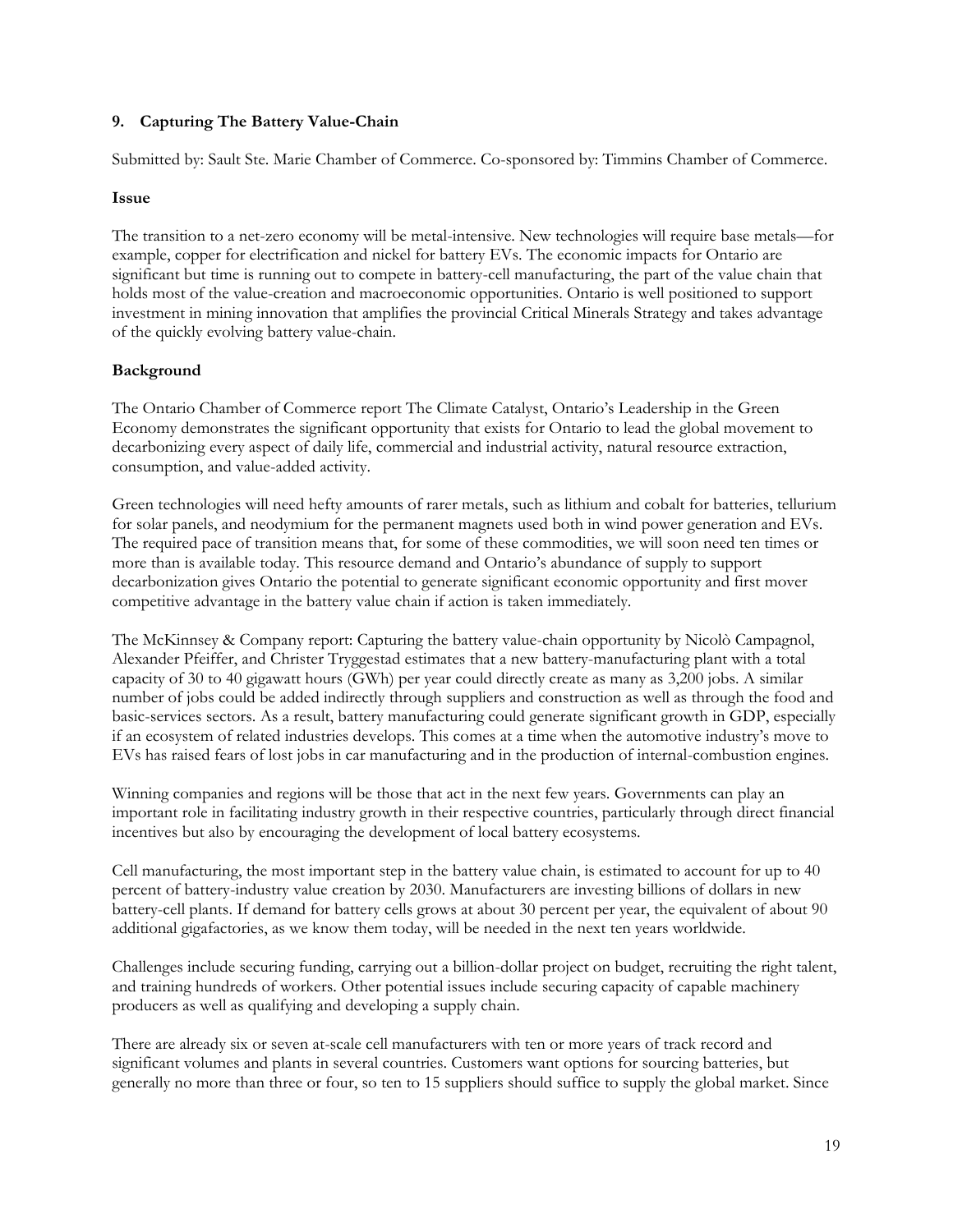more than 15 players have already announced their intention to begin cell manufacturing in Europe alone, we expect the industry to consolidate.

Companies face a variety of obstacles in the race to scale, but they can overcome those challenges using the following strategies.

- Become a low-cost producer
- Recruit skilled workers
- Secure raw-materials supply
- Improve product sustainability
- Form partnerships with customers

Batteries are emerging as a critical ingredient in the transition to a more sustainable future because of their role in electrifying transportation and balancing power grids. Battery use is more than an opportunity to eliminate vehicular CO2 and NO2 emissions in a world grappling with climate change; scaling up production of battery-cell manufacturing capacity also offers significant value-creation opportunities for manufacturers, creates new jobs that pay well, and supports economic growth.

Battery ecosystems can be powerful tools for economic development, and governments that wish to capture the value-creation opportunity of batteries should consider moving quickly and forcefully to build them. Embracing the battery ecosystem and supporting Ontario's critical mineral strategy will become a powerful economic development tool for the province.

#### **Recommendations**

The Ontario Chamber of Commerce urges the Government of Ontario to:

- 1. Facilitate value-chain collaborations through industry forums, and encourage talks between the mining sector, electric vehicle producers and cell manufacturers.
- 2. Invest in research and educational institutions to develop talent and advance technology.
- 3. Attract cell manufacturers by establishing proactive public policies, and working with the federal government and Municipalities, to develop a fast-track process for permitting and land leasing.
- 4. Work with the federal government, lending institutions, venture capital markets and angle investors to make investments, loans, grants, and guarantees to overcome capital limitations.
- 5. Encourage and facilitate effective cross-border collaborations and trade with other suppliers and partners in the value chain.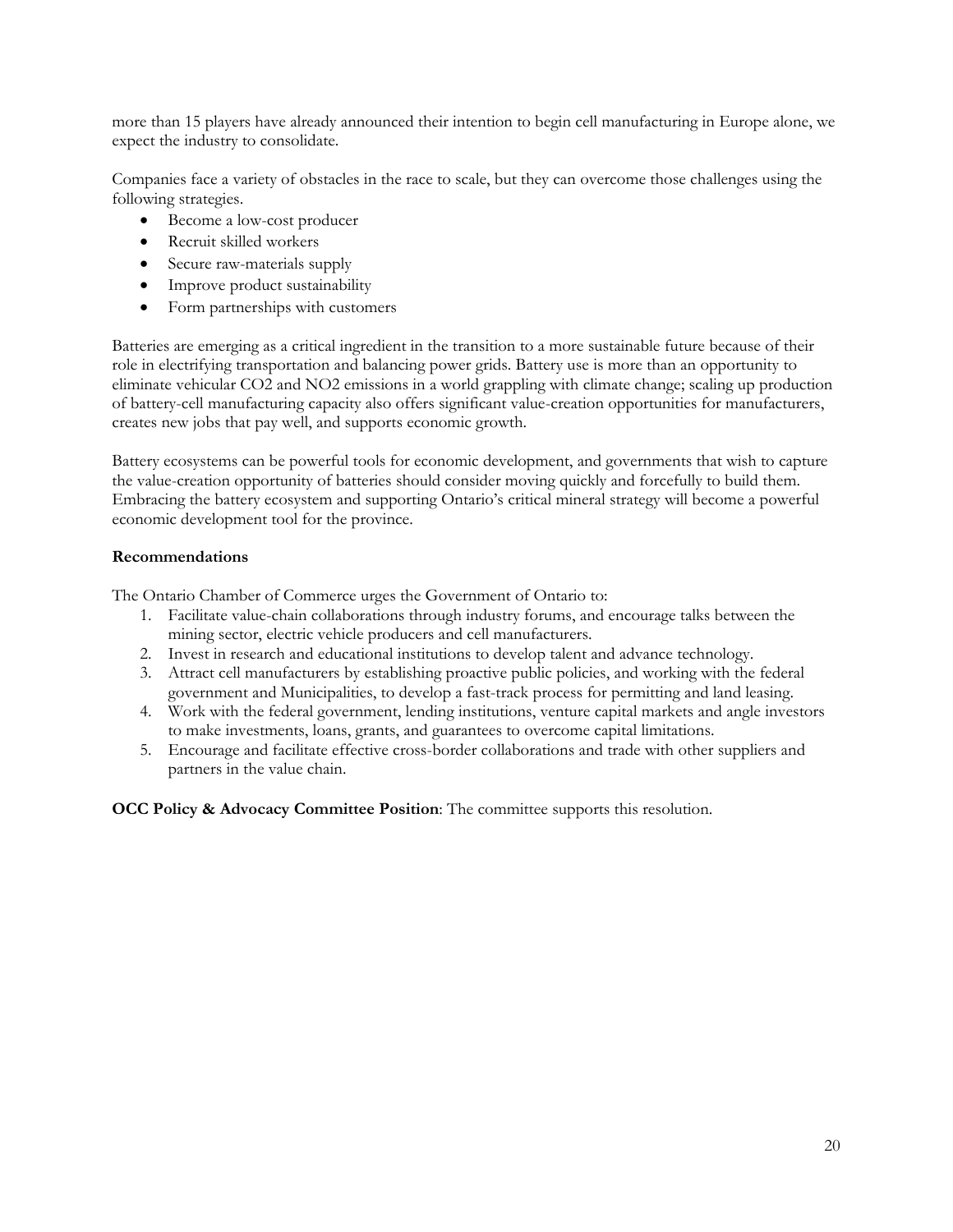#### <span id="page-20-0"></span>**10. Access to Team-Based Primary Care in Underserviced Rural Communities**

Submitted by: Tillsonburg District Chamber of Commerce. Co-sponsored by: Ingersoll District Chamber of Commerce

#### **Issue**

The Ontario landscape for equitable access to primary care and mental health and addictions support continues to present a number of health system gaps and challenges specific to: 1) Lack of family physicians, and 2) Lack of access to team-based care in Rural Communities, resulting in increased and inappropriate Emergency Department (ED) visits and hospital admissions.

#### **Background**

There are several salient challenges faced by the health system that hinder the provision of community services:<sup>9</sup>

#### **Lack of family physicians and lack of access to team-based care**

For those patients without physicians, walk-in clinics are relied on, but in many rural communities they don't exist. Alternatively, the Emergency Department (ED) is relied on for primary care, or by patients who chose to ignore health issues, resulting in untreated conditions that then lead to hospital admission. This results in a high rate of avoidable visits to EDs for problems that are more appropriately managed in the community.

Continuity of care problems also result from not having a family physician and not being rostered with a Nurse Practitioner (unattached patients). HealthCare Connect is available to connect physicians with unrostered patients but often physicians do not use it due to the concern of complex patient issues.

Additionally, from an employer's perspective, employees who don't have access to a primary care provider to assess injuries and general illness have difficulties getting assessed and receiving care potentially resulting in longer periods of absenteeism.

#### **Additional rural challenges**

Rural community populations are rapidly increasing with no additional investment in health care supports, programs and services to support the population. The senior population is often higher in these communities presenting a more prevalent need for chronic disease care, such as hypertension and diabetes mellitus support, for example.

Rural communities also tend to present with higher numbers of high-strength opioid users and alcohol use disorder due to isolation and anxiety.

Access and wait times for mental health and addiction support are also higher due to lack of programs and services available.

<sup>9</sup> Some of these issues were identified in the Oxford County and Area Ontario Health Team (OHT) Full Application but are seen across the province. [https://www.oxfordandareaoht.com/wp-content/uploads/2021/02/OHT-Full-](https://www.oxfordandareaoht.com/wp-content/uploads/2021/02/OHT-Full-Application_Oxford-and-Area_FINAL.pdf)[Application\\_Oxford-and-Area\\_FINAL.pdf.](https://www.oxfordandareaoht.com/wp-content/uploads/2021/02/OHT-Full-Application_Oxford-and-Area_FINAL.pdf)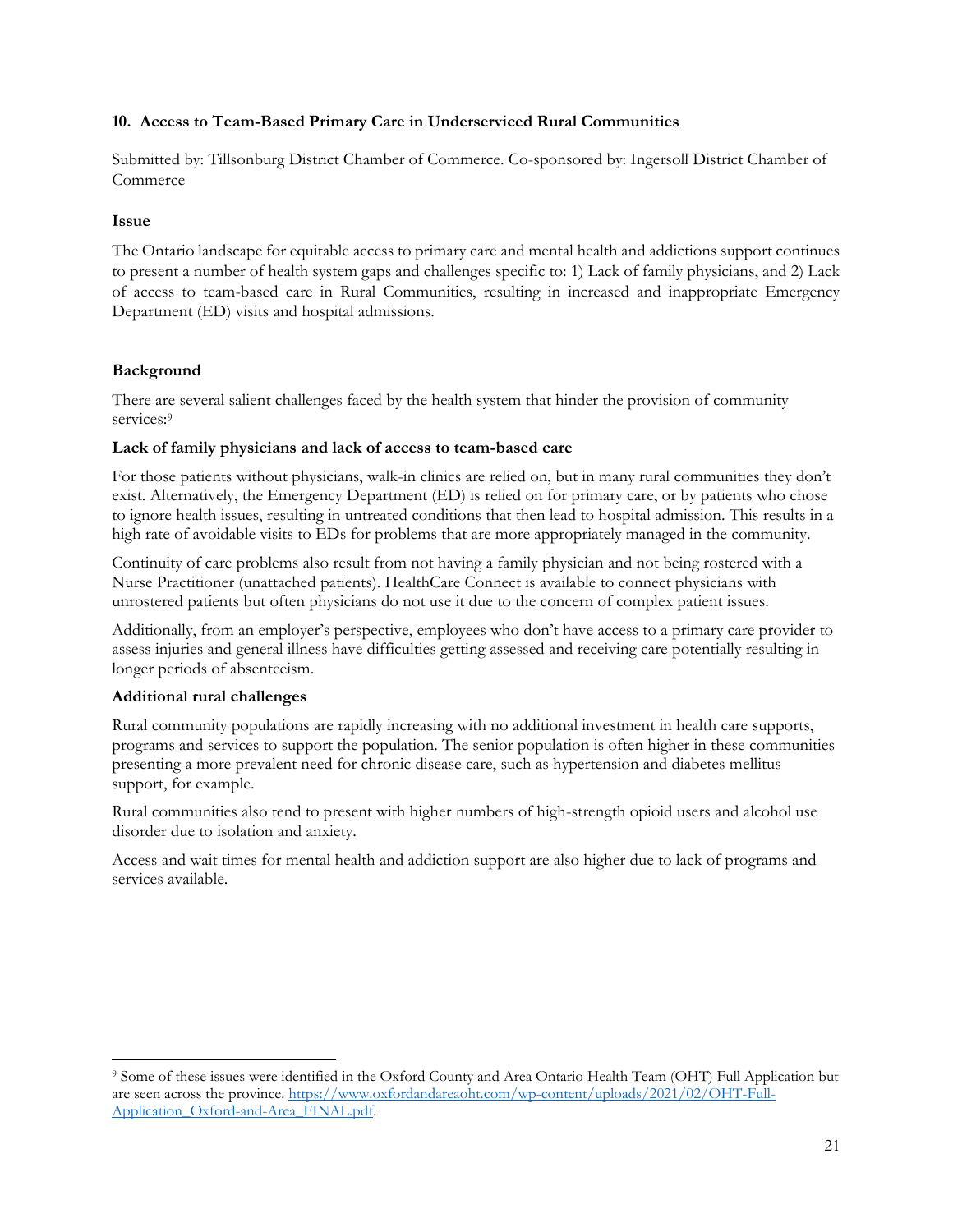#### **Recommendations**

The Ontario Chamber of Commerce urges the Government of Ontario to:

- 1. Investigate the opportunities available to establish equitable team-based primary care access to all rural communities across the province, specifically in areas that are identified as high need: <https://www.health.gov.on.ca/en/pro/programs/highneed/>
- 2. Invest to expand team-based Primary Care models such as Family Health Teams (FHTs); Community Health Centres (CHCs), Nurse Practitioner Led Clinics (NPLCs) and expand the Family Health Organizations (FHOs), to enhance access and increase capacity for unattached patients to team-based primary care in rural communities.
- 3. Roster patients to Nurse Practitioners to avoid duplicate primary care in rural communities with physician shortages.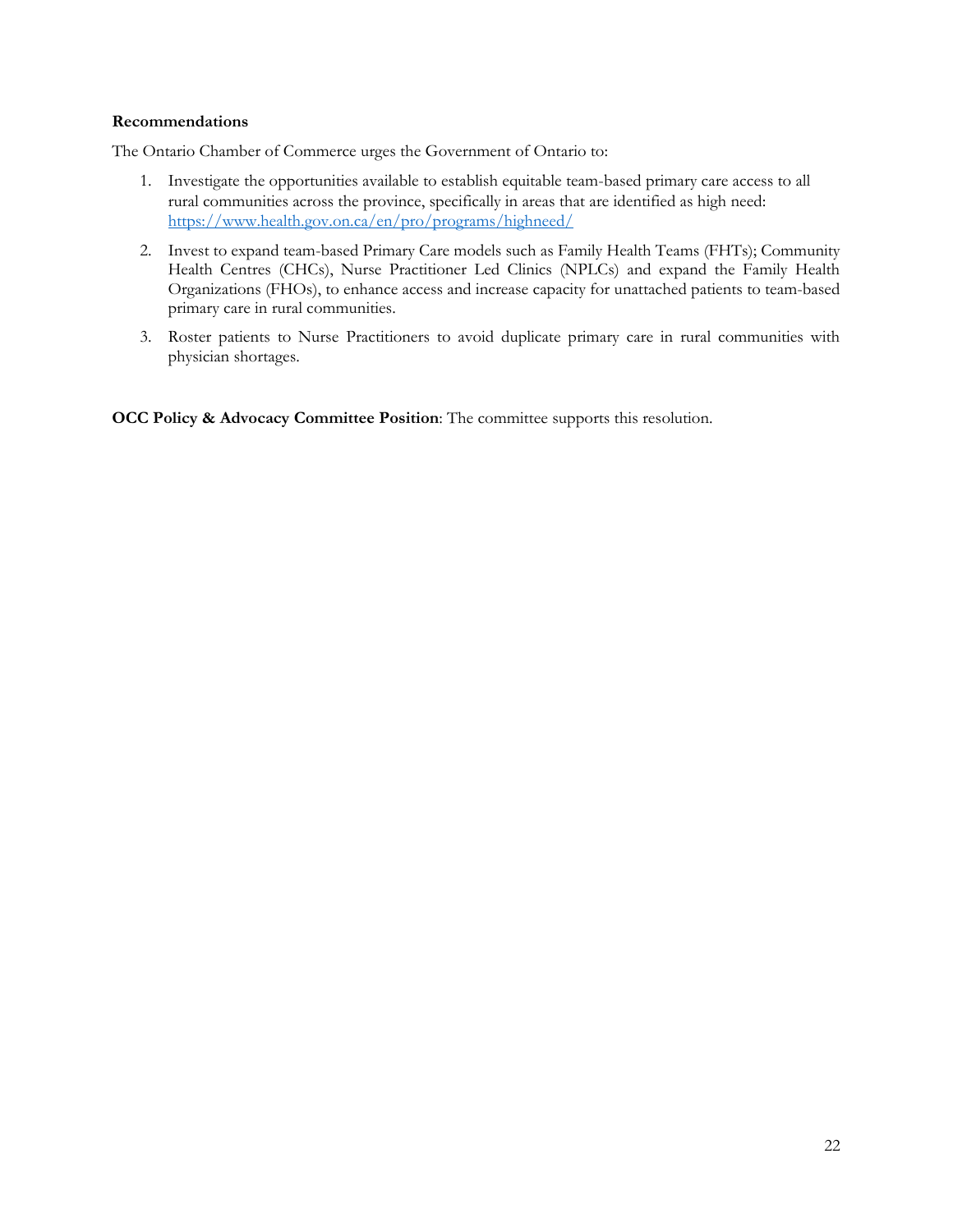#### <span id="page-22-0"></span>**11. Addressing Employment Standards Act**

Submitted by: Ajax Pickering Board of Trade

# **This is a sunsetting resolution.**

#### **Issue**

Currently, when a claim is filed with the Ministry of Labour, the employer does not receive it. Instead, the employer only receives a letter identifying by bullet points the category of each issue (e.g. "wages", "vacation pay", etc.). The current policy of the Ministry of Labour to refuse to disclose the claim runs contrary to the efforts for an early settlement and the fundamental rights enriched by our justice system.

# **Background**

The Ontario Ministry of Labour receives on average approximately 15,000 claims per fiscal year.<sup>10</sup> However, in some years, the number of claims has exceeded 23,000. Of the complaints that are filed, roughly 90% are filed by employees who are no longer employed by the employer in issue.<sup>11</sup>

When the Ministry of Labour receives a claim, it then sends out a letter to the employer notifying them of the claim. The letter solely details the nature of the claim by providing the category of each issue (e.g. "wages" or "vacation pay" or "termination pay"). The actual amounts claimed under each category are not normally provided. Enclosed with the letter is a package recommending settlement discussions and a template form to confirm any settlement reached.

At the same time that the letter is sent out, the claim is then placed in queue to be assigned to an Employment Standards Officer, which can often take several months to occur. The claim will be either assigned to an Employment Standards Officer 1 (who can only mediate a settlement) or will be immediately escalated to an Employment Standards Officer 2 (who can mediate a settlement and can issue orders). During the waiting period, the employer can reach out to the employee (if their current contact information is known), but the employee is not obligated to discuss the matter or to provide the claim. Once the Employment Standards Officer is assigned, if a resolution cannot be reached, then the matter will eventually be investigated and an order or a refusal to issue an order issued.

At no point during this entire process is the employer allowed to be provided with the claim from the Ministry of Labour due to its policy. In fact, the employer can only obtain a copy of the claim from the Ministry of Labour if, after an order is rendered, the employer appeals the decision to the Ontario Labour Relations Board and moves for an order for its production.<sup>12</sup> As a result of the refusal to produce the claim, the employer is often unable to address the issues prior to the Employment Standards Officer being assigned. Further, once the Employment Standards Officer is assigned, the employer may not fully appreciate the issues or the source of any misunderstanding.

While essentially all other claim processes in Ontario (including applications before the Human Rights Tribunal) require the claim to be provided to the respondent, the Ministry of Labour has declined to accept this fundamental principle of justice. As a result of this failure to disclose, settlement discussions are hindered and employers are at a disadvantage in responding to claims. The claims process should be improved by

<sup>11</sup> Toronto Star <https://www.thestar.com/news/queenspark/2018/10/25/ministry-of-labour-puts-hold-onproactiveworkplace-inspections-internal-memo-says.html>, Published: October 25, 2018

<sup>10</sup> Ontario Ministry of Labour <https://www.ontario.ca/page/published-plans-and-annual-reports-2017-2018 ministrylabour?\_ga=2.89487003.1632369137.1547212240-492227812.1491401077>, Published: August 16, 2017

<sup>12</sup> Friedrich Schiller Schule Inc. (Friedrich Schiller Schule) v. Adam, 2013 CanLII 2654 (ON LRB)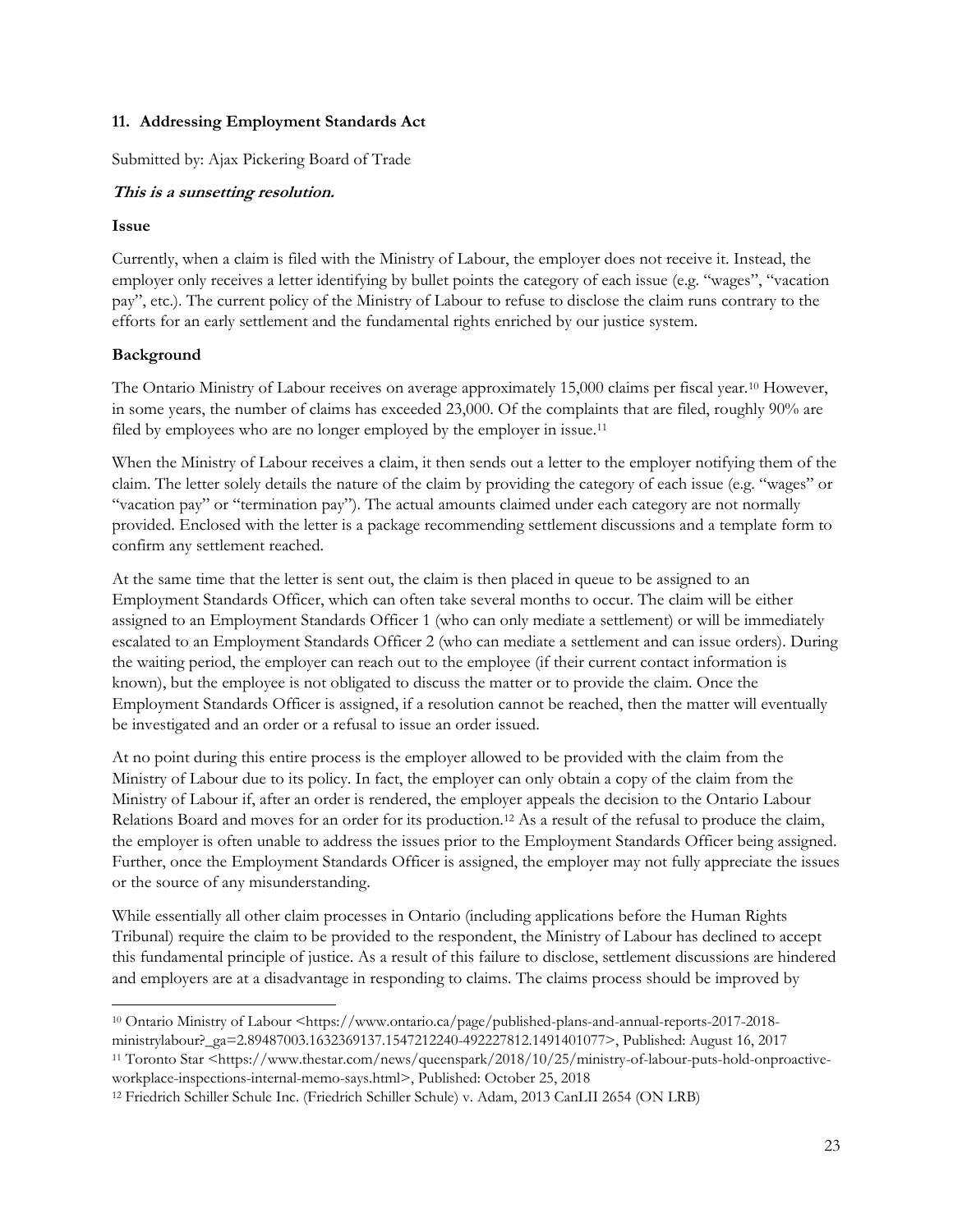requiring that, upon being filed with the Ministry of Labour, a copy of the claim is to be provided to the employer.

#### **Recommendation**

The Ontario Chamber of Commerce urges the Government of Ontario to:

1. Revise the policy of the Ministry of Labour to require that a copy of any claim filed under the Employment Standards Act be provided forthwith to the responding employer.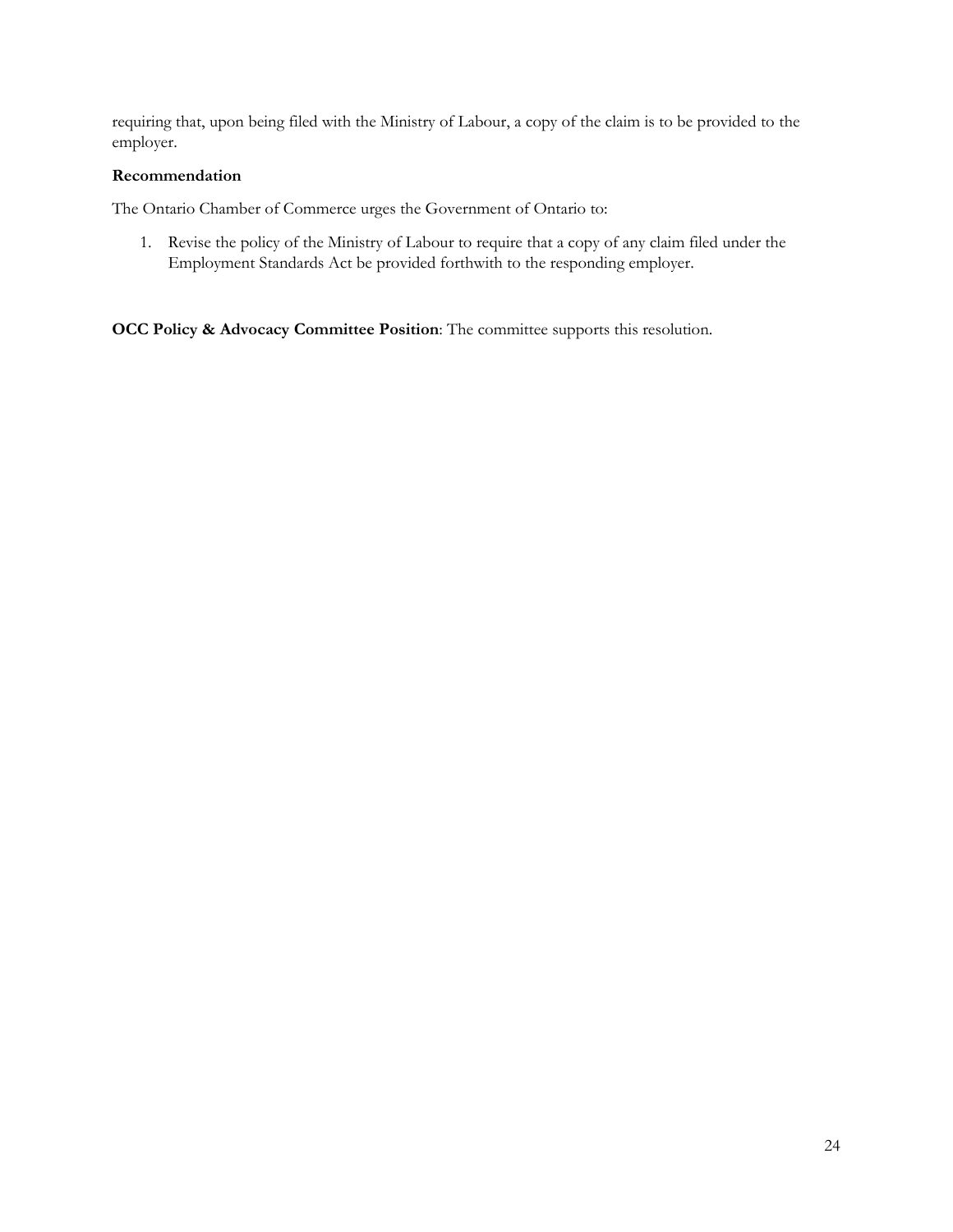#### <span id="page-24-0"></span>**12. Addressing the carbon footprint of Ontario's post-secondary institutions**

Submitted by: Vaughan Chamber of Commerce, Belleville Chamber of Commerce, Gananoque Chamber of Commerce

#### **Issue**

As Ontario's businesses and industry move toward a carbon-neutral future, the province will need to train the next generation of workers and entrepreneurs with the skills to work and innovate within a zero-carbon environment.

# **Background**

Renewable energy technology – from battery technology, solar power and smart grids to tall mass timber construction and smart buildings – is evolving quickly, affecting the trades in utilities, construction, automotive, truck and heavy equipment servicing, and maintenance occupations.

College vocational education, including the trades, is central to building, managing and maintaining clean energy systems, net-zero structures, affordable, clean, safe and efficient transportation options, including zero-emission vehicles and charging or fueling stations, public transit, and strategic trade corridors, including roads, bridges, rail, and airports.

In an effort to support Ontario's transition to a zero-carbon economy, Ontario's public colleges will be a critical player.

Ontario's post-secondary institutions can promote carbon zero initiatives both by retrofitting existing facilities to reduce their carbon footprint and investing in technology. And, as colleges develop clear paths to carbon-free heating and cooling, they provide unparalleled opportunities for local businesses and organizations to follow suit. Local businesses can also work with college researchers on zero carbon products and services and, with by retrofitting colleges to house zero carbon infrastructure, Ontario's SMEs can innovate in spaces that are carbon-neutral.

Seneca's Centre for Innovation, Technology and Entrepreneurship (CITE) is a 274,000 square foot building that brings applied research and commercialization, specialized training and student and business-led entrepreneurial activities under one roof. The building is LEED Gold certified and incorporates the latest technology to reduce its carbon footprint which includes 438 solar panels @ 375W per panel at full sunshine on its roof.

Another example is the Joyce Centre for Partnership and Innovation at Mohawk College in Hamilton, is at 96,000 square feet the city's first zero-carbon institutional building which produces onsite, or procures carbon-free, renewable energy in an amount sufficient to offset the annual carbon emissions associated with operations.

Most Ontario colleges were established 50 years ago and many of their 700 buildings are aging, preventing these institutions from housing the technology needed to train the next generation of workers. This aging infrastructure also has a substantial environmental footprint that will need to be addressed as industries work to move to a carbon net-zero status and align with on-going initiatives to cut greenhouse gasses.

By training the next generation of workers in modernized facilities with green technology, Ontario can help establish the foundation required to implement a zero-carbon economy.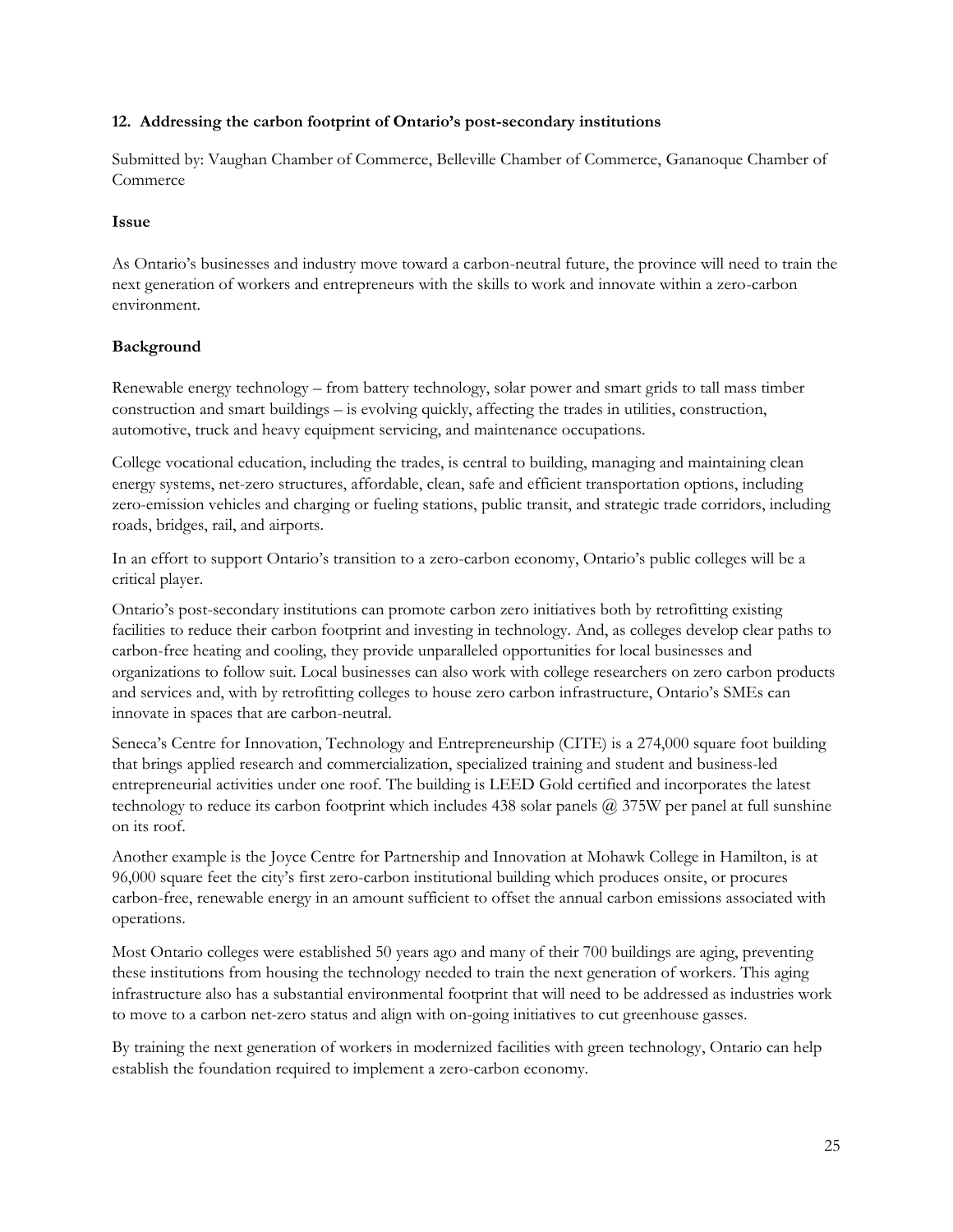#### **Recommendations**

The Ontario Chamber of Commerce urges the Ontario Government to:

- 1. Assess the cost and resource requirements to replace training facilities in Ontario's post-secondary institutions with infrastructure that is modernized to train graduates and SMEs to implement a zerocarbon economy.
- 2. Work with the federal government to advocate for funding to support retrofitting initiatives to promote carbon-zero facilities in Ontario's post-secondary institutions.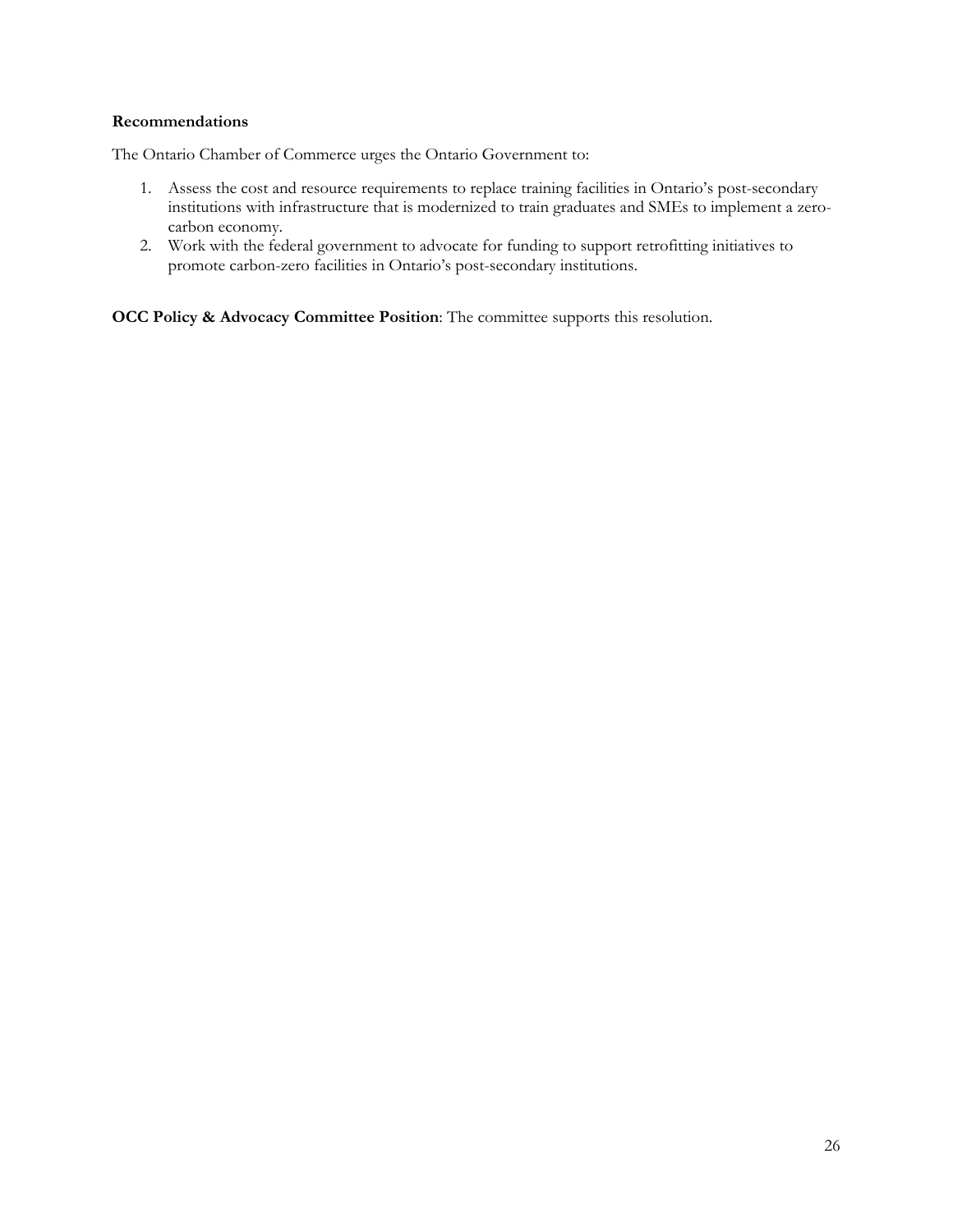#### <span id="page-26-0"></span>**13. Auto Insurance Reform: Making Premiums Affordable**

Submitted by: Brampton Board of Trade

# **This is a sunsetting resolution.**

#### **Issue**

Auto insurance premiums rise as accidents decline.

#### **Background**

Auto insurance rates continue to climb while the rate of auto accidents continues to fall. In Ontario, auto insurance is mandatory and is provided by the private sector. The overall goal of insurance companies is to provide a good auto insurance product to the customer – at a competitive price - that allows for adequate indemnification in the event of an accident. Yet the insurance companies need to be profitable.

The cost of claims continues to be the driving factor for increasing rates. The technology now used in most newer vehicles has proven costly to replace and repair. At the same time, the cost of auto insurance fraud in Ontario was estimated to be up to \$1.6 billion annually in 2012, placing great burden on insurers and policy holders.<sup>13</sup> Furthermore, according to a review conducted by David Marshall for the Government of Ontario, a third of insurance premium benefits do not even go to the customers as indemnification or for treatment.<sup>14</sup>

A crisis has developed and the need to make a change is urgent. Customers can't afford the higher premiums, while insurance companies can't afford the higher pay outs. It's a vicious cycle and reform is desperately needed.

#### **Recommendations**

The Ontario Chamber of Commerce urges the Government of Ontario to:

- 1. Simplify the accident benefit and tort systems to ensure that these systems are accessible without legal representation except in the most complicated cases. Claimants should receive the maximum amount of benefits while reducing the cost of administrative fees.
- 2. Conduct a review of the present auto insurance product and rating criteria and make meaningful changes that will fairly indemnify individuals for their loss and keep the product affordable.
- 3. Continue initiatives that assist the insurance industry in fighting fraud.

<sup>13</sup> http://www.ibc.ca/pe/resources/media-centre/media-releases/they-cheat-you-pay-how-to-report-auto-insurancefraud

<sup>14</sup> https://www.fin.gov.on.ca/en/autoinsurance/fair-benefits.html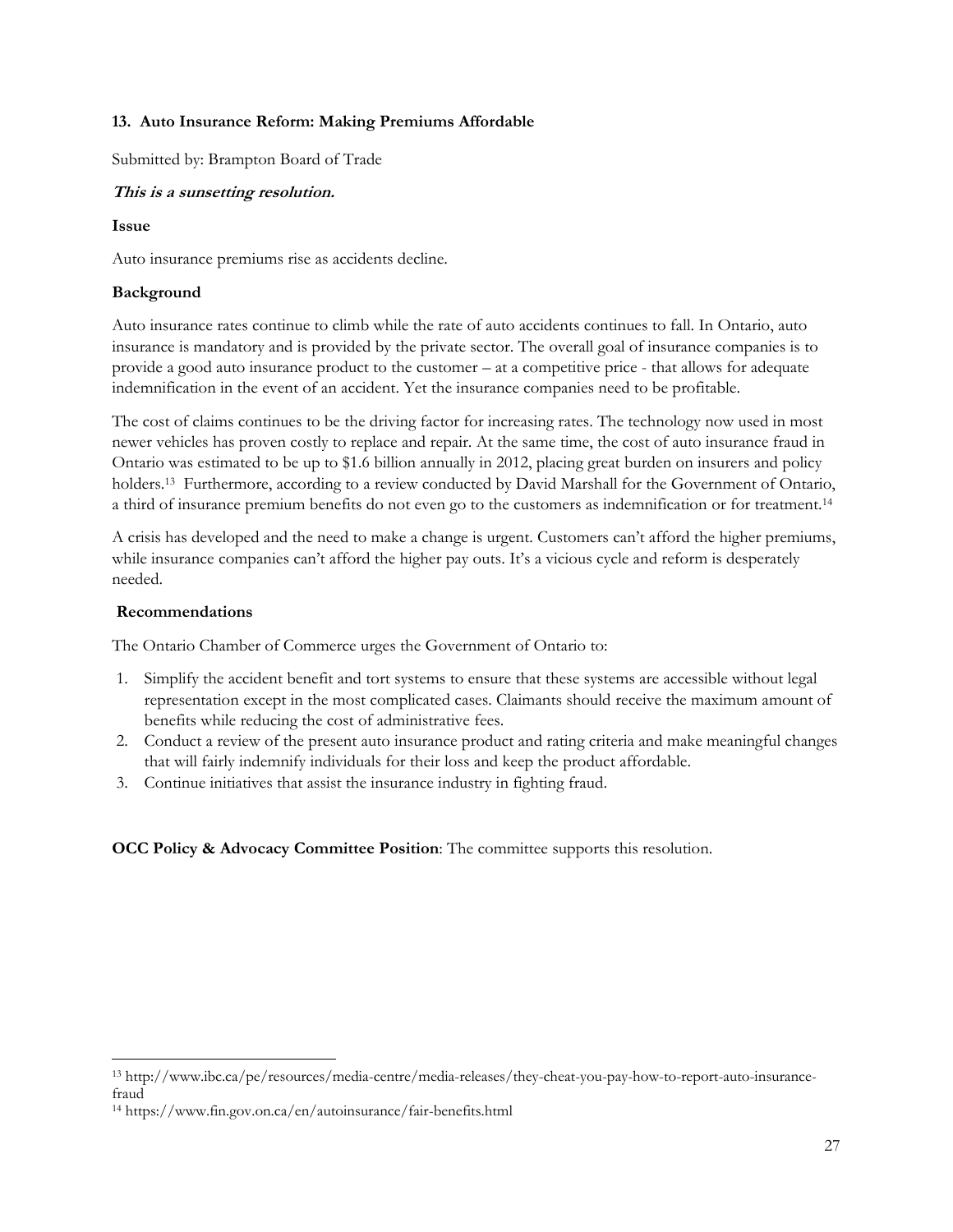#### <span id="page-27-0"></span>**14. Encouraging Municipal Government Collaboration to Address Transit Needs and Gaps**

Submitted by: Halton Hills Chamber of Commerce. Co-sponsored by: Milton Chamber of Commerce

#### **This is a sunsetting resolution.**

#### **Issue**

The lack of adequate or any transit options in small and rural communities impacts business competitiveness and the mobility of residents. Greater collaboration between adjacent municipalities with and without adequate transit solutions could help address transit gaps by extending or building on existing transit systems.

#### **Background**

Public transit in small towns and rural communities is often either insufficient or non-existent. Limited mobility negatively impacts business productivity by hindering its talent pool and potential for growth. Limited and/or insufficient transit puts communities at a disadvantage when it comes to attracting and retaining industry and investment. Access to affordable, public transit would allow local businesses to remain competitive, and residents to maintain independence with access to healthcare providers, employment and community hubs.

For example, Toronto Premium Outlets, located in Halton Hills, is a very popular shopping destination, attracting tourists from around the world. Located directly off of Highway 401, they employ over 900 fulltime workers. During peak seasons, Toronto Premium Outlets employs over 2000 workers, the majority of which reside in the neighbouring municipalities of Brampton, Milton and Mississauga. At any given time, as many as 50% of all employees at the mall are part-time workers, many of whom are students. Transit from both Brampton and Milton terminate approximately five kilometers from Toronto Premium Outlets. Consequently, workers must drive to work, be dropped off, take a taxi or a ride hailing service like Uber, which is costly and contributes to congestion on the 401, Steeles Avenue, and the Trafalgar Road.

Since it is not feasible for every municipality, especially more rural and/or remote communities to invest in community-wide public transit nor for the province to directly subsidize every municipality's transit needs, the Government of Ontario is encouraged to put in place the necessary policies, infrastructure and/or funding to make it feasible for neighbouring municipalities to develop and implement innovative solutions that address transit challenges and gaps that exist across municipal boundaries.

Encouraging or building on existing cross-municipal collaboration adjacent municipalities may opt to extend existing transit systems to service a wider geographic region, specifically into regions that lack transit options and service key employment zones. Addressing cross-municipal transit needs has spillover benefits for surrounding municipalities and economies as workers, commuters, and residents of both, can travel more seamlessly between regions and be significantly better connected.

Municipal government collaboration on current transit gaps in regions lacking transit options, would address the last-mile problem facing residents and commuters, and provide a more cost-effective alternative to owning a personal vehicle.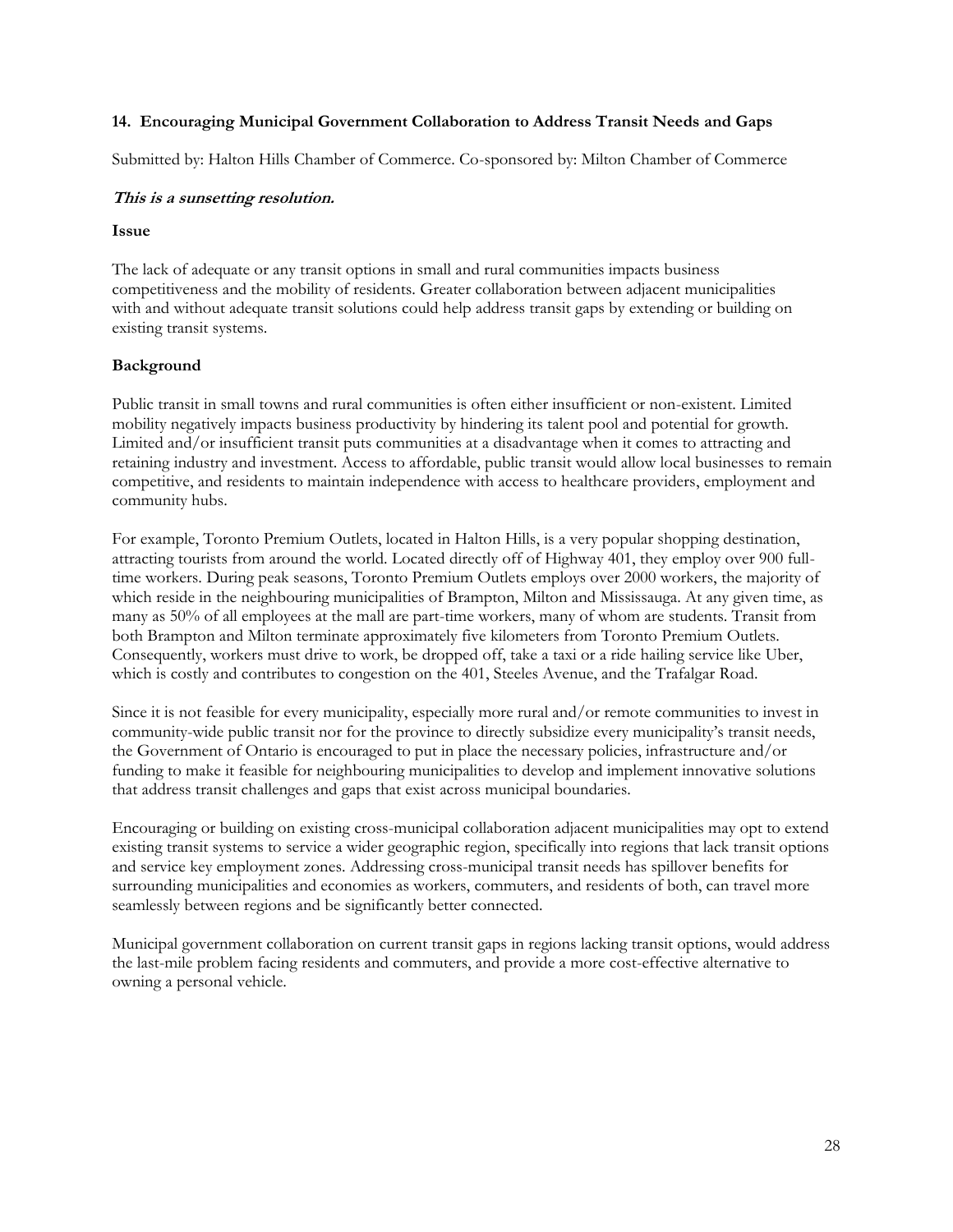#### **Recommendations**

The Ontario Chamber of Commerce urges the Government of Ontario to:

- 1. Put in place the necessary policies to encourage and streamline transit project collaborations between municipalities and regions, Example: Work with insurance companies to understand and support extensions of transit service into adjacent municipalities.
- 2. Put in place the necessary infrastructure and/or funding that make it feasible for municipalities and/or regions to identify transit gaps, and build on or extend existing transit service across municipal boundaries in adjacent municipal boundaries into adjacent municipalities that lack adequate transit options.
- 3. Urge the federal government to invest in multi-municipalities or regional transportation plans]
- 4. Expand the Community Transportation Grant Program (announced January 25, 2019) to encourage and specifically support this kind of municipal collaboration.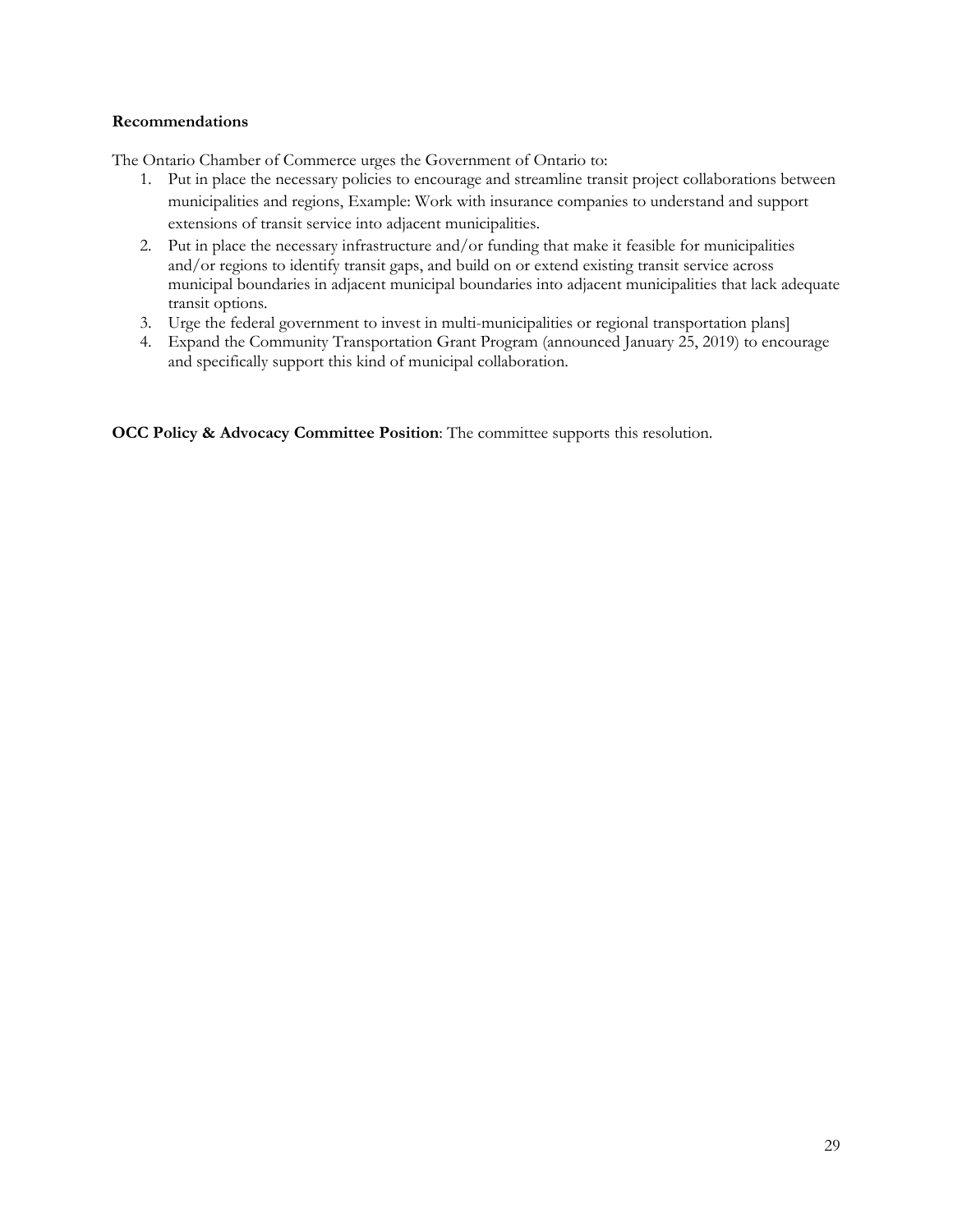# <span id="page-29-0"></span>**15. Ending Exclusionary Zoning to Address Ontario's Housing Affordability Crisis**

Submitted by: Toronto Region Board of Trade. Co-sponsored by Ottawa Chamber of Commerce and Timmins Chamber of Commerce

#### **Issue**

With Ontario's current land use planning policies, nearly all residential growth is either low-rise subdivisions of detached homes or high-rise towers, with very few options for modest forms of density such as triplexes or small apartment buildings. These building types represent a 'missing middle' of residential housing stock. The current policy makes it too expensive and difficult to build this kind of gentle density, thereby restricting supply, driving up the cost of housing and making it more difficult for businesses to attract and retain workers.

# **Background**

Ontario is growing. Our population is expected to increase to over 20 million people by 2046, a 36% increase from 2020, with the GTA expected to see the fastest rate of growth.<sup>15</sup> Recent reports have also shown that over the past decade, key provincial forecasts have underestimated our rate of population growth and overestimated how much new housing would be built.<sup>16</sup> And according to one estimate, one million new homes are needed in Ontario to meet current and projected demand over the next decade.<sup>17</sup>

In Ontario, municipalities are responsible for zoning sufficient land for different uses, including residential and employment. In all municipalities, most of the residential land is reserved for detached houses – traditionally for one family (although recent provincial changes have required municipalities to permit two units in the main home and one ancillary dwelling for all detached, semi-detached and row houses<sup>18</sup>).

This type of zoning is referred to as "exclusionary zoning" because it is intentionally designed to prevent lower-income people – and, sometimes explicitly, racial minorities – from living in certain neighbourhoods.<sup>19</sup> This was often done by requiring large lot sizes and only permitting single detached homes, blocking more affordable multi-family buildings that are similar in size and design.

This policy has had broad societal implications, including:

- Contributing to housing shortages that impede the ability of cities to both house its existing talent and attract new talent, impacting business competitiveness.
- Creating environmental impacts by requiring more people to "drive until they qualify".
- Driving up the cost of housing by arbitrarily limiting a more affordable form of supply, resulting in disproportionate impact on BIPOC communities, newcomers and first-time homebuyers who do not have financial support from their families.

<sup>15</sup> <https://www.ontario.ca/page/ontario-population-projections>

<sup>16</sup> <https://institute.smartprosperity.ca/publications/forecast-for-failure>

<sup>17</sup> <https://institute.smartprosperity.ca/publications/growing-number-households>

<sup>&</sup>lt;sup>18</sup> Ontario Planning Act, s. 16 (3),<https://www.ontario.ca/laws/statute/90p13#BK31>

<sup>19</sup> <https://tcf.org/content/facts/understanding-exclusionary-zoning-impact-concentrated-poverty/>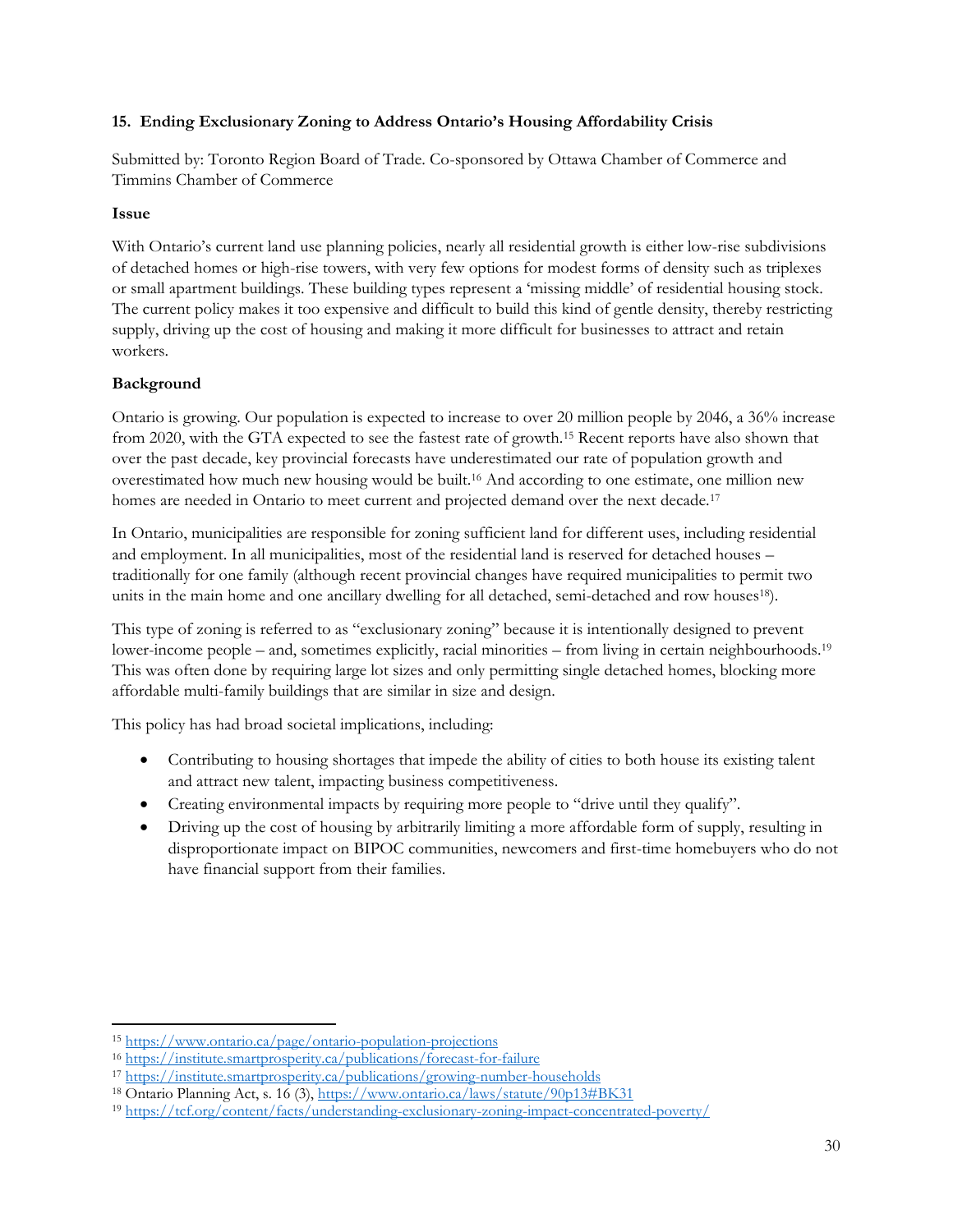#### **Recommendations**

The Ontario Chamber of Commerce urges the Government of Ontario to:

- 1. Enable as-of-right permissions for at least four units in a building in all residentially zoned areas, and consider designating a higher baseline (e.g. eight units and/or four to five storeys) for properties near transit stations.
- 2. Set minimum standards for building setbacks, lot sizes, parking requirements, front doors, height, building depth, landscaping, and floor space index, ensuring that municipalities do not use other tools to prevent missing middle housing.
- 3. Require that development charges and fees for missing-middle buildings up to four units match the charges and fees for single-unit homes.
- 4. Apply these changes to all medium (30,000+) and large (100,000+) municipalities across Ontario, while allowing that different standards could be set for each size category and giving municipalities the opportunity to customize the regulations while meeting or exceeding the minimum standards.
- 5. Introduce strata ownership tools (i.e. a 'condo-lite' structure) while continuing to support coownership, shared ownership models and community land trusts, in order to allow more individuals and families to share in the opportunity to own a home.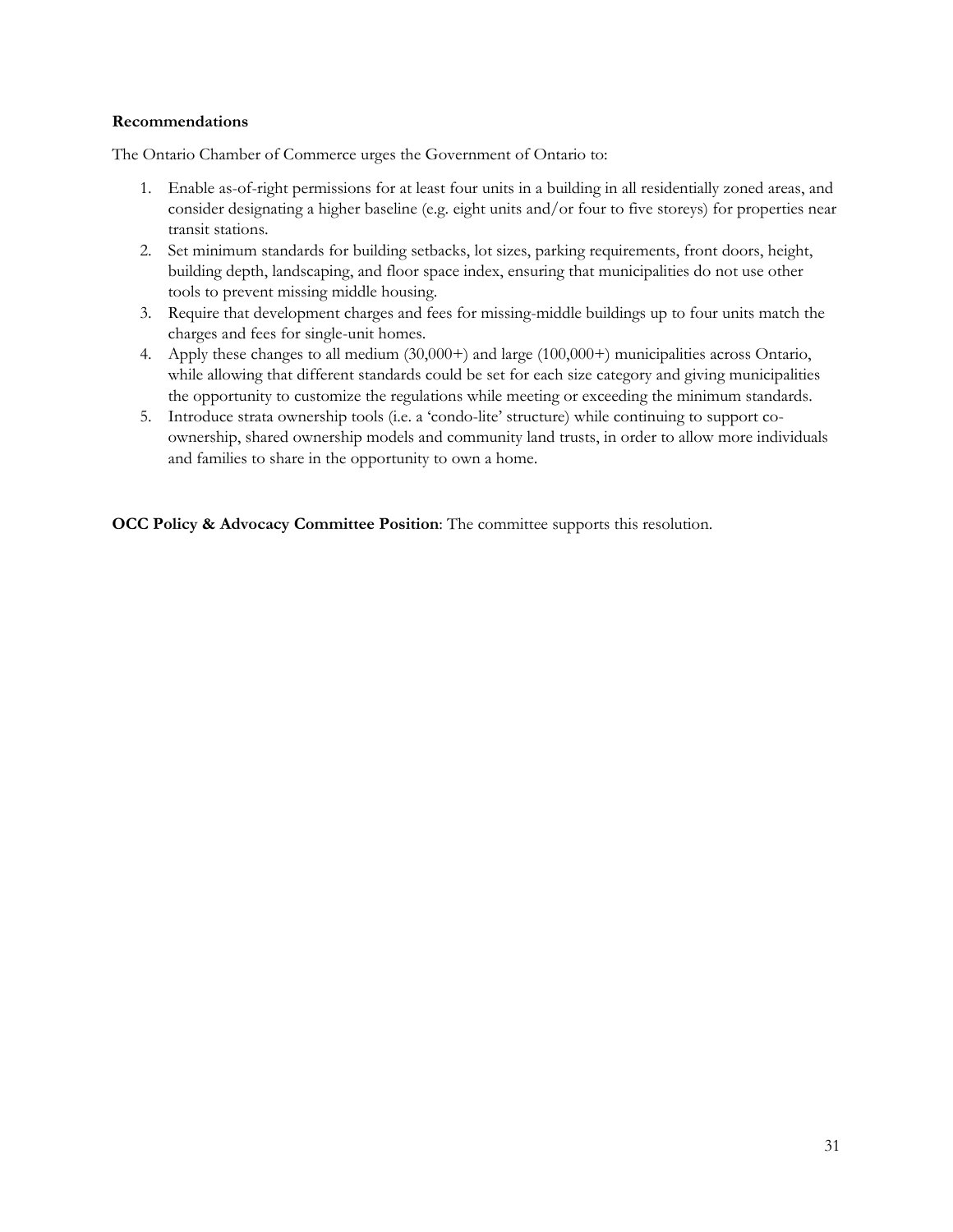#### <span id="page-31-0"></span>**16. Establishing an Ontario Marine Strategy to Support Maritime Economies**

Submitted by: Hamilton Chamber of Commerce

#### **Issue**

Ontario is home to some of the most significant waterways critical to the sustenance of the Canadian economy, thanks particularly our immediate access to the Great Lakes and the St. Lawrence Seaway. Canadians and Ontarians alike depend upon the efficient flow of goods and services through our provincial waterways, and it is essential that the provincial government establish a Marine Economy Strategy that will level the playing field for Ontario with other jurisdictions with similar strategies in place. With such a strategy in place, Ontario can effectively unlock further opportunities to bolster our provincial and national supply chain resiliency, while simultaneously expanding our competitive infrastructure

# **Background**

Whereas legislative matters pertaining to waterways often fall under federal jurisdiction, there exist opportunities for provincial, regional and territorial governments to establish economic and environmental strategies over the utilization and protection of natural assets. This includes the potential to establish a strategy or framework that focuses on maximizing the productive utilization of a given natural asset while coordinating a long-term plan for its preservation and sustenance. Given Ontario's extensive access to critical waterways essential to the functioning of our national economy, it is recommended that the province of Ontario, in conjunction with relevant federal departments work to establish an Ontario Marine Economy Strategy that seeks to coordinate long-term economic prosperity as well as the preservation of our natural assets.

Whereas provincial governments in Quebec, British Columbia and the Atlantic provinces have achieved significant success in promoting and facilitating their marine sector economies, Ontario has the opportunity to review its current utilization of our waterways to increase our competitiveness and coordinate a long-term marine sector strategy. The marine sector is vital to Ontario's economy, and we ought to pursue further job creation, increased supply chain efficiency and resilience, and the ability to further reduce greenhouse gas emissions and road congestion. While the province has been focused on highways, rail and air, there are opportunities for all levels of government to enhance the opportunity for marine transportation as well.

The Great Lakes regional economy alone was estimated to be worth US\$5.8 trillion in 2015,<sup>20</sup> however, not enough is being done in Ontario to expand our marine sector capacity. Beginning the process towards the establishment of a new Ontario Marine Economy Strategy will allow the province to convene relevant stakeholders to assess challenges and opportunities. Moreover, through the formal establishment of a provincial strategy, Ontario can then leverage this asset to press the federal government on additional improvements to be identified during the consultation process.

Similar to neighbouring Great Lakes jurisdictions, Ontario needs to prepare for improvements to our existing marine sector to help prevent critical economic back ups and supply shortages, and moreover unlock the economic potential and job creation opportunities associated with a dedicated strategy towards our provincial marine economy.

<sup>20</sup> https://www.tvo.org/article/the-great-lakes-need-a-new-maritime-strategy-and-fast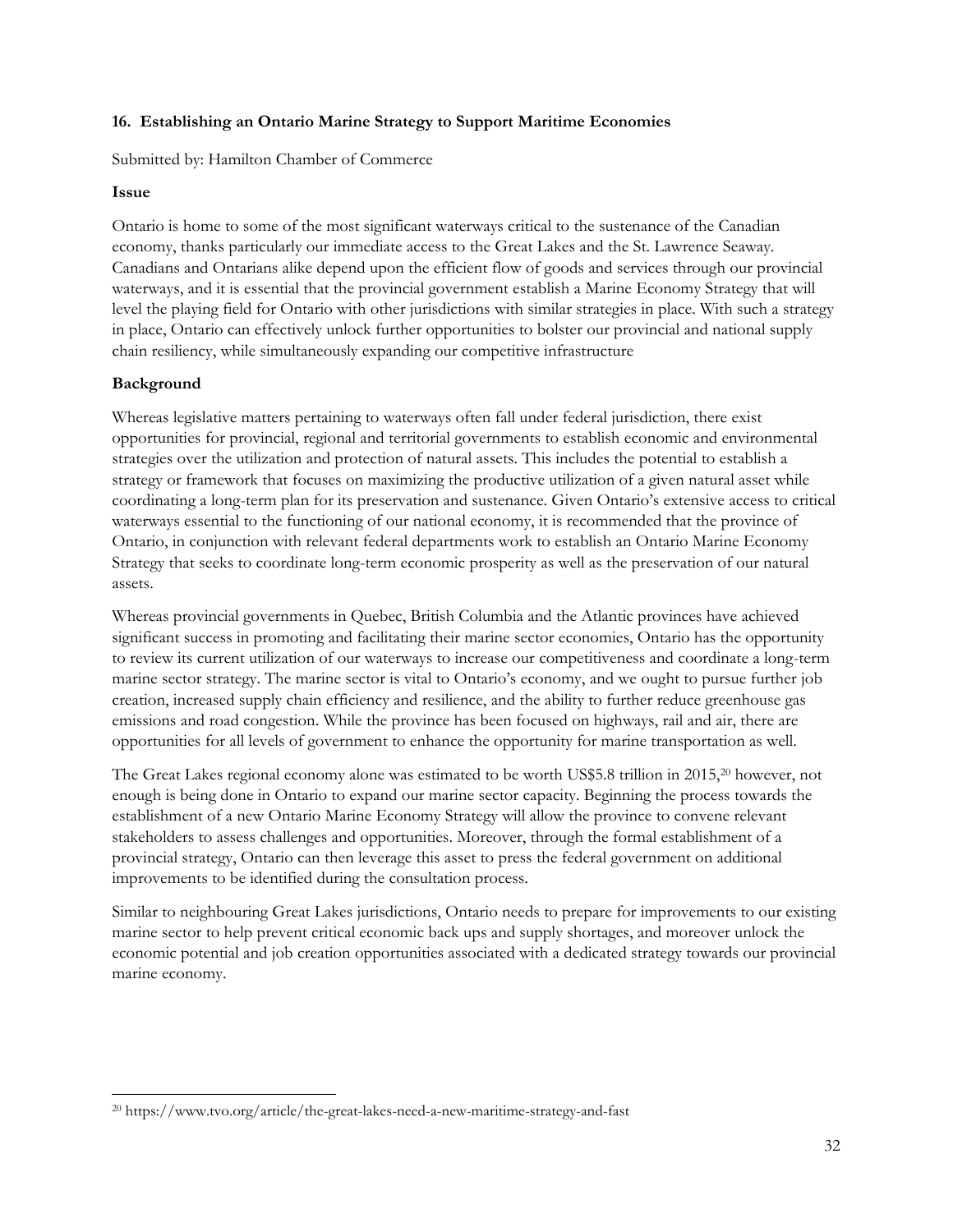#### **Recommendations**

The Ontario Chamber of Commerce urges the Government of Ontario to:

- 1. Establish a Marine Economy Task Force to convene relevant stakeholders towards the design of a comprehensive Ontario Marine Economy Strategy.
- 2. Create a comprehensive Ontario Marine Economy Strategy that will:
	- a. Provide the Great Lakes with modern and competitive infrastructure;
	- b. Ensure efficient and ecosystem-friendly navigation of the Great Lakes;
	- c. Deliver sustainable development opportunities for maritime communities; and
	- d. Prioritize the inclusion of marine transportation investments as critical infrastructure to supporting Ontario's economy.
	- e. Grow Ontario's domestic shipbuilding industry
	- f. Enhance and grow Ontario's key port industrial zones and multimodal hubs
	- g. Support Great Lakes short sea shipping initiatives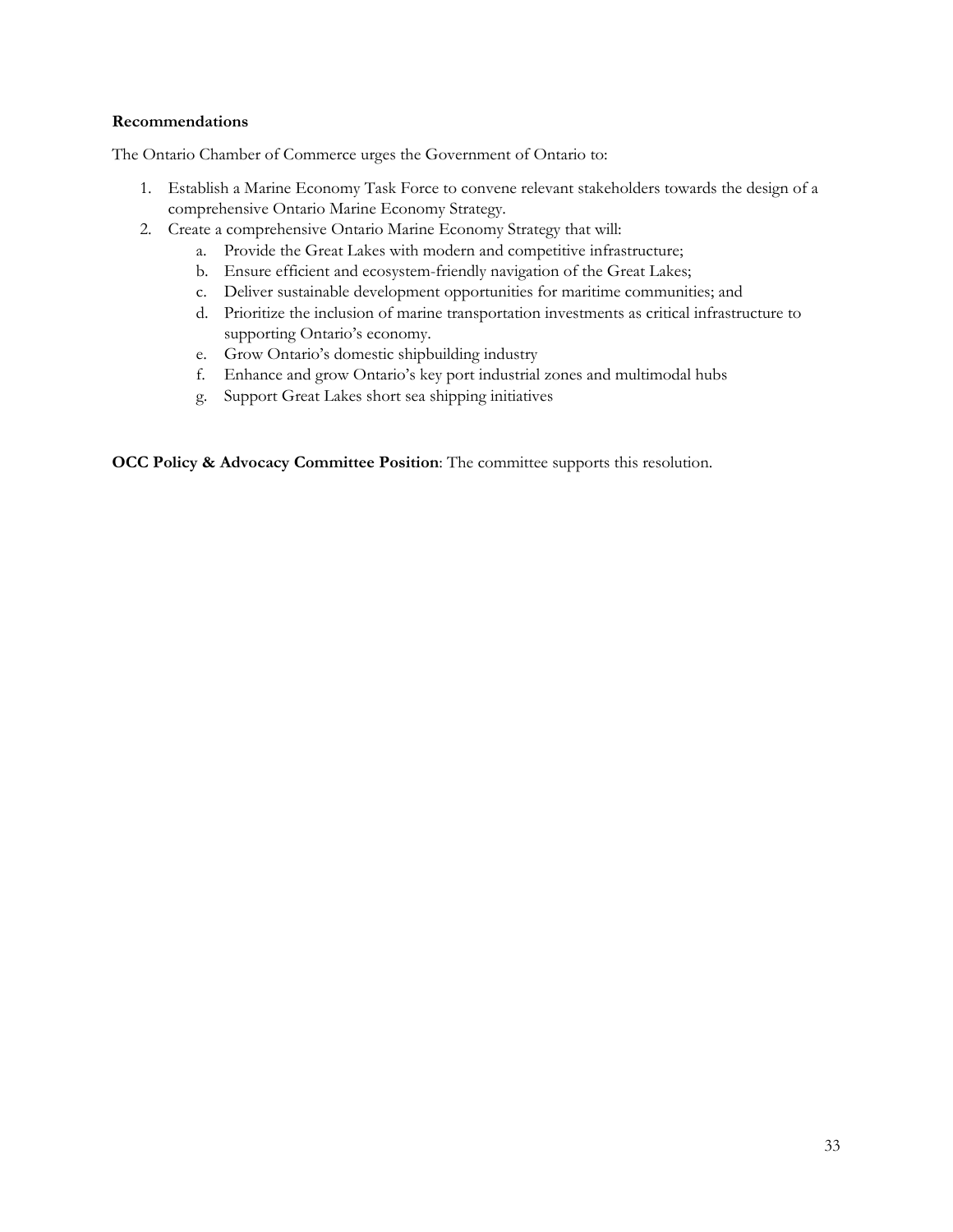# <span id="page-33-0"></span>**17. Improving Support for Employers**

Submitted by: Ajax Pickering Board of Trade

# **This is a sunsetting resolution.**

#### **Issue**

Currently, the Office of the Employer Advisor (the "OEA") provides complimentary expert guidance to employers in regard to the Workplace Safety and Insurance Act and reprisal issues in regard to the Occupational Health and Safety Act. However, in guiding employers as to their obligations, the OEA does not address the employer's obligations under the Ontario Human Rights Code. As a result, the advice given by the OEA may unintentionally cause the employer to violate the Human Rights Code.

# **Background**

The OEA provides "Ontario employers with expert, free and confidential advice, representation, and education on all workers' compensation issues under the Workplace Safety and Insurance Act, and on unjust reprisal issues under the Occupational Health and Safety Act".<sup>21</sup> On average, in a given fiscal year, the OEA has roughly 3,000 instances of providing advice.<sup>22</sup> The advice may be provided over a few minutes or several hours. Of the cases handled, 51% were in regard to entitlement issues (e.g. whether there is a leave entitlement) and 15% were in regard to return to work issues (e.g. what obligations are there for when an employee returns from a leave).

In providing this advice, the OEA does not address the employer's obligations under the Ontario Human Rights Code. For example, if an employer had a worker who was returning after a leave of absence, the OEA would address the requirements under the Workplace Safety and Insurance Act. However, the OEA would not advise that the employer also has an ongoing obligation under the Human Rights Code to provide needed accommodation, up to the point of undue hardship. As a result, the employer may unintentionally violate the employee's rights under the Human Rights Code when handling her return to work.

The absence of advice regarding human rights obligations is particularly alarming when you consider the fact that 70% of applications before the Ontario Human Rights Tribunal are in regard to alleged employment related discrimination.<sup>23</sup> Further, the lack of assistance on human rights obligations is compounded by the fact that the Human Rights Legal Support Centre (which is funded by the Government of Ontario) only provides assistance to individual applicants, not employer respondents.<sup>24</sup> Employers should be confident in knowing that the advice the OEA provides is consistent and complete in review of all legal obligations.

#### **Recommendation**

The Ontario Chamber of Commerce urges the Government of Ontario to:

1. Expand the mandate of the Office of the Employer Advisor to include providing expert, free and confidential advice on worker disability and leave related issues under the Ontario Human Rights Code.

<sup>&</sup>lt;sup>21</sup> Ontario Office of the Employer Adviser,<http://www.employeradviser.ca/en/>

<sup>&</sup>lt;sup>22</sup> Ontario Office of the Employer Adviser, Annual Report 2017 – 2018, [https://www.employeradviser.ca/wp](https://www.employeradviser.ca/wp-content/uploads/2019/05/OEA-Annual-Report-2017-18-final-English-1.pdf)[content/uploads/2019/05/OEA-Annual-Report-2017-18-final-English-1.pdf,](https://www.employeradviser.ca/wp-content/uploads/2019/05/OEA-Annual-Report-2017-18-final-English-1.pdf) at pg. 7.

<sup>&</sup>lt;sup>23</sup> Social Justice Tribunals Ontario, 2017 – 2018 Annual Repor[t https://www.tribunalsontario.ca/documents/sjto/2017-](https://www.tribunalsontario.ca/documents/sjto/2017-18%20Annual%20Report.html) [18%20Annual%20Report.html](https://www.tribunalsontario.ca/documents/sjto/2017-18%20Annual%20Report.html)

<sup>24</sup> Human Rights Legal Support Centre,<http://www.hrlsc.on.ca/en/about-us>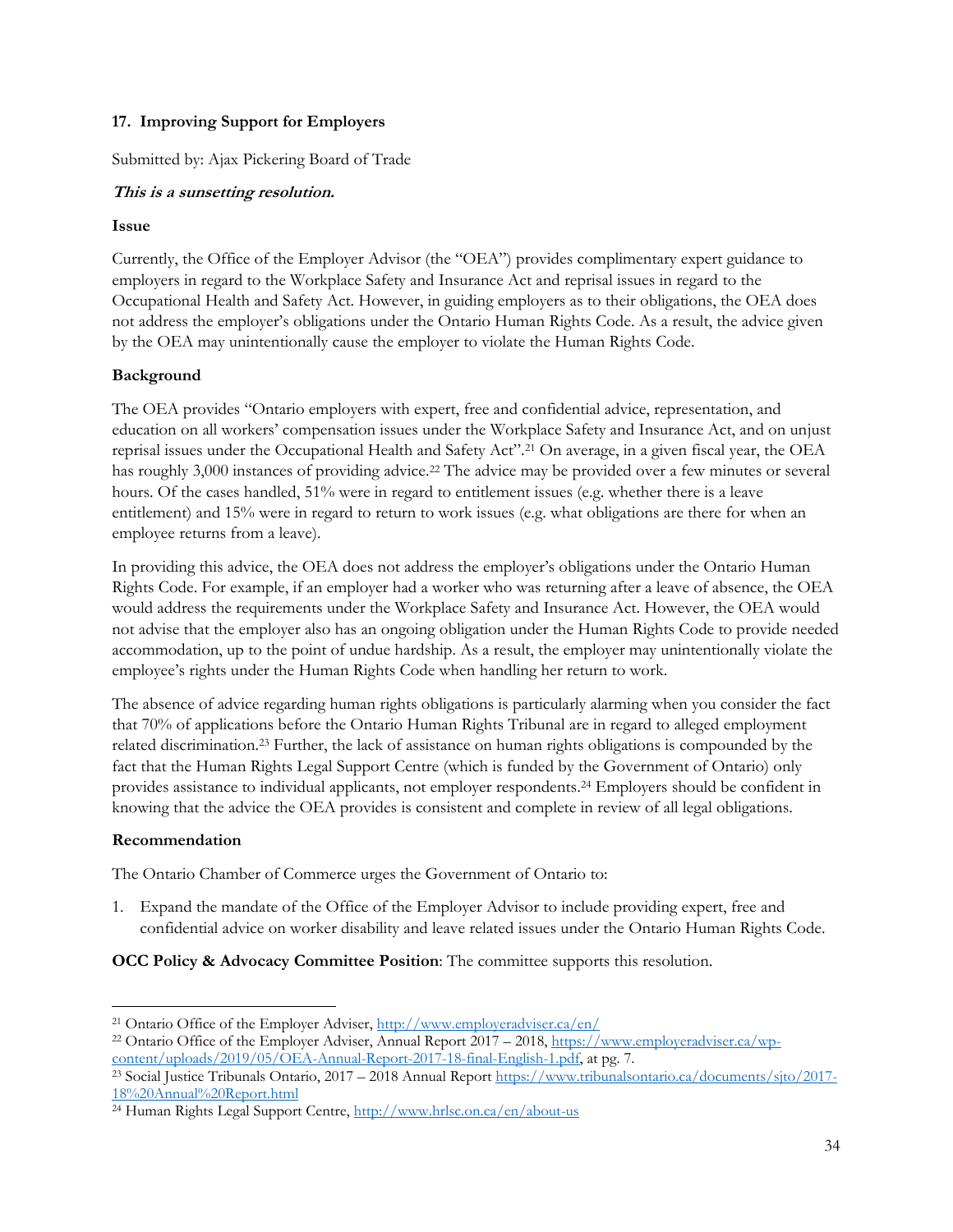#### <span id="page-34-0"></span>**18. Investment in Mining Innovation to Support the Critical Minerals Strategy**

Submitted by: The Greater Sudbury Chamber of Commerce. Co-Sponsored by North Bay & District Chamber of Commerce, Thunder Bay Chamber of Commerce and the Timmins Chamber of Commerce.

#### **This is a sunsetting resolution.**

#### **Issue**

Mining is a capital-intensive industry. New technologies are currently in development that have the potential to reduce the initial capital burden on mining organizations. Supporting the adoption of innovative new technologies will accelerate their development, eventually reduce their costs, strengthen the industry and increase competitiveness. This will increase mining reserves and support the province in its effort to continue mining critical minerals that are in global demand.

#### **Background**

Mining is a competitive advantage for the province. According to the Ontario Mining Association, there are currently 40 mine sites operating in Ontario along with significant opportunity for exploration and future mine development<sup>25</sup>. Ontario's mineral production, including indirect and induced impacts, provides more than \$12 billion in Canadian GDP and creates 78,800 jobs<sup>26</sup>. The Ontario Mining Association also estimates that there are over 1,400 mining supply and service sector companies in Ontario27. Although "the number fluctuates with various commodity price changes, mining in Ontario produces revenues of around \$10 billion per year."<sup>28</sup> The City of Toronto is the mining finance capital of the world, and Ontario's expertise in mineral production, mining supply and services, finance, and innovation are in global demand.

With the provincial government now focused on its critical minerals strategy, it is more important than ever that we continue to invest in mining innovation. The province has developed its first ever-critical minerals strategy to help generate investment, increase the provinces competitiveness in the global market and create jobs and opportunities in the mining sector.<sup>29</sup> New technologies and high growth sectors such as information and communications technology, electronics, energy, aerospace and defense, health and life sciences, and transportation rely on critical minerals. Ontario is well positioned to become a global supplier, producer and manufacturer of choice for certain critical minerals, including but not limited to nickel, copper, cobalt and platinum group elements, however it requires a sustainable pipeline of attractive mining projects.

It is generally understood that the average new mine project will require an investment of \$1.0-2.0 billion depending on the depth of the ore body and the amount of development required. Furthermore, project execution will take several years before reaching first ore and generating any cash inflow to return on the investment. This poses not only a significant challenge for mining organizations with respect to developing an ore body that ultimately generates a net present value, but also for the province of Ontario to support its critical minerals strategy. New technology exists that has the potential to reduce the capital burden of mine development, attract a new generation of workers, reduce emissions and improve the operating efficiency of the mine once in production, however in some cases, this requires significant testing to mitigate risk before becoming widely accepted.

Generally, Ontario mining companies and the government contribute research and innovation funds on a 1:1 ratio. Matching investments are provided regardless of the type of project. With fewer resources available from industry, this skews investments towards cheaper and lower risk research projects, and away from the

<sup>25</sup> https://oma.on.ca/en/ontario-mining/facts\_figures.aspx

<sup>26</sup> <https://oma.on.ca/en/ontario-mining/EconomicContribution.aspx>

<sup>27</sup> [https://oma.on.ca/en/ontario-mining/facts\\_figures.aspx](https://oma.on.ca/en/ontario-mining/facts_figures.aspx)

<sup>28</sup> <https://oma.on.ca/en/ontario-mining/EconomicContribution.aspx>

<sup>29</sup> <https://news.ontario.ca/en/release/60622/ontario-developing-first-ever-critical-minerals-strategy>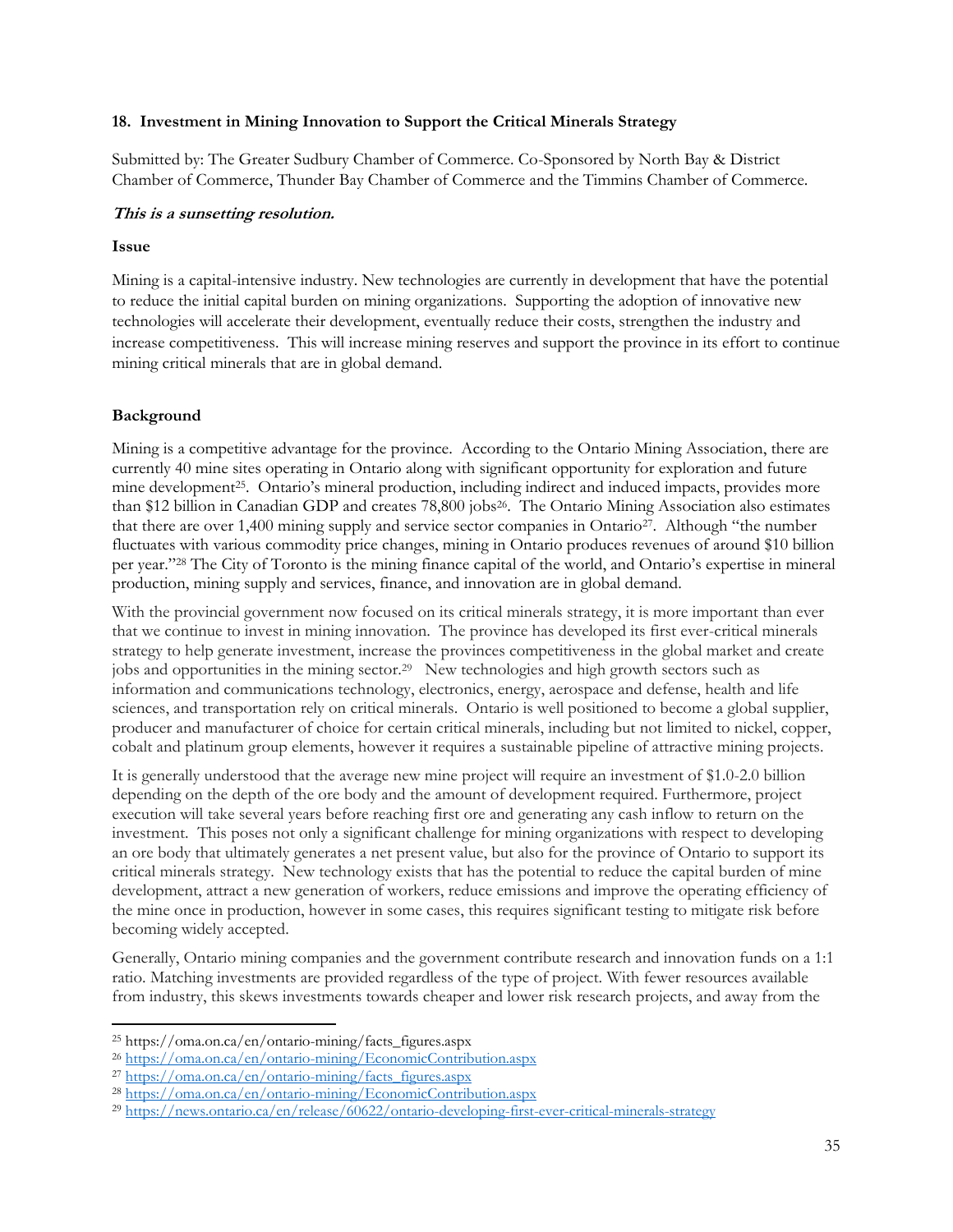innovation and commercialization projects that are necessary to realize productivity gains in the sector. In order to attract funds and partnerships from global mining companies, the Government of Ontario needs to consider adjusting its funding ratios to provide incentives to support larger-scale, longer- term, visionary provincial mining innovation projects given that the ventures have a strong business case and a high return on investment.

For innovation to work, it must be adopted. Mining innovations need to be demonstrated and implemented as workable beyond the theoretical, but also show commercial viability. The lack of commercialization is one of the reasons why so little of the funding for mining research has impacted mine operations. The Research, Demonstration and Implementation (RD+I) approach to focus on practical applications, distinct from academic research, was developed by the Centre for Excellence in Mining Innovation (CEMI), and is aimed at addressing this very important issue. Mining service and supply firms also make significant contributions to the commercialization process and the provincial government has recently supported their efforts via selective funding. That said, mining organizations themselves are typically left to take on the risk associated with adoption. While new equipment or technology has been developed and tested to some extent, this does not guarantee that it will endure the harsh mining environment and meet production demands over the long term.

Perhaps, the best example of such technology is the development of battery electric mining equipment. Battery electric mining equipment has the potential to reduce the amount of capital required to build a new mine along with its future operating cost. The volume of rock excavation required for the mine ventilation system is reduced as a result of eliminating heat and emissions from traditional diesel equipment. While the cost of diesel fuel is exchanged for the cost of recharging batteries, the net operating cost of the mine is reduced given the size of the ventilation system is smaller, drawing less electricity to supply fresh air and keep the mine at temperature. The challenge with battery electric equipment starts with its initial cost. For example, the average battery electric underground loader is roughly three times the price of traditional diesel equipment given it is still in the early states of its development and far from mass-produced. Furthermore, while a number of mining organizations have chosen to trial one or two vehicles within their mine, they are not necessarily ready to change their entire mobile fleet. The benefit to current operations resides on other factors (health and safety, reduction in carbon footprint, attraction of an environmentally and health and safety conscious workforce) as opposed to the immediate financial benefits.<sup>30</sup> The financial opportunity exists more so in relation to new mine development, taking advantage of the reduction in capital for mine development. However, a significant risk remains for mining organizations when deciding to purchase and entire fleet of battery electric equipment, particularly loaders and haulage trucks that carry a larger volume of material on incline grade. This equipment has yet to prove it can reliably meet production demands over the longer term. A further step forward in adoption is required to work through remaining challenges and for mining organizations to gain confidence in product.

Several other technologies also have the potential to influence both current mining operations as well as new mine development such as continuous mining machines or tunnel-boring machines, which would transition mining from a batch process of drilling, blasting, mucking and hauling material to a continuous process where material is cut, then fed at smaller particle size up to surface. Ore sorting technologies are also under development that will allow for pre concentration of mill feed, reducing the amount of tailings produced and ultimately reducing processing costs. Autonomous mining equipment, or remote mining equipment, also serves to remove the worker from certain dangerous parts of the mining operations making it much safer and more productive given that the time required to move workers above and below surface is eliminated. The increase in safety may also attract a new generation of professionals to the mining industry. Technological advancement in mining will remove traditional barriers to underrepresented populations wanting to join the industry and allow them to benefit from well paying jobs offered by the industry.

<sup>30</sup> <https://electricautonomy.ca/2021/02/18/bevs-in-mining-non-financial-benefits/>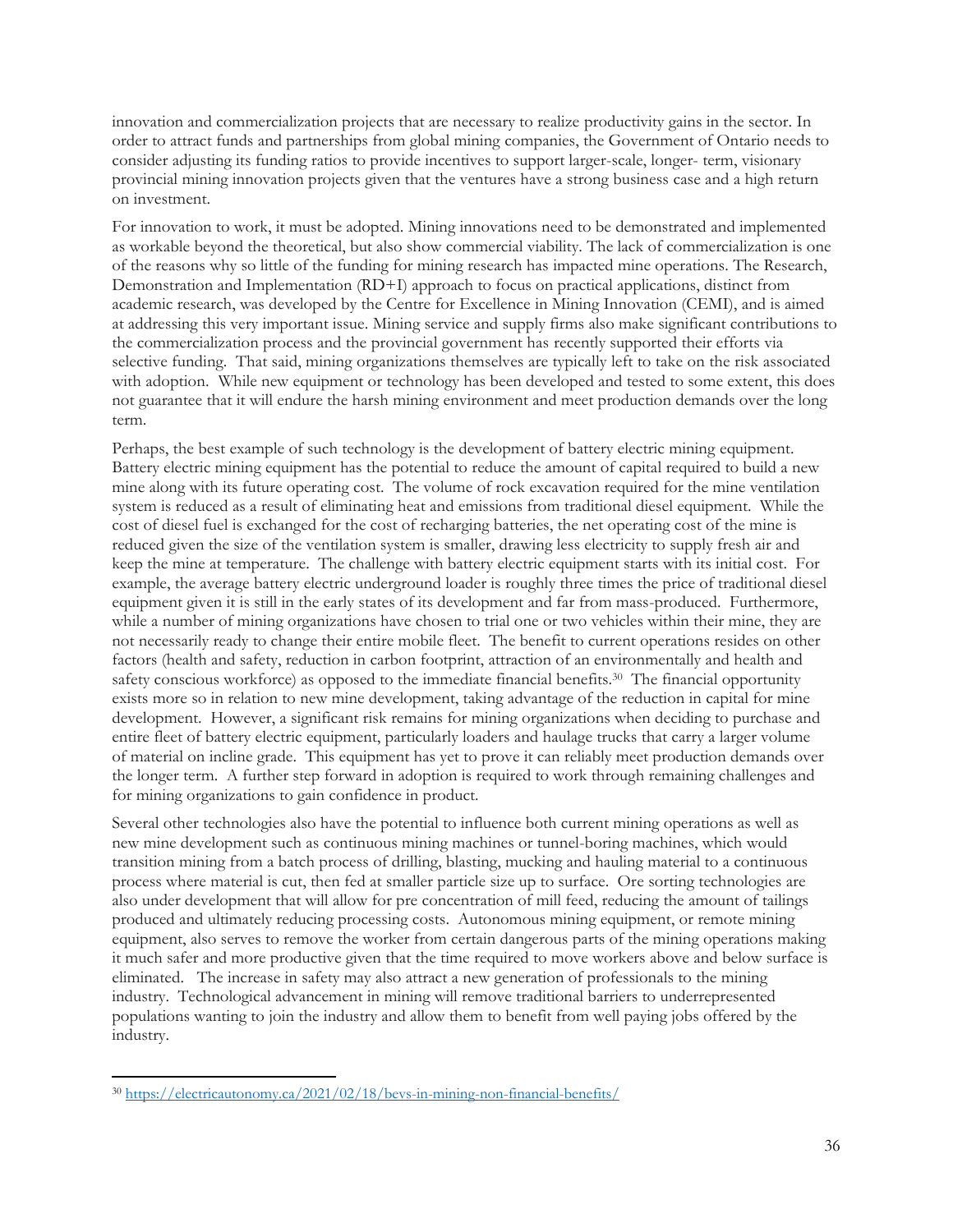In face of the current economic environment and competition from jurisdictions with lower wages, operating costs, and less stringent environmental regulations, Ontario has little choice but to innovate. New, expensive, and complex mining equipment technologies are being developed as a result of the depth of Ontario's significant identified mining resources and reserves, which are a challenge to exploit. The new technologies will result in a new paradigm of worker safety and productivity that will ensure that Ontario remains the leader in both mineral supply and mining technology supply and services. However, for innovation to work, it must be adopted. Investment needs to follow the entire process, starting with research, then development and last but not least, implementation.

#### **Recommendations**

The Ontario Chamber of Commerce urges the Government of Ontario to:

- 1. Increase the relative government-to-industry funding ratio for mining innovation and ensure that it supports the entire project lifecycle.
- 2. Engage the mining industry through OMA, the supply and service industries and groups such as MineConnect, and other cross-sector industries in discussions that aim to support implementation and commercialization requirements.
- 3. Work closely with mining organizations to develop and implement new technologies such as battery electric vehicles that have the potential to improve mine project economics, increase mine reserves, and support the province in developing future mines to fulfill its critical minerals strategy.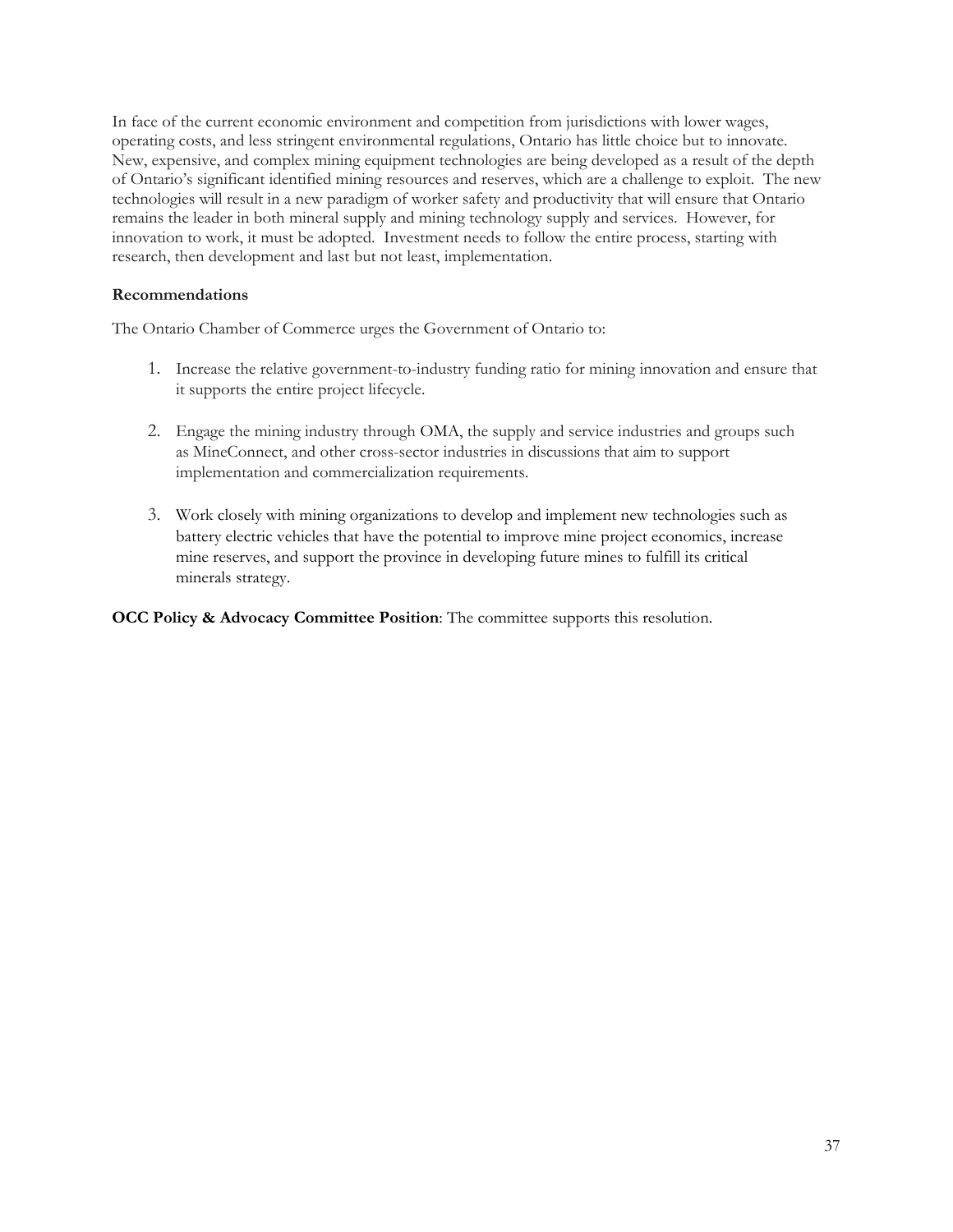# <span id="page-37-0"></span>**19. Investing in Northern Ontario's Highway Infrastructure**

Submitted by: Greater Sudbury Chamber of Commerce. Co-Sponsored by Timmins Chamber of Commerce.

#### **This is a sunsetting resolution.**

#### **Issue**

Northern Ontario suffers from an infrastructure deficit. Continuing investment to complete the fourlaning of Highway 69 (Highway 400 North) should be the first step to rectifying a critical infrastructure shortage that has limited Ontario's economic potential, ability to attract and retain workers, and connectivity both within the province and across Canada.

# **Background**

Highway 69 is the main connective road between Northern and Southern Ontario. It connects Highway 400 North with the City of Greater Sudbury (the largest municipality in Northern Ontario), where it meets Highway 17 West headed toward Sault Ste. Marie and further on to Western Canada. It acts as the funnel for Southern Ontario residents, businesses, and tourists heading north and vice versa. Moreover, it is an integral link in the Trans-Canada Highway, connecting the Greater Toronto Area and Northern Ontario to Western Canada.

Plans to expand Highway 69 were originally announced in 1991. Despite its importance as a trans-Canada highway, Highway 69 and other northern highways still suffer from a lack of timely and adequate investment. From April 2021 to March 2022, the Ontario government is committing \$2.6 billion to repair and expand provincial highways and bridges of which only 0.24% is earmarked for Northern Ontario.<sup>31</sup>

In late December 2021, the four-laning of a 14-km stretch of Highway 69 from Highway 607 to Highway 522 was completed with plans to complete the final roadside remediation on this section by the summer of 2022. Ontario's Ministry of Transportation (MTO) states that the remaining two-laned 68-kilometre section of the highway from Parry Sound to French River is still in the engineering and property acquisition phases and that construction on the remaining section depends on the acquisition of lands and environmental approvals. There is no way to predict the length of time that it will take to complete this section of the highway.

The provincial government should commit to completing the four-laning of Highway 69 to:

- Unlock Ontario's economic potential;
- Reduce highway closures due to accidents (often with fatalities) and inclement weather;
- Help businesses who depend on this highway get their goods to market;
- Improve Ontario's inter- and intra-provincial connectivity;
- Support regional economic development to reverse Northern Ontario's declining population trends.

Unlocking Ontario's Economic Potential:

Investment in highway infrastructure has long been recognized as a viable method of creating good-paying, middle class jobs. Investing in Northern Ontario's highway infrastructure would create well- paying jobs that would contribute not just to local communities, but to the province's economy as a whole, during the project and for many decades after.

Most economic growth in the province remains contained in Southern Ontario and has not been realized in the North. Between 2000 and 2020, Northern Ontario has seen 9 years of negative real GDP growth

<sup>31</sup> <https://www.ontario.ca/page/ontarios-highway-programs>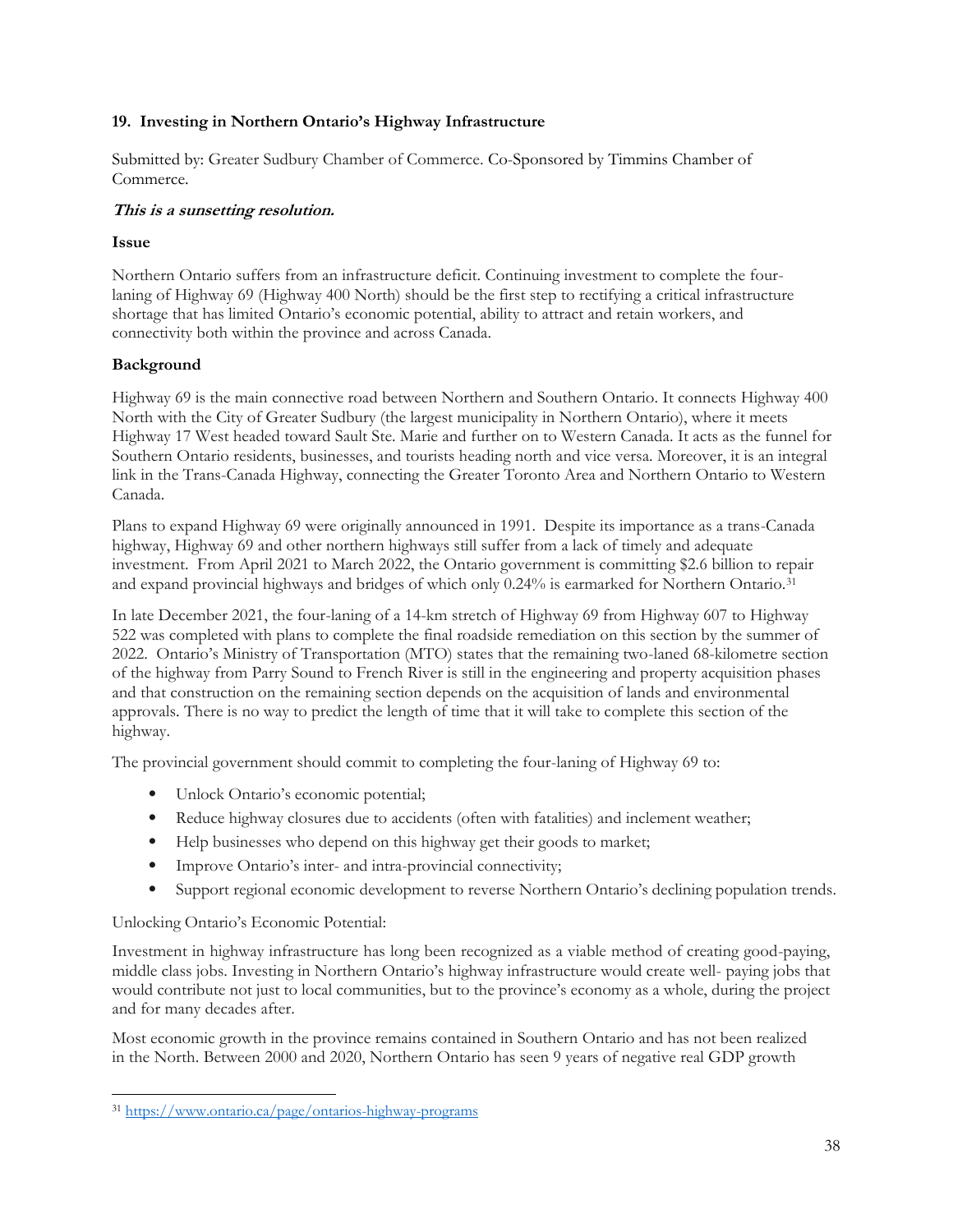since 2000, while Southern Ontario only saw 3 years of the same. <sup>32</sup> Investing in Northern Ontario's highway infrastructure can help revitalize regional economies, which in turn can help unlock Ontario's economic potential.

Whether due to weather conditions or fatal collisions on the narrow, undivided road, Highway 69 is often closed for extended periods of time, adding hours to commutes and disrupting reliable access to and from Northern Ontario for businesses, residents, and tourists. According to the MTO, there were a total of 38 closures due to accidents on Highway 69 in the Sudbury area from 2019 to 2021 and of these, the highway was fully closed a total of 16 times.<sup>33</sup>

A safer and more reliable Highway 69 would have a positive impact on regional and provincial productivity by improving ease of access and mobility and reducing the time it takes to transport materials or finished goods, especially for businesses reliant on "just in time" delivery to achieve maximum productivity efficiencies. Four-laning Highway 69 would have a positive cascading effect on not just the economies around the Highway, but all of Ontario.

Improving Ontario's Inter- and Intra-Provincial Connectivity:

Successful inter- and intra-provincial trade is foremost dependent on the existence of a safe, reliable,and convenient highway network that allows passengers, heavy transports, and tourists to travel across the province and country. The highway was originally designed at a time when the majority of freight traffic was still being transported by railway, and the two-lane highway cannot accommodate the increased heavy transport traffic. Frequent highway closures due to accidents, which often result in fatalities, can have a significant adverse impact on commercial activity, act as aneconomic and tourist deterrent, and are unsafe for drivers. Completing the four-laning of Highway 69 will help improve traffic flow, safety, and reliability for drivers and improve access for passengers driving on the highway. In its current partial two-lane state, the highway negatively impacts residents, businesses, and the supply chain of the entire province.

Reversing Northern Ontario's Declining Population Trends:

A 2020 Come North Conference report showed that all 11 census districts in Northern Ontario, are experiencing labour shortages, population decline, or population aging.<sup>34</sup> . Investments in northern highway infrastructure will serve to attract and retain residents and workers to northern and rural regions.

It is difficult to attract and retain people and investment to Northern Ontario when safe and convenient transportation to Southern Ontario and other parts of Canada is inadequate. With the federal government's changes to aviation regulations risking reduced flight service in Northern Ontario, and little to no passenger rail service, building a robust highway connecting Northern and Southern Ontario is not only critical to the region's economy but to the sustainability of Northern Ontario's communities as well. The province cannot afford to neglect such alarming trends in Northern communities, as they are critical to Ontario's economy.

#### **Recommendations**

The Ontario Chamber of Commerce urges the Government of Ontario to:

- 1. Expedite investments in Northern Ontario's transportation infrastructure by planning and funding the completion of Highway 69 to four lanes; and
- 2. When highway upgrades and improvements are studied, consider traffic volumes in relation to the rate of accidents, injury, deaths, economic advantage, as well as the potential for increased traffic volumes and economic benefits of increased volumes.

<sup>32</sup> Email from Northern Policy Institute Staff – 11 January, 2022

<sup>33</sup> Email from Ministry of Transportation Northeast Operations Staff – 06 December, 2021

<sup>34</sup> <https://www.northernpolicy.ca/upload/documents/come-north/en-come-north-conference-report-20-12-11.pdf>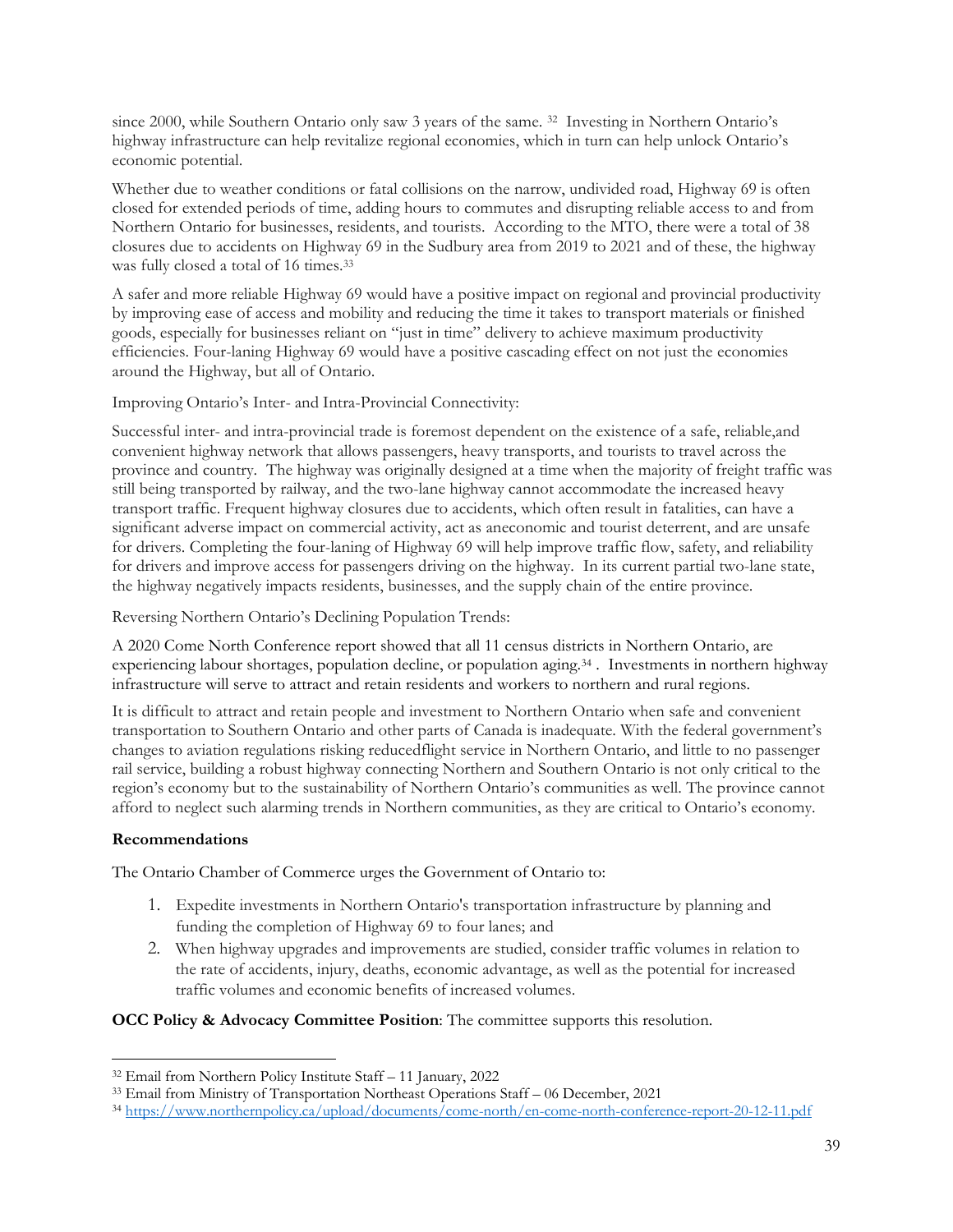#### <span id="page-39-0"></span>**20. Strengthen Connectivity Between Businesses and Post-Secondary Institutions**

Submitted by: Belleville Chamber of Commerce

#### **This is a sunsetting resolution.**

#### **Issue**

Skills and workforce development remains a top issue for a thriving business climate. Ontario businesses require access to job ready and experienced graduates with the right credentials who meet their needs in order to scale up and grow. The provincial government can support stronger linkages between post-secondary institutions and businesses to ensure the supply of skilled employers meets the demand of businesses.

#### **Background**

Upon hire, small businesses require new graduates to have the right skills and experience in order to hit the ground running and to contribute to the business as quickly as possible. Ensuring students in college and university receive hands-on learning opportunities while still attending school presents a huge advantage to both parties and the economy as a whole.

Many small and medium-sized enterprises (SMEs) perceive barriers to providing these experiential learning opportunities to students, such as, costs of student compensation and training and other administrative and operational requirements.

As a result, these barriers limit the number of opportunities for experiential learning to be gained, thereby limiting the potential for businesses to have access to the experienced talent they otherwise could.

On the one hand, businesses benefit from new post-secondary graduates being adaptable and prepared for the unknown jobs of the future, and armed with a skillset that includes critical thinking, problem solving, communication and teamwork. These skills help workers thrive in changing environments and are seen as critical to success in any business.

A greater number of small businesses, in particular, stand to benefit from new thinking and ideas based on emerging research gained through deeper ties with post-secondary institutions. These initiatives also provide small businesses with access to high quality employees and strengthen their ability to recruit graduates equipped with the skills they are looking for.

On the other hand, a post-secondary education that offers both rigorous academic programs and hands-on experiential learning[1] has been proven to help develop the adaptable skills employers need. Eighty-six per cent of current students and recent graduates in Canada have said experiential learning led to an easier transition from post-secondary to a successful career.[2]

While public and publicly assisted universities and colleges have developed vital services and programs to engage employers and students in experiential learning, providing an adequate supply of these opportunities to meet student demand is a continuing challenge.

That is why early and strong collaboration between public post-secondary institutions and business will help ensure students graduate with the skills necessary for today's employers and the jobs of tomorrow.

Increasing the supply of experiential learning opportunities is also an opportunity for small businesses. Small businesses make up 98 per cent of total businesses and two-thirds of private sector employment in Ontario.[3] Their involvement is particularly critical, as the SME category includes a growing number of startups arising from innovation and entrepreneurial activities across the province.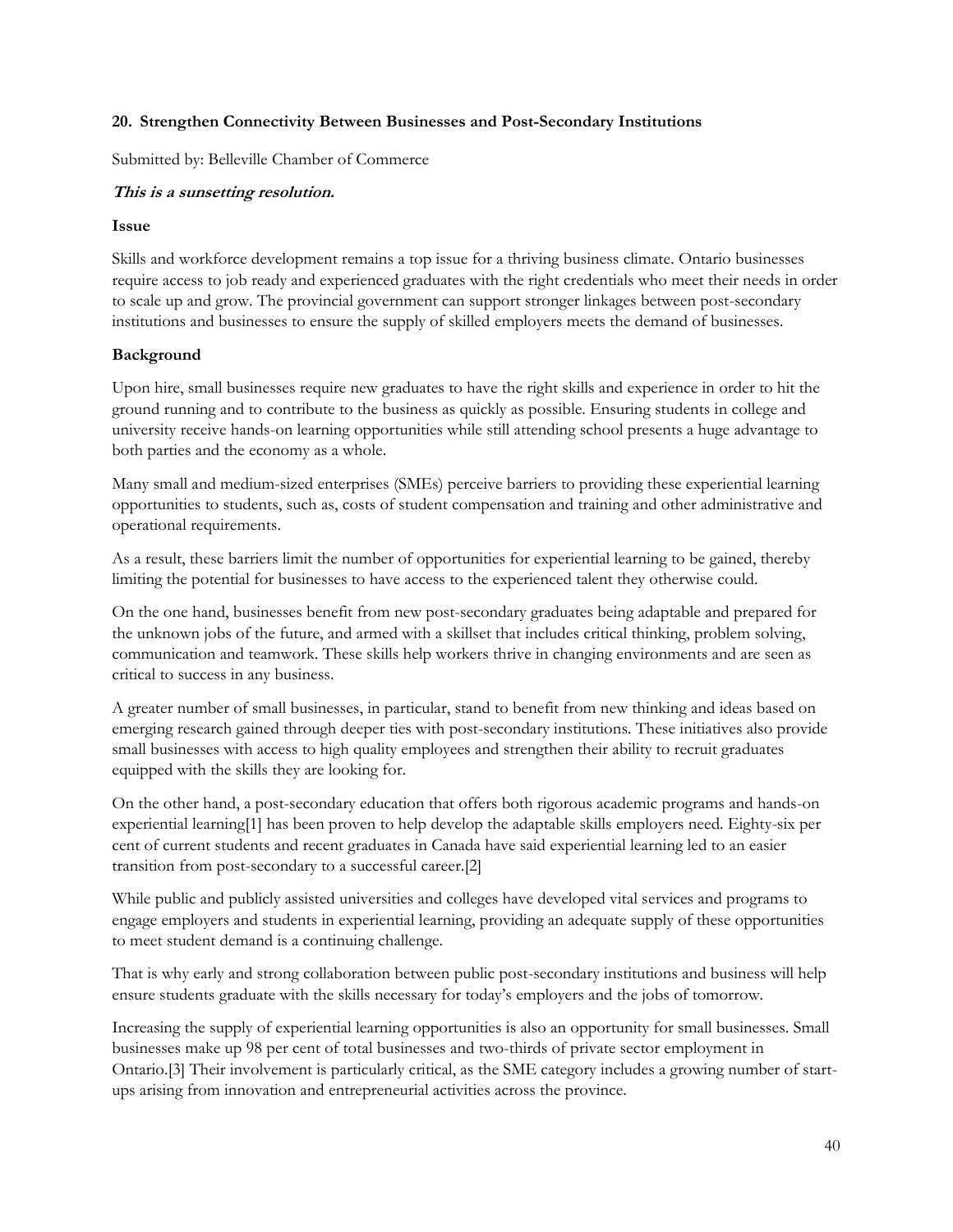There is an opportunity for government to facilitate more linkages between small businesses and postsecondary institutions to create more hands-on learning opportunities for students.

This can be achieved by building upon existing programs that incentivize small businesses to hire students and recent graduates, as well as exploring new programs that encourage employers to work with universities and colleges to offer additional experiential learning initiatives.

There is also an opportunity for the government to prioritize the marketing of existing programs to employers to help raise awareness of these opportunities.

#### **Recommendations**

The Ontario Chamber of Commerce urges the Government of Ontario to:

- 1. In collaboration with small businesses and public post-secondary institutions, explore new programs to incentivize greater employer participation in experiential learning initiatives, including, but not limited to, co-op education, paid work placements, internships, industry-recognized in-class projects, mentorship programs and incubators, accelerators and innovation hubs.
- 2. Expand the Co-operative Education Tax Credit.
- 3. Introduce a tax credit available to employers who hire graduates of co-operative education or equivalent programs that allows employers to claim a percentage of wages and salaries for the first year of full-time employment.
- 4. Direct business-facing Ministries to prioritize communicating new and existing opportunities to support experiential learning opportunities and the associated benefits.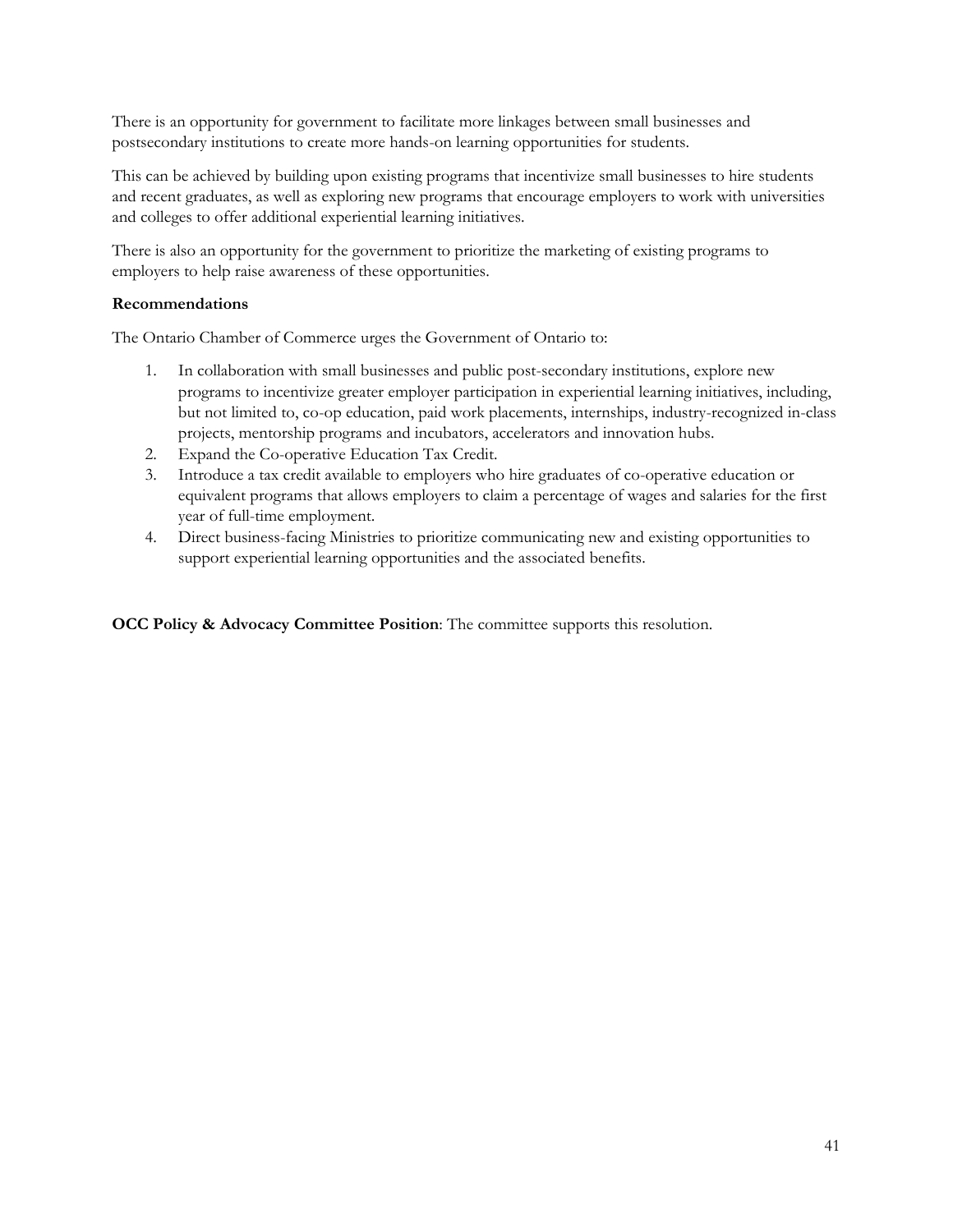# <span id="page-41-0"></span>**21. Support for Mental Health Services**

Submitted by: Richmond Hill Board of Trade

# **Issue**

Mental Health represents a major health issue that impacts businesses and residents of Ontario. Without ongoing support, businesses will see increased challenges maintaining staffing levels. This will directly impact the economy and productivity in all geographic and demographic areas of the province.

# **Background**

According to the Ontario Chamber of Commerce, the cost of mental illness of the Canadian economy is estimated at over \$50 billion annually, with \$20 billion of that stemming directly from workplace losses. On average, mental health issues cost businesses almost \$1,500 per employee, per year.<sup>35</sup>

Even though many large organizations have in place an Employee Assistance Program (EAP) and supplementary lifestyle programs, many small and medium-size companies may not be able to afford such services for their employees either self-funded or through third-party insurers. This puts a large portion of the population without access to treatment for mental illness and puts businesses at risk of staffing shortages due to a lack of available urgent treatment. When this unattended sector of the population seeks help, the wait times for treatment are long, and while they wait for treatment, they can sometimes be dealt with unsympathetically.

Over the past two years, the pandemic has highlighted the struggles individuals are experiencing to access adequate mental health care services.

Children's Mental Health Ontario (CMHO) says that a child or youth suffering from mental illness has to wait as long as two and a half years to receive mental health treatment, and due to the pandemic, the waitlists for services have doubled in the past two years.

One of our members, who provides services for the seriously mentally ill, expressed these same sentiments. The member shared the stories of their clients who have spiraled because of the lack of immediately available service.

The issue remains that if we do not fix the health issue of our society, it will continue to affect our economy. Businesses will continue to have massive losses. An unhealthy society equals an unhealthy economy.

According to CMHO statistics:

- <span id="page-41-1"></span>1. Currently, more than 6.7 million people are living with a mental health condition in Canada.<sup>36</sup>
- 2. More than 28% of people aged 20-29 experience a mental illness in any given year.<sup>[36](#page-41-1)</sup>
- <span id="page-41-2"></span>3. Approximately 8% of adults will experience major depression at some time in their lives.<sup>37</sup>
- 4. About 1% of Canadians will experience bipolar disorder (or "manic depression").<sup>[37](#page-41-2)</sup>
- 5. Schizophrenia affects 1% of the Canadian population.
- 6. Anxiety disorders affect 5% of the household population, causing mild to severe impairment.
- 7. Suicide accounts for 24% of all deaths among 15-24-year-olds and 16% among 25-44-year-olds.

<sup>35</sup> <https://occ.ca/mentalhealth>

<sup>36</sup> Mental Health Commission of Canada. (2013). Making the Case for Investing in Mental Health in Canada. <http://www.mentalhealthcommission.ca/English/node/5020>

<sup>37</sup> Canadian Mental Health Association. (2014). Fast Facts about Mental Illness. http://www.cmha.ca/media/fastfacts-about-mentalillness/#.Uw0Eo3lupg0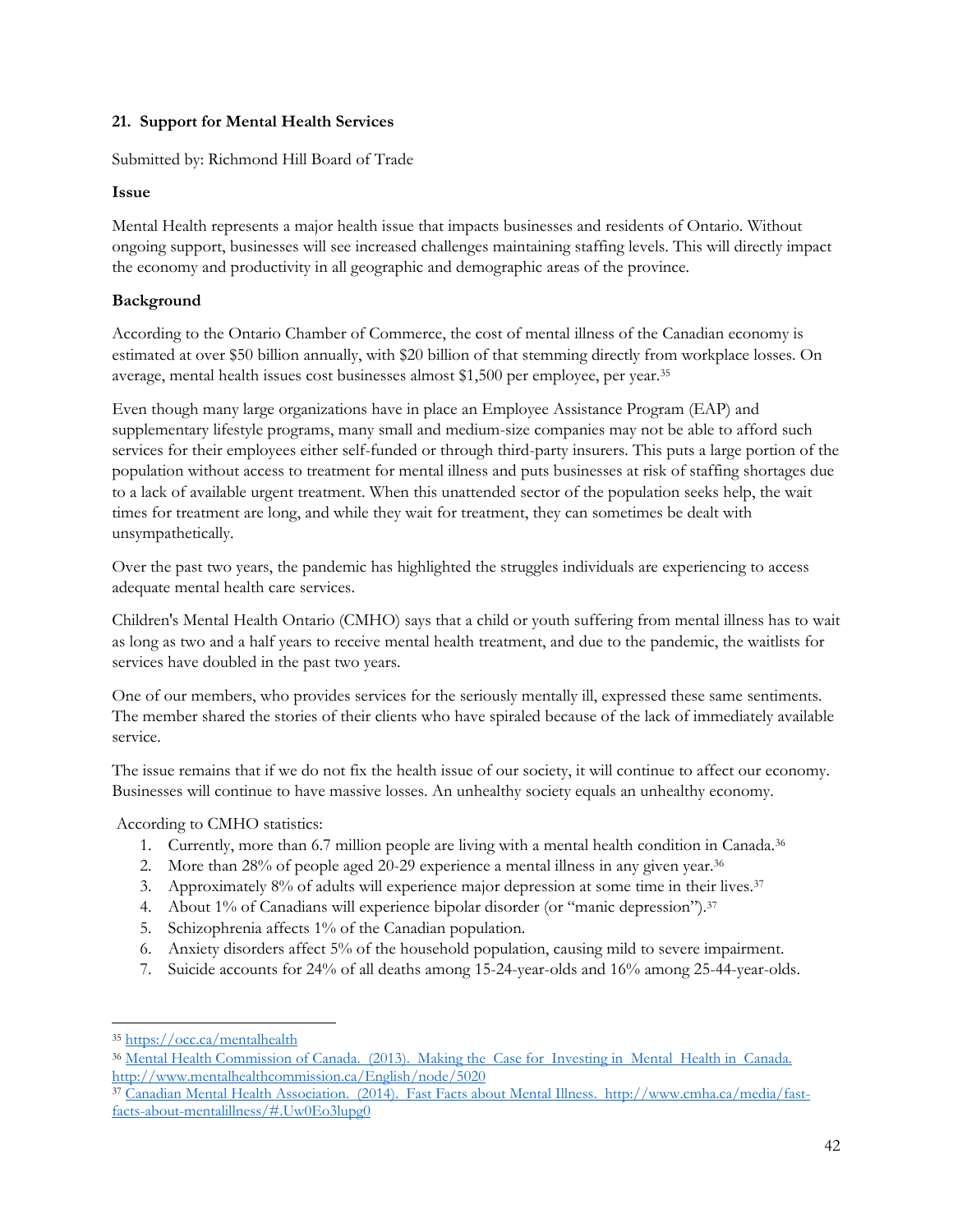8. The mortality rate due to suicide among men is four times the rate among women.

The lack of adequate service and help for our youths and adults who may be the future leaders of our society can lead to devasting effects on our communities.

Even though companies have implemented their own Mental Health programs for employees over the last decade and many organizations are trying to help with this cause, there is still a massive gap for accessibility to adequate service. This gap has led to significant losses for businesses. In 2011 it was \$6 billion in losses. In little over a decade later, it is \$50 billion in losses. Some of the statistics provided by CMHO include:

- 1. Mental health issues account for more than \$6 billion in lost productivity (from absenteeism, presenteeism and turnover) in 2011.
- 2. Those with lower incomes generally report poorer physical and mental health than those in the higher income quintiles.
- 3. According to Statistics Canada, Canadians in the lowest income bracket are 3-4 times more likely than those in the highest income bracket to say that their mental health is fair to poor.
- 4. Research indicates that only 10-20% of persons with the most serious mental illnesses are even in the workforce.
- 5. 21.4% of the working population in Canada currently experience mental health conditions, which can affect their productivity.
- 6. Mental health conditions account for approximately 30% of short- and long-term disability claims and are rated one of the top three drivers of such claims by more than 80% of Canadian employers.
- 7. If unaddressed, the impact of mental health conditions on lost productivity will cost Canadian businesses \$198 billion over the next 30 years.

The Centre for Addiction and Mental Health (CAMH) data shows clear vulnerabilities relating to employment:

- While mental illness accounts for about 10% of the burden of disease in Ontario, it receives just 7% of health care dollars. Relative to this burden, mental health care in Ontario is underfunded by about \$1.5 billion.<sup>3839</sup>
- The economic burden of mental illness in Canada is estimated at \$51 billion per year. This includes health care costs, lost productivity, and reductions in health-related quality of life.<sup>4041</sup>
- Individuals with a mental illness are much less likely to be employed.26 Unemployment rates are as high as 70% to 90% for people with the most severe mental illnesses.<sup>42</sup>
- In any given week, at least 500,000 employed Canadians are unable to work due to mental health problems. This includes:

<sup>38</sup> Institute for Health Metrics and Evaluation (2015). *Global Burden of Diseases, Injuries, and Risk Factors Study, 2013*. Data retrieved from<http://www.healthdata.org/data-visualization/gbd-compare>

<sup>39</sup> Brien et al. (2015). *Taking Stock: A report on the quality of mental health and addictions services in Ontario*. An HQO/ICES Report. Toronto: Health Quality Ontario and the Institute for Clinical Evaluative Sciences.

<sup>40</sup> Smetanin et al. (2011). The life and economic impact of major mental illnesses in Canada: 2011-2041. Prepared for the Mental Health Commission of Canada. Toronto: RiskAnalytica.

<sup>41</sup> Lim et al. (2008). A new population-based measure of the burden of mental illness in Canada. *Chronic Diseases in Canada*, 28: 92-8.

<sup>42</sup> Marwaha and Johnson (2004). Schizophrenia and employment: A review. Social Psychiatry and Psychiatric Epidemiology, 39: 337-49.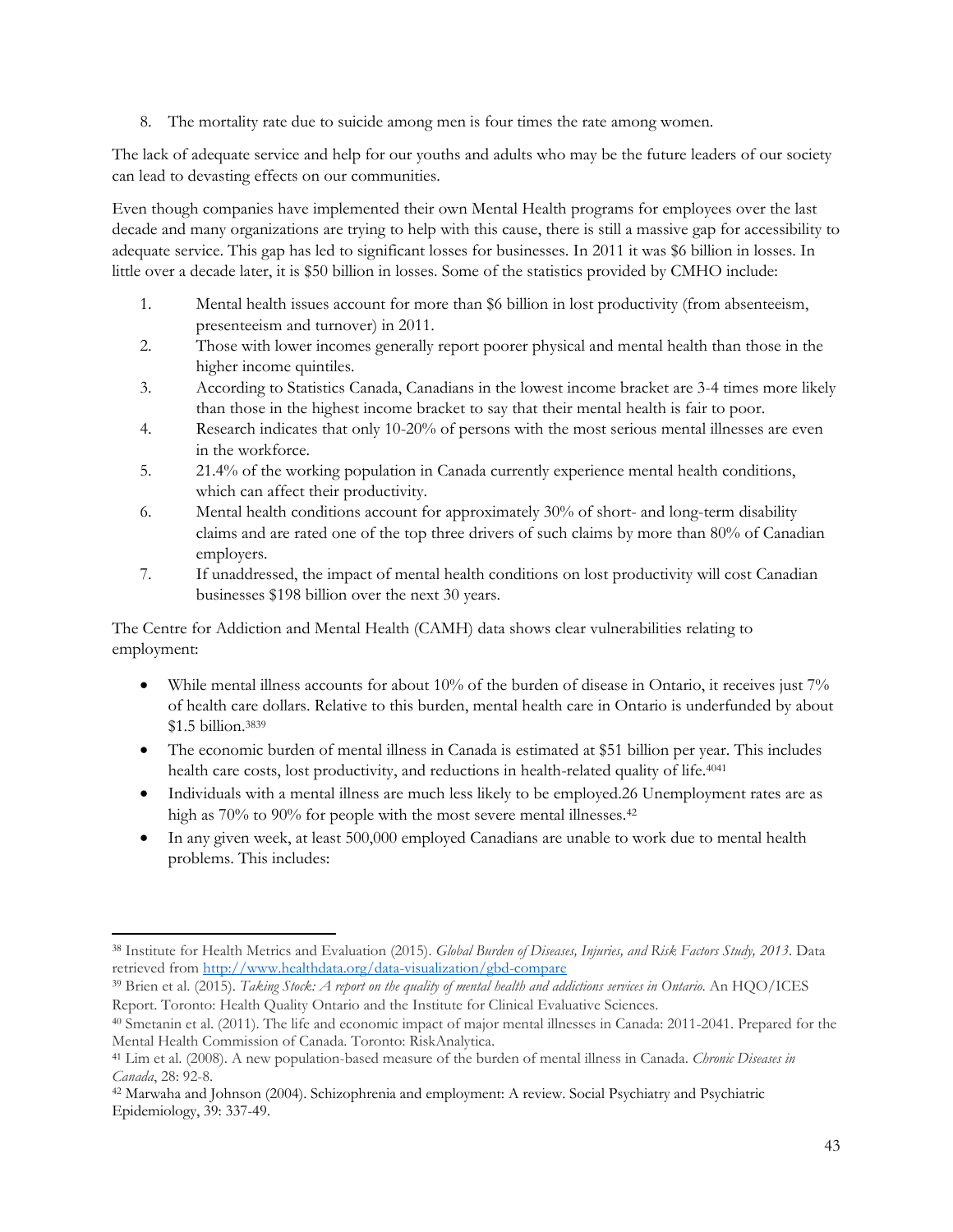- <span id="page-43-0"></span>o approximately 355,000 disability cases due to mental and/or behavioural disorders<sup>43</sup>
- o approximately 175,000 full-time workers absent from work due to mental illness.<sup>44</sup>
- The cost of a disability leave for a mental illness is about double the cost of a leave due to a physical illness.[43](#page-43-0)

CMHO listed the following Communities with the longest wait times for services - York (919 days), Durham (827 days), Northumberland (792 days), Peel (737 days), Hamilton (710 days) and Toronto (684 days)

Listed above are just some of the communities but there are many more in the rural areas with much longer wait times.

For the newly formed Ministry of Mental Health to achieve the promise of a healthier and resilient future for our communities, and to help mitigate the urgent staffing shortages that result from mental health issues, they must act now.

# **Recommendations**

The Ontario Chamber of Commerce urges the Government of Ontario to:

- 1. Work with the federal government to commit the dedicated resources necessary to improve the services provided to mentally ill individuals, ensuring that more service providers are available to tend to this area of health care; and
- 2. Require the Ministry of Mental Health to act immediately upon their promises regarding improvement on wait time for services.

<sup>43</sup> Dewa, Chau, and Dermer (2010). Examining the comparative incidence and costs of physical and mental healthrelated disabilities in an employed population. Journal of Occupational and Environmental Medicine, 52: 758-62. Number of disability cases calculated using Statistics Canada employment data, retrieved from [http://www40.statcan.ca/l01/cst01/labor21a-eng.htm.](http://www40.statcan.ca/l01/cst01/labor21a-eng.htm)

<sup>44</sup> Institute of Health Economics (2007). Mental health economics statistics in your pocket. Edmonton: IHE. Number of absent workers calculated using Statistics Canada work absence rates, retrieved from [http://www.statcan.gc.ca/pub/71-](http://www.statcan.gc.ca/pub/71-211-x/71-211-x2011000-eng.pdf) [211-x/71-211-x2011000-eng.pdf.](http://www.statcan.gc.ca/pub/71-211-x/71-211-x2011000-eng.pdf)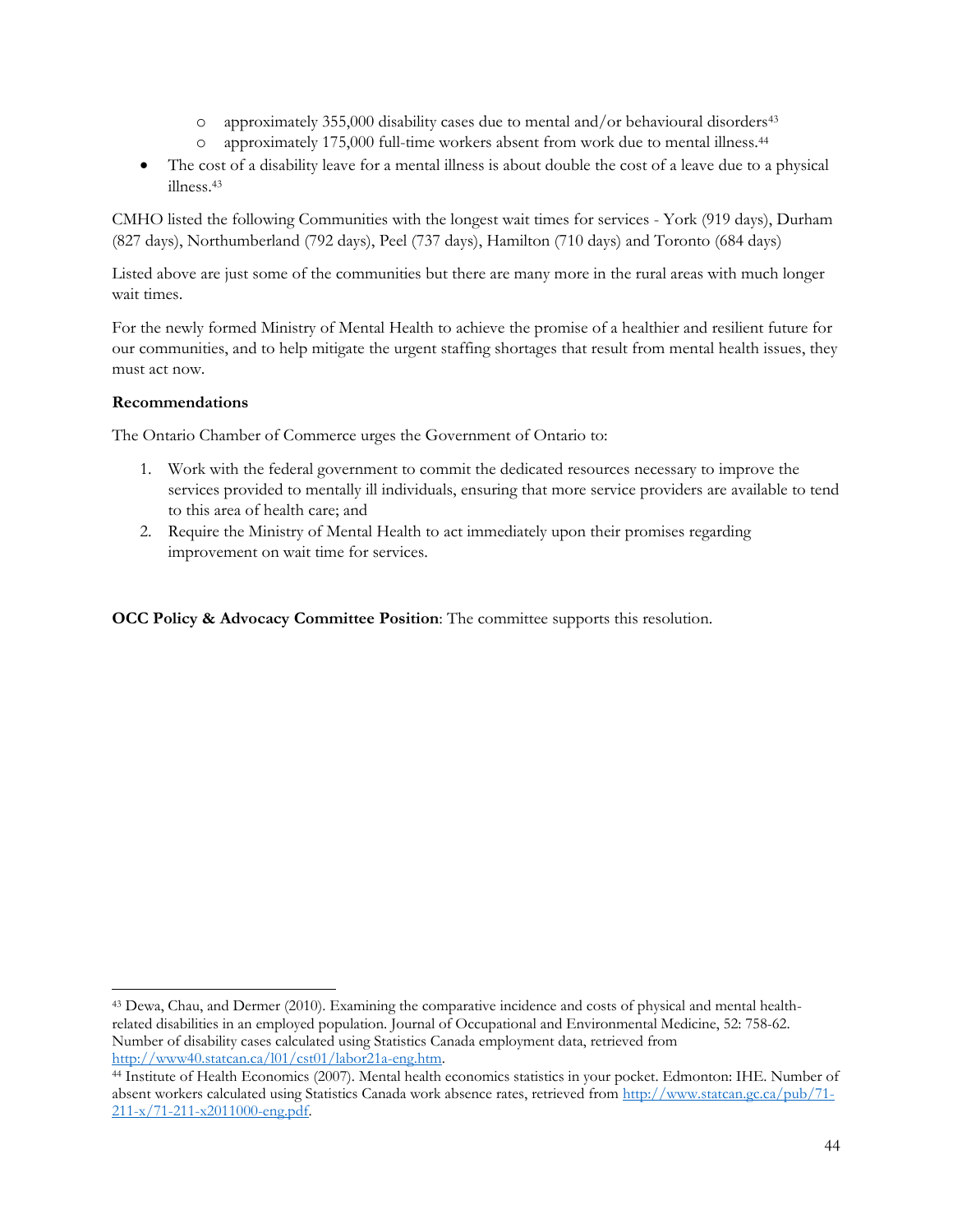#### <span id="page-44-0"></span>**22. Support for Ontario's Steel Industry and its Supply Chain Clusters**

Submitted by: The Hamilton Chamber of Commerce and the Sault Ste. Marie Chamber of Commerce

#### **This is a sunsetting resolution.**

#### **Issue**

The Ontario steel industry includes steel producers as well as manufacturing industries within its value chain and geographical clusters and has long been a cornerstone of the provincial economy. Recently, a combination of protectionist economic policies, instability in the global market economy, and foreign competition from industries benefiting from unfair economic advantages has led to a sharp decline in their ability to compete globally. As we collectively pursue net zero emissions nationally, it will be imperative for the provincial government to ensure the successful energy transition for our most carbon intensive industries as their operational costs are projected to increase. The Ontario government needs to focus public policy and investment efforts towards supporting this important industry, clusters and the innovation it creates.

# **Background**

Steel is a versatile material whose local production is essential to supporting local industries, consumer products, building and maintenance of our transportation and physical infrastructure. Ontario is home to more than 70% of Canada's steel production capacity. Our steel industry directly employs 16,000 and indirectly employs about 53,000 Ontarians.<sup>45</sup> Ontario's steel industry thereby has a multiplier of approximately 3.3:1; that is, there are 3.3 jobs outside of the steel industry for every direct job within the industry. Beyond contributing to overall employment, Ontario steel makers contribute to supply chains within the broader manufacturing sector in the province. In particular, steel makers play a crucial role in Ontario's 400-km automotive corridor, with direct impacts on the province's auto assemblers, and over 1,200 auto parts suppliers.<sup>46</sup> Challenges faced by this industry have a notable ripple effect across the province on related SME companies, suppliers, and manufacturers.

The rise of the steel industry was integral part of Canada's development as a world-class economy in the 20th century. From Algoma in Sault Ste Marie to Dofasco and Stelco in Hamilton, Ontario firms especially distinguished themselves as centers of excellence and advancement in new varieties of steel. Steel producers by principle agree to compete against imports on a fair commercial basis but are in global competition against foreign government subsidies, state-owned enterprises, and other forms of support that run counter to the trade rules. Moreover, Canada finds itself in a unique position where our domestic firms are subject to increasingly stringent carbon emissions reductions targets that pose significant existential threats to many of our existing manufacturing industries unless governments step in to support energy transition and to level the playing field between domestic and foreign produced products.<sup>47</sup> Market conditions are even further jeopardized by ongoing violations of WTO practices, the ineffectiveness of trade remedy laws and lack of full reciprocation within trade treaties.

While the majority of media coverage has focused on the decline of the industry, tariffs, foreign competition and oversupply in the existing market, experts remain optimistic that fundamental forces, which if harnessed, will continue to support the prosperity and global demand for Ontario steel. While challenges related to international markets remain a federal issue, the province can still play a critical role in:

1. Supporting investments for organizations in new technologies under various funding envelopes;

<sup>47</sup> Global Affairs Canada [https://international.gc.ca/trade-commerce/controls](https://international.gc.ca/trade-commerce/controls-controles/steel_alumacier_alum.aspx?lang=eng)[controles/steel\\_alumacier\\_alum.aspx?lang=eng](https://international.gc.ca/trade-commerce/controls-controles/steel_alumacier_alum.aspx?lang=eng)

<sup>45</sup> Ontario Newsroom https://news.ontario.ca/medg/en/2018/04/ontario-supporting-4700-jobs-in-hamiltonssteelindustry.html

<sup>46</sup> Ontario Newsroo[m https://news.ontario.ca/medg/en/2018/04/ontario-supporting-4700-jobs-in-hamiltons](https://news.ontario.ca/medg/en/2018/04/ontario-supporting-4700-jobs-in-hamiltons-steelindustry.html)[steelindustry.html](https://news.ontario.ca/medg/en/2018/04/ontario-supporting-4700-jobs-in-hamiltons-steelindustry.html)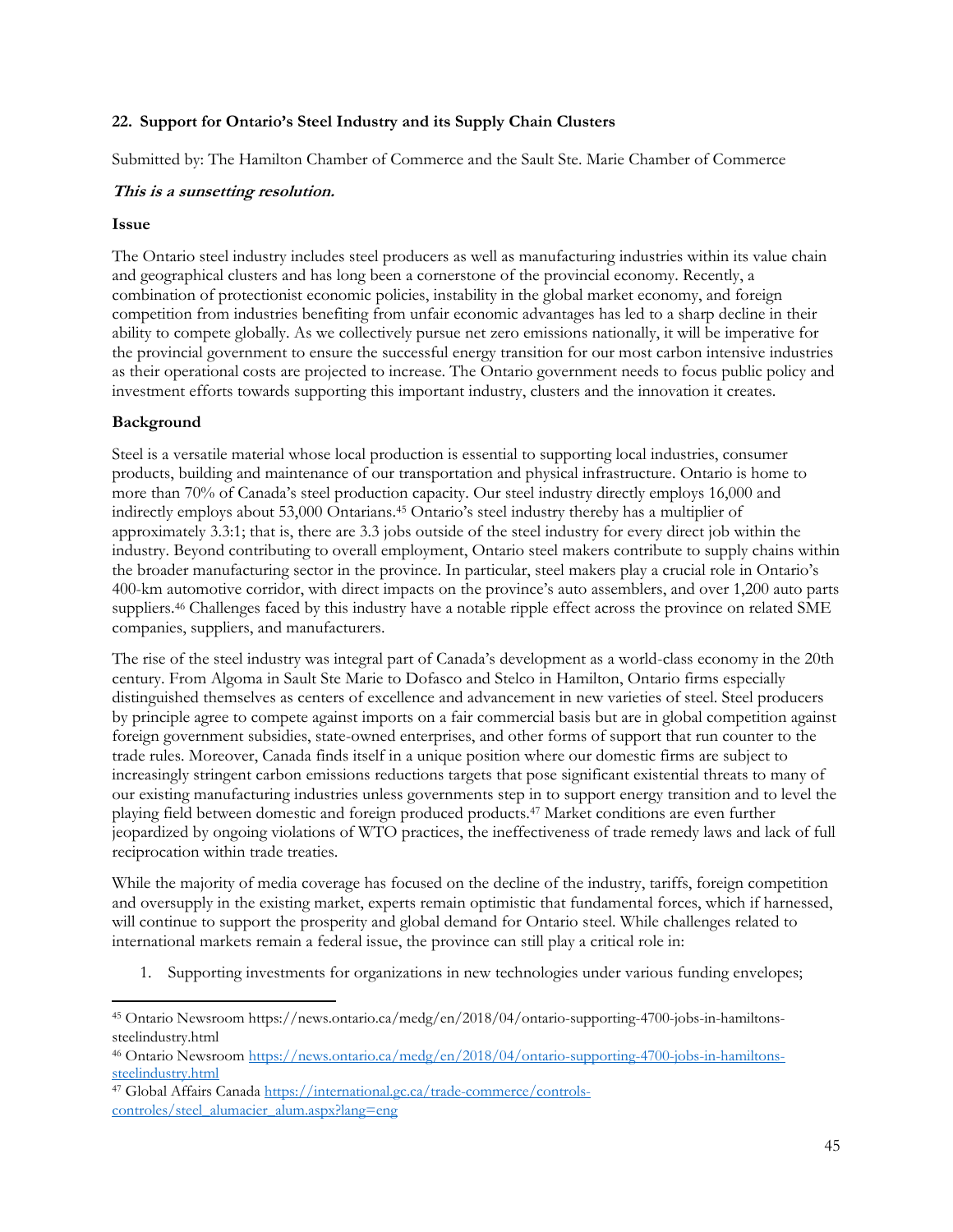- 2. Working with the federal government to negotiate more equitable trade regimes and adjudications processes, as well as studying the potential remedies a border carbon adjustment regime could enable;
- 3. Incentivizing the development of a skilled workforce equipped to participate in the transition to advanced manufacturing;
- 4. Easing goods movement infrastructure bottlenecks, especially near trading hubs;
- 5. Incentivizing the development and participation of steel industry clusters and value chains.

#### **Recommendations**

The Ontario Chamber of Commerce urges the Government of Ontario to:

- 1. Taking inspiration from the European Steel Technology Platform, work with the federal government to develop a coordinated steel manufacturing strategy that especially prioritizes investment in trade enabling infrastructure near major clusters.
- 2. Explore the legislated and voluntary expansion of procurement tools to include fair and preferential treatment for Canadian steel products where the exported alternative doesn't meet or exceed Canadian and provincial environmental, health and safety regulations and does not allow similar, fair and equal access to their markets for the same product.
- 3. Given their role as suppliers of high-performance material in the manufacturing supply chain and in flowing down R&D improvements,<sup>48</sup> prioritize allocation of the newly announced Ontario Carbon Trust funds to help energy-intensive businesses like steel industry to invest in low-carbon processes, technology and innovation and other capital investments.<sup>49</sup>
- 4. Work with the Government of Canada to study a border carbon adjustment regime that would protect our domestic industry from international firms not subject to the same climate change targets.
- 5. Strongly encourage that local suppliers and domestic steel content be used in all provincially and federally funded projects if the materials can be supplied from domestic sources.

<sup>48</sup> Birnbaum, Cohen, Harris and Warrian (2009) Ontario Manufacturing, Supply Chains and Knowledge Networks: A Report to the Toronto Regional Research Alliance (TRRA), Toronto: TRRA October 2009

<sup>49</sup> Government of Ontario https://prod-environmental-registry.s3.amazonaws.com/2018-11/EnvironmentPlan.pdf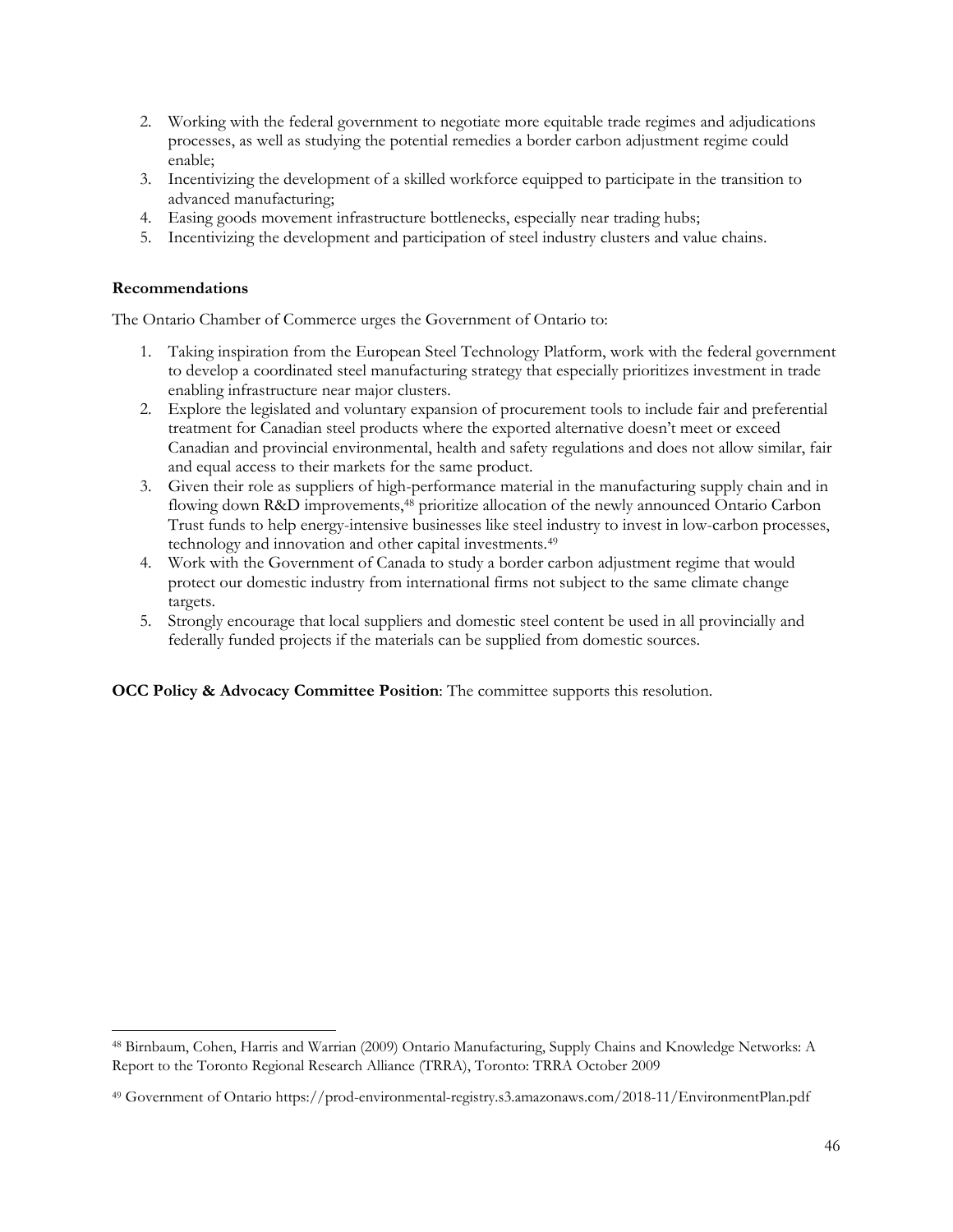#### <span id="page-46-0"></span>**23. Supporting Ontario's achievement of 2030 emissions reduction target, and setting us on a path to net-zero in 2050**

Submitted by: London Chamber of Commerce

#### **Issue**

Ontario requires a diversified and integrated energy solution to decarbonize the energy sector to meet net zero targets in a cost-effective manner for businesses. Focusing on electrification as the singular approach to decarbonizing Ontario's economy limits flexibility and choice in how we may achieve net zero goals and will leave Ontarians vulnerable to escalating energy costs.

#### **Background**

To characterize the decarbonization challenge that lies ahead, we need to examine where our existing energy demands reside to understand how these needs may transition in the future. In 2020, Ontario consumed 2881 PJ of energy,<sup>50</sup> the majority of which (44%) was delivered as refined petroleum products to the transportation sector which can be easily stored and transported over the road through a series of vehicles and containers. The natural gas system represents the next largest source of energy delivered to the province (31%) where the demand for this energy is created from heating buildings and industrial activity. The natural gas system in Ontario includes 281 BCF<sup>51</sup> of energy storage (about 30% of annual natural gas demand) which allows it to reliably meet Ontario's daily and seasonally fluctuating energy needs.

In contrast, electricity provided only 16% of Ontario's energy demands in 2020 and is equipped with less than 1% of electricity storage capacity. Ontario's electrical grid is also facing an aging fleet of nuclear reactors, whose eminent refurbishments are already presenting a challenge on how the province plans to meet the current levels of electrical demand, let alone any future demand that might be realized from the decarbonization of Ontario's transportation, buildings and industrial sectors. Ontario needs a coordinated and integrated approach to decarbonize our energy systems; one that leverages its existing energy infrastructure to achieve our 2050 netzero goals while keeping energy reliability and affordability a priority for all generations. To entirely rely on Ontario's electrical grid to decarbonize our energy and economy is impractical, unnecessary and is likely to prevent the most cost-optimal solutions from being deployed. The Independent Electricity System Operator (IESO) has indicated that the elimination of gas fired electrical generating capacity by 2030 would result in system instability and be cost prohibitive. A more practical solution to decarbonizing the remaining emissions in Ontario's electrical grid may be to deploy carbon capture facilities at existing gas-fired power plants to continue to provide this essential peaking service.

A suite of technology and fuel agnostic options should be pursued to cost effectively manage the decarbonization of heating buildings in Ontario. Geothermal and district heating and cooling systems are highly efficient, but in most circumstances cannot be affordably or practically retrofit into existing buildings for which they were not originally designed, and typically have higher capital equipment costs than conventional systems. Most Ontarians (84%)<sup>52</sup> have chosen to heat their buildings with natural gas.

Policies that mandate a switch from gas heating to electricity would require not only considerable capital investment by building owners, but would demand sizable investments for more electricity supply, transmission, and distribution, capacity that would undoubtably lead to higher electricity prices for rate payers. Alternatively, programs that encourage customers to install a hybrid heating solution would be

<sup>50</sup> Canada's Energy Future 2020, End-Use Demand, Reference Case, Ontario

<sup>51</sup> Natural Gas Storage - Enbridge Inc

<sup>52</sup> Net Zero 2050. Ontario Energy Association. June 2021.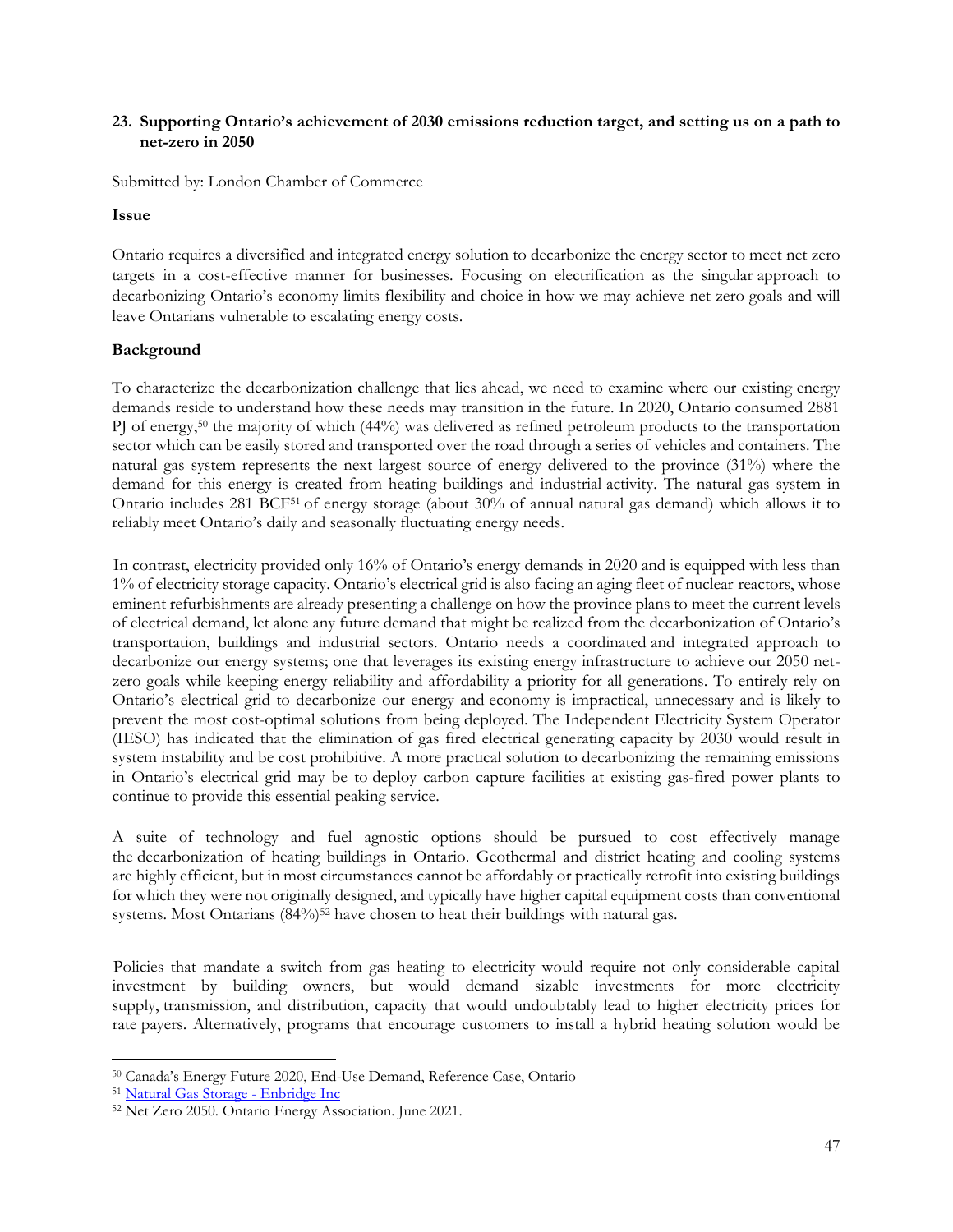beneficial. A hybrid heating solution replaces a conventional air-conditioner with a higher efficiency air source heat pump, and pairs it with a gas furnace and smart controls. This solution allows customers to fuel switch between natural gas and electric heating, reducing emissions while also providing affordable heat during the coldest weather as well as limiting the need to provide new electrical generating capacity to service peak heating needs

Historically, gas networks delivered gas produced from coal, which was a mixture of methane, hydrogen, carbon monoxide and other gases. Between the 1960's and 1970's, gas networks began converting their systems and their customer's equipment to accept cleaner burning natural gas. Blending hydrogen into existing natural gas distribution networks, as well as future conversion of the gas distribution system to deliver 100% hydrogen is being considered in many jurisdictions as an economical means of reaching their decarbonization goals.<sup>53</sup> Since hydrogen can be produced from natural gas or electricity, it offers several unique solutions to decarbonizing Ontario's economy. While carbon dioxide is produced when hydrogen is produced from natural gas, it is a high purity source of carbon dioxide that can be easily captured and either utilized or permanently sequestered in geological formations. This is a practical way to begin building a cost effective and low-carbon supply of hydrogen in Ontario. This hydrogen supply is now available to support hydrogen demand for end-uses such as heating or other industrial purposes. The introduction of hydrogen electrolyzers at various points on the electrical grid and at electricity generating facilities is also an opportunity to better manage excess electricity and generate low-carbon supplies of hydrogen that could displace natural gas.

The electrification of light-duty vehicles is an efficient and economical means of decarbonizing this segment of the transportation sector, with a growing number of vehicle options and charging locations introduced to Ontario. Currently, the heavy-duty transportation segment has fewer market ready solutions; however, the delivery of renewable natural gas (RNG) to compressed natural gas (CNG) stations, and vehicles are an immediate pathway to fully decarbonize the heavy-duty transportation sector. CNG vehicles can be fueled 100% with RNG with zero performance concerns. RNG also has a cost advantage over diesel fuel. As of Oct 1, 2021, RNG was being offered to Fortis natural gas customers in British Columbia at a price of \$11.83 per GJ.<sup>54</sup> Compare that to current cost of diesel in Ontario of \$1.43 per liter of diesel<sup>55</sup> (\$39.6 per GJ)<sup>56</sup> - a distinct economic and environmental advantage can be seen. In the longer term, hydrogen fuel cell electric vehicles are another option for zero-emission vehicles.

# **Recommendations**

The Ontario Chamber of Commerce urges the Government of Ontario to:

- 1. Keep energy affordable for Ontarians by:
	- a. Ensuring the pace of energy transition is balanced to recognize the capacity of Ontario and businesses to pay for the increased costs of decarbonization, particularly coming out of the COVID-19 pandemic.
	- b. Recognizing that decarbonizing the gas system is an affordable, market-ready option that does not require families and businesses to replace their heating systems and avoids the need to build new electricity generation infrastructure to serve the increased load
- 2. Help Ontarians conserve energy by leveraging and building on the success of current energy conservation programs to help businesses and residents reduce their energy demands.

<sup>53</sup> European Hydrogen Backbone - Gas for Climate 2050

<sup>54</sup> How much does Renewable Natural Gas cost (fortisbc.com)

<sup>55</sup> Motor fuel prices | Ontario.ca

<sup>56</sup> 1 GJ of natural gas is the equivalent of 27.7 liters of diesel.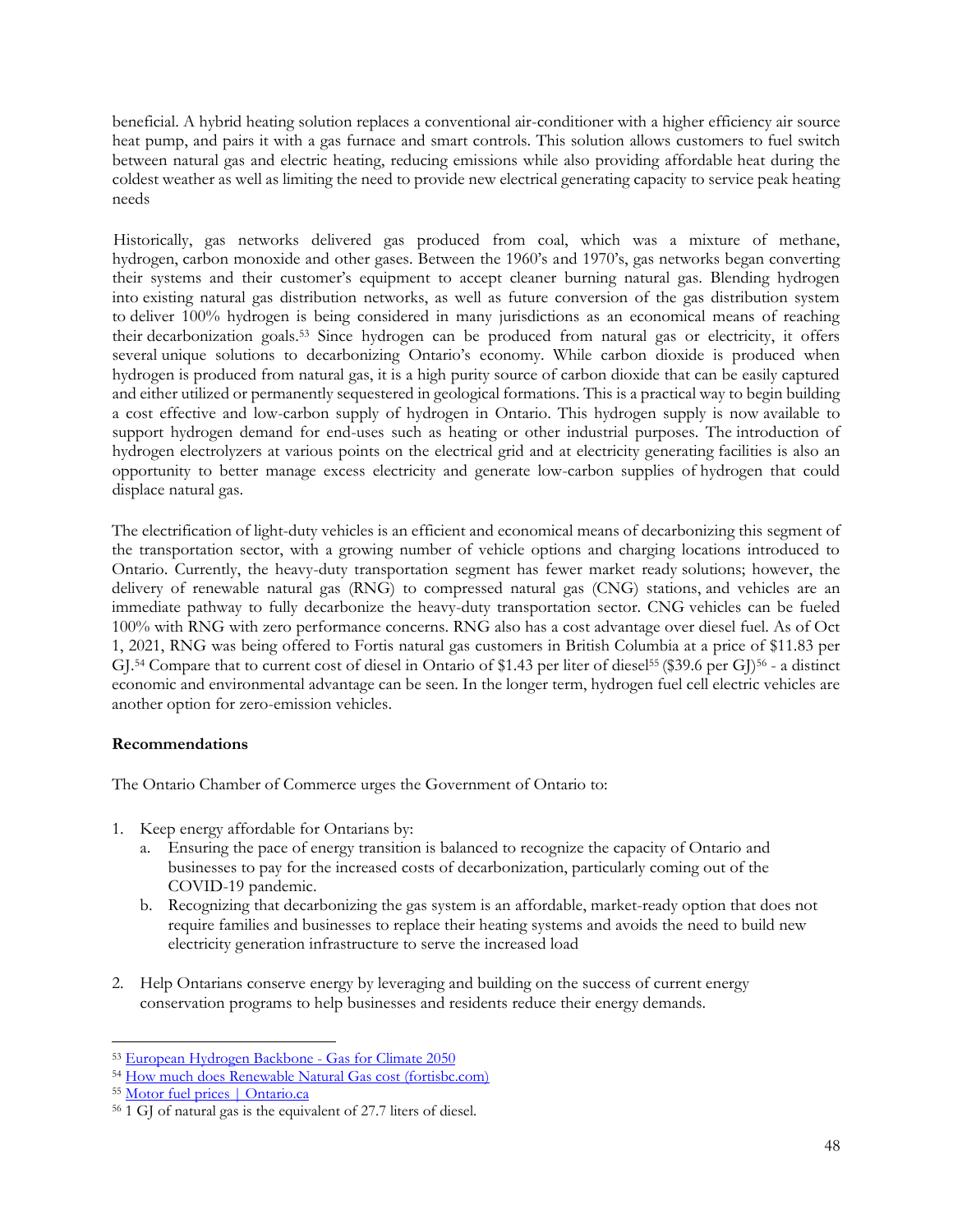- 3. Adopt an integrated, diversified pathway to decarbonize our energy systems that includes;
	- a. Formalizing inclusion of the gas system perspective in future energy system and distribution system planning, as this ensures the existing infrastructure is leveraged and helps to enable the reliable delivery of least cost low carbon energy solutions to rate payers.
	- b. Policies that enable the blending of RNG and hydrogen into the existing natural gas system.
	- c. Programs that encourage the adoption of natural gas and electrical hybrid heating and cooling systems at the time of equipment replacement, as this provides consumers the opportunity to take immediate action to decrease their GHG footprint, and the ability to fuel switch according to their economic means.
	- d. A focus on Carbon Capture, including:
		- Revising the Oil, Gas, and Salt Resources act so as not to prohibit the exploration and development of carbon dioxide storage in underground geological formations. For some industrial facilities, electrification of processes may not be practical and retrofitting equipment to capture CO2 may be the lowest cost means of decarbonizations.
		- Policies that support the deployment of carbon capture equipment at existing hydrogen production facilities in Ontario, as this represents an economic means of building a lowcarbon supply of hydrogen in Ontario. A study should be undertaken to understand the operational and economic impacts that may arise from deploying carbon capture systems at gas-fired power plants in Ontario.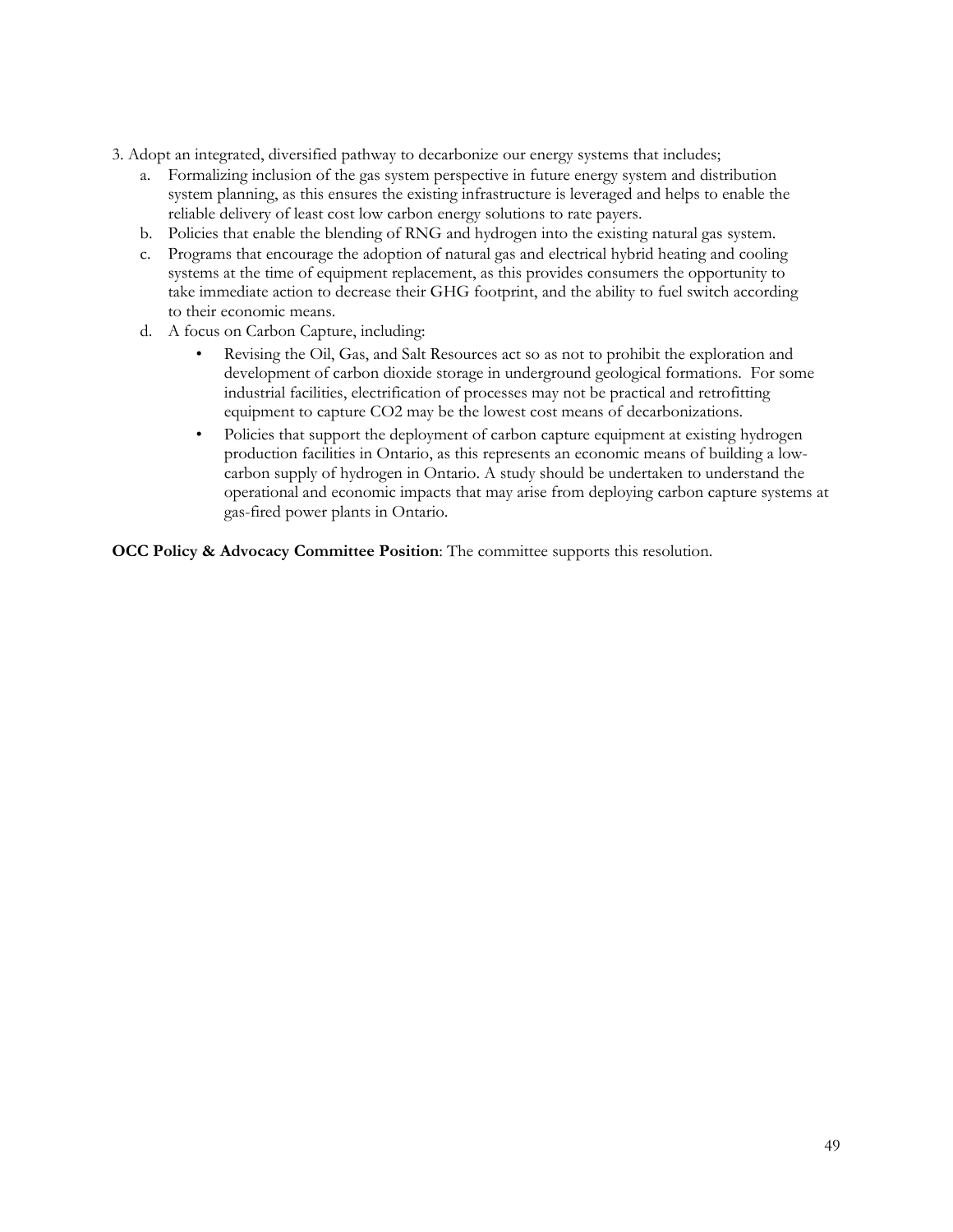#### <span id="page-49-0"></span>**24. Supporting the Further Professionalization of Ontario Child Care and Early Childhood Education**

Submitted by: Hamilton Chamber of Commerce & Guelph Chamber of Commerce

#### **Issue**

Throughout 2021 the federal government made significant strides towards the pursuit of universally accessible and affordable child care for all Canadians through the establishment of the Canada-wide Early Learning and Child Care Plan. At the time of writing, Ontario remains the only province yet to sign on to the national strategy, and as such, Ontarians continue to pay among the highest child care and early learning costs in the country. Meanwhile, effective January 1, 2022, families in other provinces are already reaping the benefits of the nationally supported Early Learning and Child Care Plan.

The experiences of the pandemic have laid bare the importance of accessible and affordable child care options for Canadian families, and moreover, highlighted how these services contribute positively to economic opportunity and workforce participation. Ontario ought to act now and sign onto the federal strategy to ensure equality of access to affordable and accessible child care, and moreover, study how Canada's largest province can maximize potential benefits of the Canada-wide Early Learning and Child Care Plan for Ontarian families.

# **Background**

The onset of the COVID-19 Pandemic was particularly punctuated with a renewed public perception and appreciation for services often taken for granted, including child care and early learning. When the majority of child care and early learning centres were closed or limited in terms of service capabilities to focus on supporting our province's essential workers, many families were thrust not only into working remotely in many instances, but also taking on the role of full-time care provider and educator for their children. The result was a near universal acknowledgement and reflection that our community's child care and early learning educators serve crucial roles not only to the development of children, but also serve a broader facilitative role in terms of maximizing workforce participation and economic opportunity for many.

However, despite the acknowledgement of its facilitative benefits to the broader economy and opportunity for Ontarian families, child care and early learning remains a significant financial burden for many just trying to make ends meet. The federal government has further acknowledged these community-wide benefits derived from high participation rates in child care and early learning settings by establishing the Canada-wide Early Learning and Child Care Plan. The government's goal is ensure that all families have access to highquality, affordable, and flexible early learning and child care no matter where they live. Specifically, the federal government has established a goal of bringing fees for regulated child care down to \$10 per day on average within the next five years and to pursue a 50 per cent reduction in average fees for regulated early learning and childcare.<sup>57</sup>

Throughout 2021, the federal government successfully struck deals with provinces and territories to join the Canada-wide Early Learning and Child Care Plan and as of January 1, 2022, families across Canada are already reaping the financial and social benefits of the new subsidized program. In Ontario, however, Canada's most populous province, the provincial government has yet to sign on to this program leaving thousands of

<sup>57</sup> Budget 2021: A Canada-wide Early Learning and Child Care Plan https://www.canada.ca/en/departmentfinance/news/2021/04/budget-2021-a-canada-wide-early-learning-and-child-care-plan.html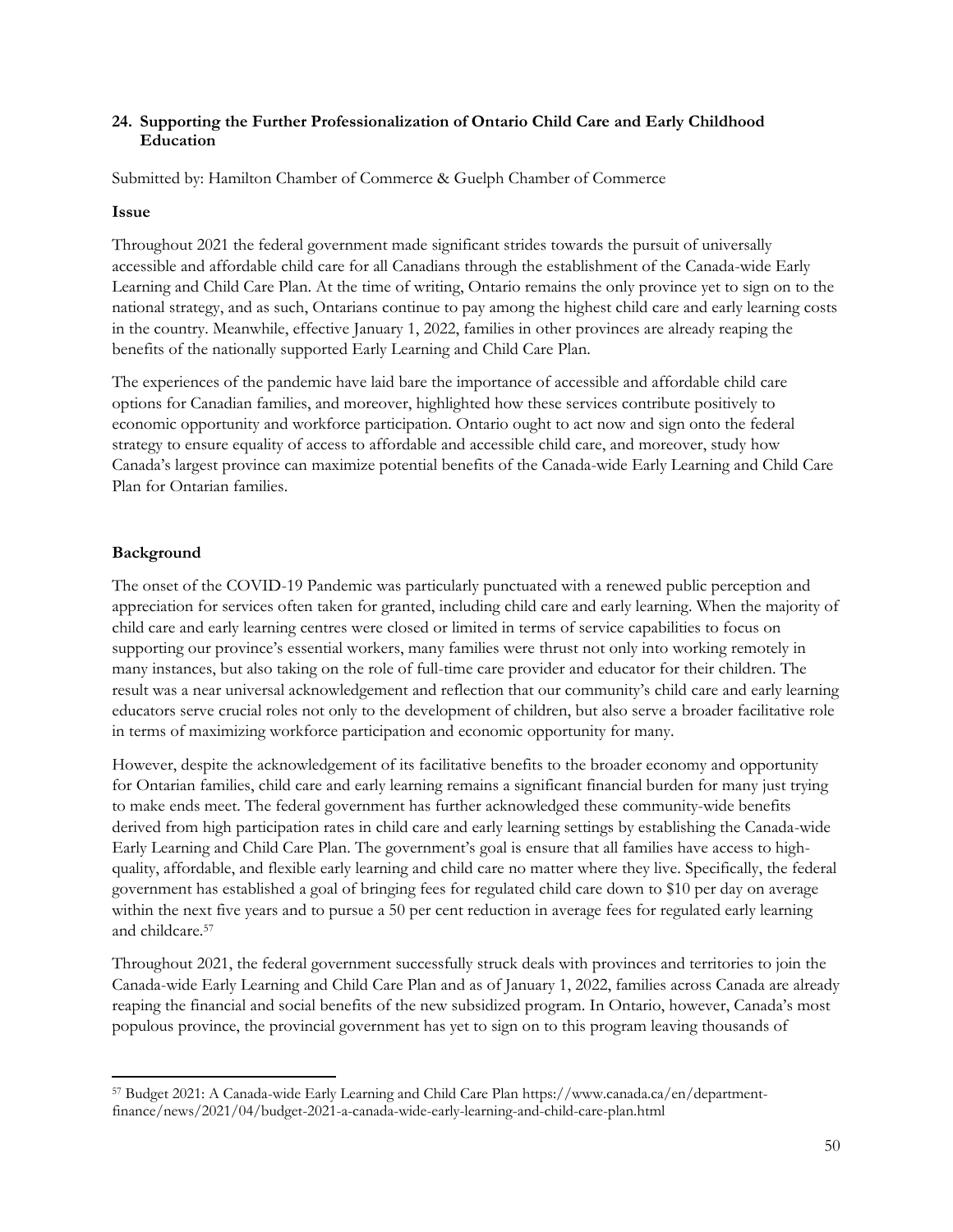Ontarian families on the hook for early learning and child care costs that Canadians in other provinces are no longer paying out of pocket for.

While the long-term benefits of this program are yet to be borne out, it is not difficult to project that these significant investments in our children's development will result in more engaged, compassionate, and responsive youth equipped with the essential skills to succeed through the rest of their educational journeys. Moreover, the long-term financial benefits for families and the economic opportunities unlocked by ensuring affordable and accessible child care will be transformative in terms of maximizing workforce participation and overall provincial economic output.

While the Ontario provincial government ought to sign on to the federal strategy immediately, this will only be the beginning of a larger conversation about early learning and child care priorities for the province. As the Ontario government continues to claim the \$10.2 billion annual federal funding remittance proposal is not enough for support our provinces existing early learning and child care services,<sup>58</sup> this claim remains disputed, and inaction only continues to further set back Ontario families dealing with ever-increasing early learning and child care costs. Ontario needs to sign on to the federal program in order to bring relief to families immediately and to springboard a provincial conversation about where our priorities are and how we can achieve them in concert with the federal strategy.

Where the Ontario government has identified concerns about the program, it ought to engage in robust sector consultation to explore creative solutions to ensuring greater province-wide access to affordable and high-quality early learning and child care services. Our local service providers and agencies have a wealth of front line experience that should be tapped into as the province explores what the future of early learning and child care looks like. There exists a litany of considerations to improve the sector and further support its professionalization that ought to be explored and potentially ushered in alongside the federal plan. These considerations include matters pertaining to career pathways, attracting and retaining staff, wage scaling and compensation, and to supporting equity, diversity and inclusion within the sector.<sup>59</sup> In concert with early learning and child care service providers, the province of Ontario has the opportunity to consult and collaborate with the sector to understand challenges and opportunities to ensure the long-term prosperity and accessibility of Ontario's early learning and child care sector.

#### **Recommendations**

The Ontario Chamber of Commerce urges the Government of Ontario to:

- 1. Sign on to the federal government's Canada-wide Early Learning and Child Care Plan immediately to allow Ontarian families to be eligible for subsidies providing affordable access to high quality childcare and early learning services.
- 2. Establish an Ontario Childcare and Early Learning Task Force to explore various aspects of further professionalization of the sector and to study the long-term requirements of supporting affordable and universally accessible childcare services.

<sup>58</sup> Ontario's \$10/Day Daycare Delay Based on Wrong Numbers; Ottawa. [https://ipolitics.ca/2021/11/10/ontarios-10](https://ipolitics.ca/2021/11/10/ontarios-10-day-daycare-delay-based-on-wrong-numbers-ottawa/) [day-daycare-delay-based-on-wrong-numbers-ottawa/.](https://ipolitics.ca/2021/11/10/ontarios-10-day-daycare-delay-based-on-wrong-numbers-ottawa/) 

<sup>59</sup> The \$30B Child Care Challenge: Building a New Program from the Ground Up. [https://www.cbc.ca/news/politics/child-care-into-2022-challenges-obsticles-1.6287720.](https://www.cbc.ca/news/politics/child-care-into-2022-challenges-obsticles-1.6287720)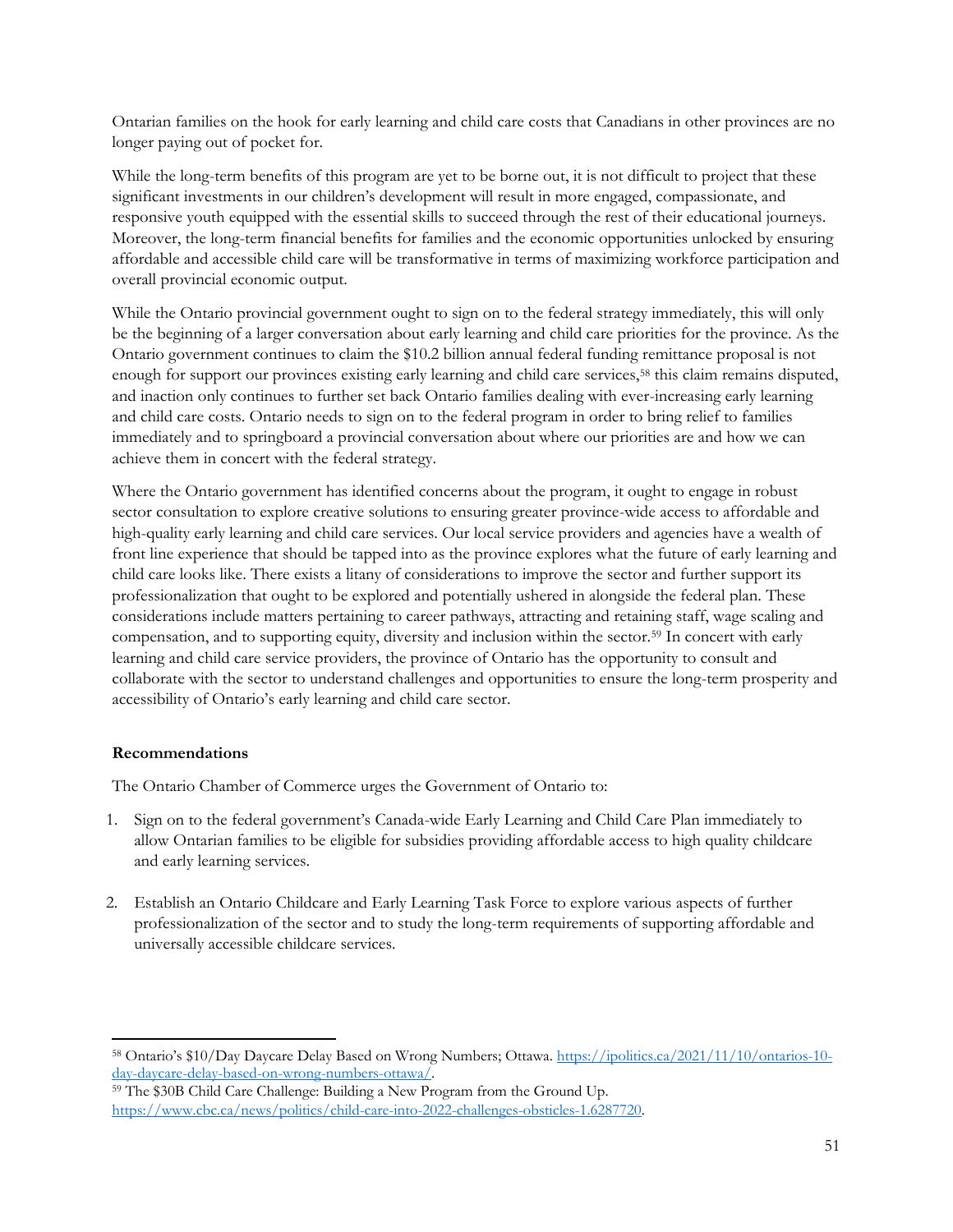Items to be studied include, but are not limited to:

- o Employee Attraction and Retention;
- o Compensation;
- o Career Pathways and Additional Credentialling;
- o Recognizing International Accreditations;
- o Funding Formulas and Operational Structure;
- o Assessing Impacts on Regulated vs. Non-Regulated Child care;
- o Assessing Impacts on Not-for-Profit and For-Profit Child care.
- o Exploring licensed home child care as a flexible and viable model and opportunity for scalability.
- o Reviewing existing research on the lifelong impact of early learning and child care on children's ages 0-3.8.
- 3. Following adoption of the Canada-wide Early Learning and Child Care Plan, conduct community consultation with regional childcare and early learning service providers to understand evolving needs as the anticipated increasing demand for childcare outpaces provincial supply.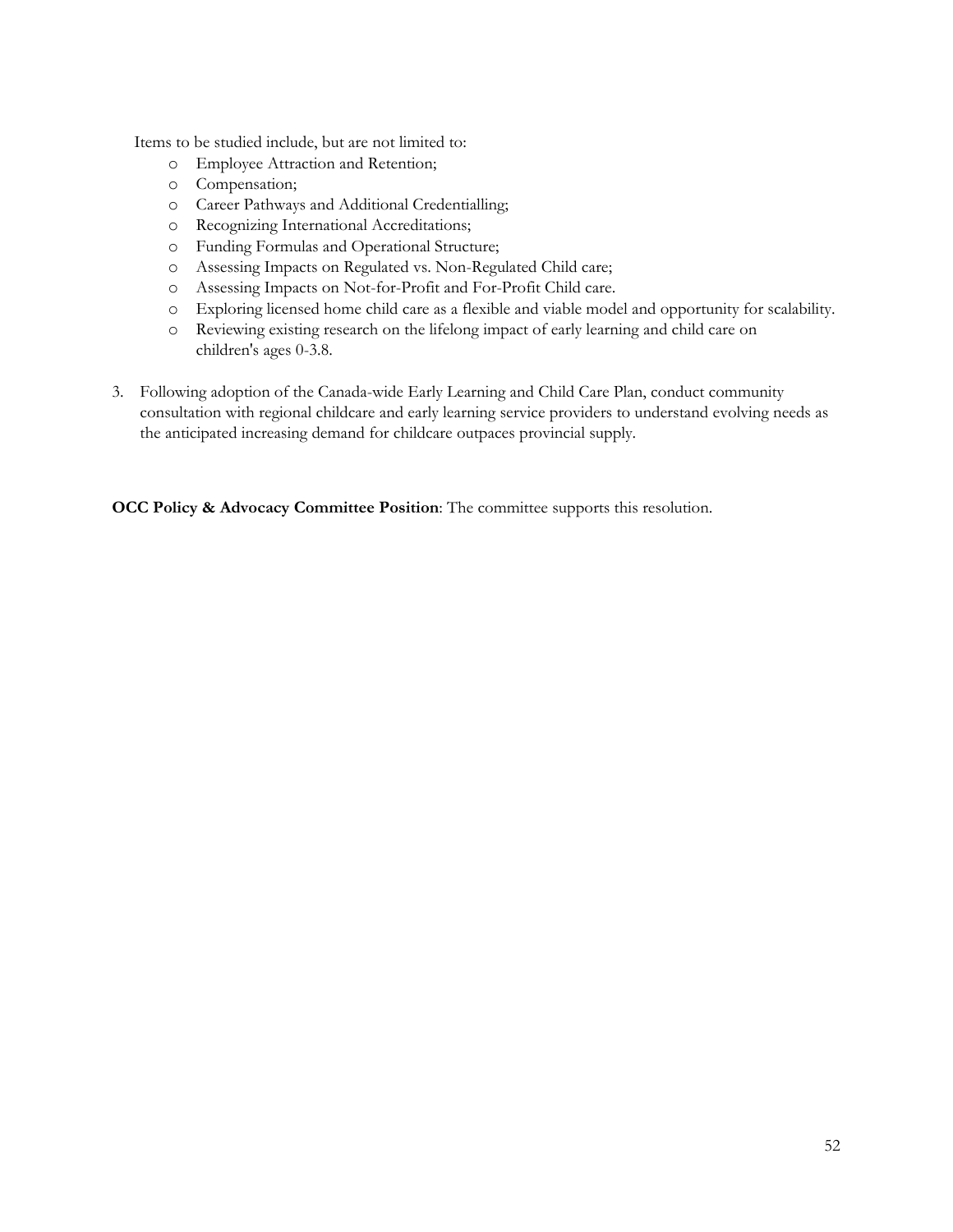# <span id="page-52-0"></span>**25. The Expansion of Electric Vehicle (EV) Infrastructure and Market in Ontario**

Submitted by: The Oakville Chamber of Commerce

#### **Issue**

Automotive technology and improvements in electric vehicles continue to evolve at a rapid pace, however consumer demand remains low. Provincial government measures that address key areas of support such as the expansion of EV charging infrastructure as well as increased purchase incentives would spur both consumer confidence as well as demand.

# **Background**

In October 2020, the federal and provincial governments jointly announced their support to transform Ford Motor Company of Canada's Oakville Assembly Complex (OAC) from an internal combustion engine (ICE) plant to a battery electric vehicle (BEV) plant. This project, valued at \$1.8 billion, will help secure the future of Ford's Oakville Assembly Complex and thousands of well-paying direct and indirect jobs to be derived from this transition into electrification. This transformation of OAC into a BEV assembly plant is in line with the Government of Canada's commitment to sustainable growth and greening the economy, and will help support the auto supply chain, mainly located in Ontario. Electrification will allow us to position the innovative Canadian automotive industry as a global leader in BEV manufacturing.<sup>60</sup>

Furthermore, the federal government's "Greening Government Strategy" outlines its goal to reduce greenhouse gas emissions (GHGs) from the atmosphere. The proposed Canadian Net-Zero Emissions Accountability Act, introduced in Parliament on November 19, 2020, will formalize Canada's target to achieve net-zero emissions by the year 2050, and establish a series of interim emissions reduction targets at 5 year milestones toward that goal.

The transportation sector contributes 25% of Canada's emissions, of which 12% is from light duty vehicles.<sup>61</sup>

The Government of Canada has also set a mandatory target for all new light-duty cars and passenger trucks to be zero-emission by 2035, accelerating Canada's previous goal of 100% sales by 2040. Additionally, they have set an interim target of 50% by 2030. These are ambitious targets. (Today, we are sitting at approx. 5% of sales are ZEVs.)

Key impediments to higher consumer uptake of ZEVs including cost and lack of sufficient public infrastructure. By prioritizing EV charging Infrastructure as well as purchase incentives the government will support its goal to reduce GHGs, and will support the province's auto sector in this rapid shift to electrification.

To remain globally competitive the provincial government must remain competitive with its global counterparts. For example, the Biden Administration introduced a \$2-trillion "American Jobs Plan" to rebuild the economy and revitalize infrastructure. A key pillar of the plan is a \$174-billion investment to "win the EV market." This includes supporting automakers as they transition to electrification, offering consumer incentives to buy EVs, building 500,000 new EV chargers by 2030, and using the power of federal procurement to electrify the federal fleet. <sup>62</sup>

<sup>60</sup> [https://pm.gc.ca/en/news/news-releases/2020/10/08/new-commitment-battery-electric-vehicle-manufacturing](https://pm.gc.ca/en/news/news-releases/2020/10/08/new-commitment-battery-electric-vehicle-manufacturing-ontario)[ontario](https://pm.gc.ca/en/news/news-releases/2020/10/08/new-commitment-battery-electric-vehicle-manufacturing-ontario)

<sup>61</sup> <https://www.canada.ca/en/services/environment/weather/climatechange/climate-plan/reduce-emissions.html>

<sup>62</sup> <https://ipolitics.ca/2021/05/12/canada-must-act-fast-to-benefit-from-americas-shift-to-electric-cars/>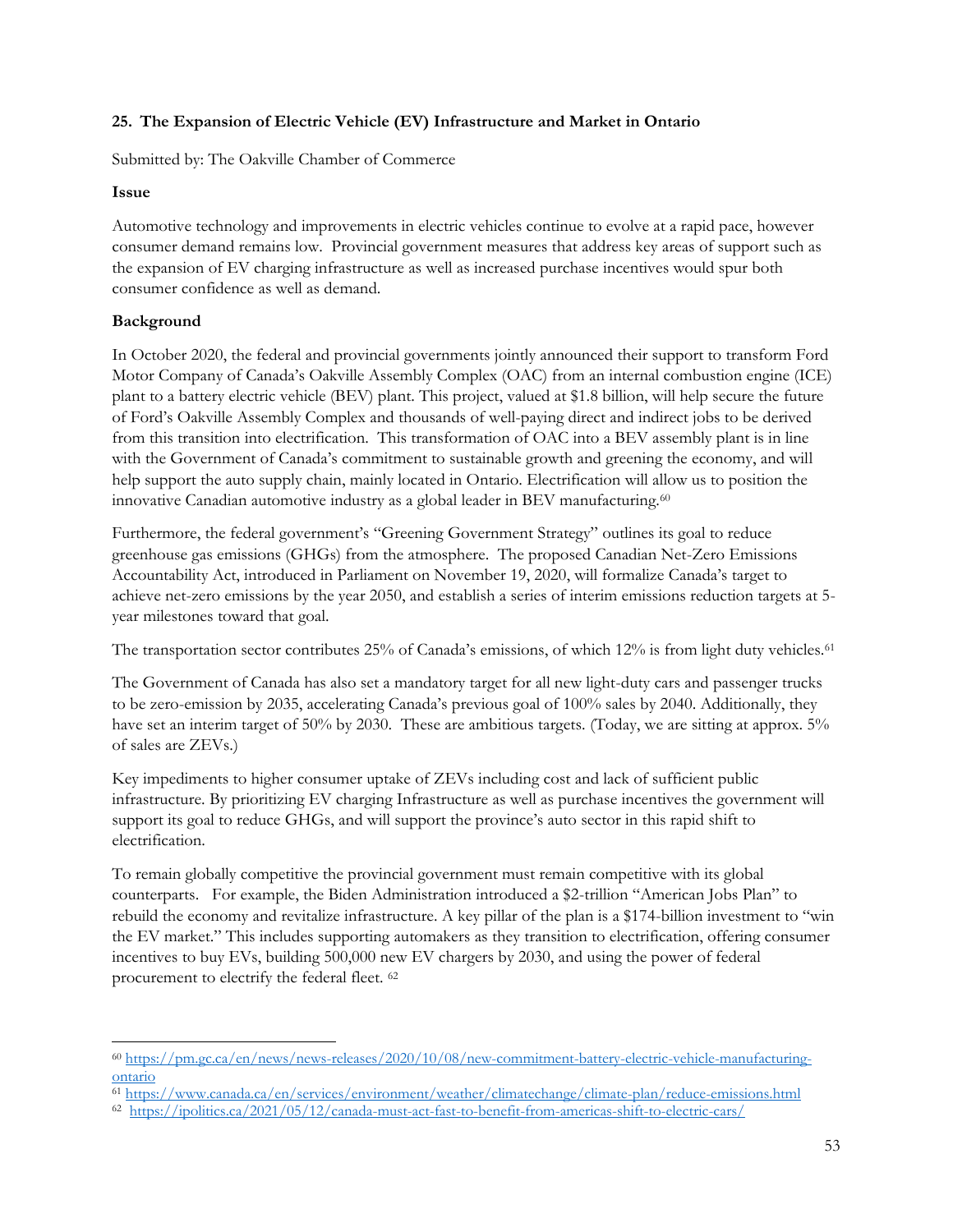Ontario has a history of excellence as a top auto-producing jurisdiction in North America. For generations, the auto sector has supported the livelihoods of Ontario workers and has remained an essential part of Ontario's economy. In 2019, the sector contributed \$13.9 billion in GDP to the provincial economy and employed 100,000 people in auto assembly and parts manufacturing. Despite this, Ontario has seen investment dollars go to competing jurisdictions. There is intense global competition for auto investments, and a major driver of this shift is that southern U.S. states and Mexico offered lower costs and less red tape.<sup>63</sup>

According to a recent analysis by Electric Autonomy, Canada needs to invest \$4.7 billion in charging infrastructure if we are to keep pace with the U.S. This is far more than the \$376 million the federal government has promised to spend on charging stations.<sup>64</sup>

Research demonstrates that consumers continue being cautious of making the switch to electric vehicles due to price, a shortage of charging infrastructure, concerns about EVs' range, and a lack of awareness of electric vehicles and their benefits.

According to a recent Leger poll, the top reasons Canadians cite for not buying an EV are: their limited driving range (55 per cent); their higher purchase price (54 per cent); a shortage of public charging stations (47 per cent); and the time it takes to charge an EV (45 per cent).

However, there is widespread support for government subsidization of EV purchases. The poll found that the most popular policies and programs to support EV adoption are: tax (GST/HST) deductions (51 per cent); free public charging stations (45 per cent); government incentives (45 per cent); preferential insurance rates (43 per cent); and free annual registrations for EV owners (39 per cent).<sup>65</sup>

Canada's vast geography, and 1.1 million km of public roads, present another challenge that needs to be met by any measures. With only 1,000 publicly accessible fast charger stations available to Canadians right now, most in densely populated areas, we have a long way to go before consumers are assured there is no inconvenience associated with going electric.<sup>66</sup>

#### **Recommendations**

The Ontario Chamber of Commerce urges the Government of Ontario to:

- 1. Prioritize funding and make incentives available for public and business charging infrastructure.
- 2. Encourage increased adoption of Electric Vehicles (EVs) by consumers and businesses by offering EV incentives for the purchase of EV vehicles in Ontario.

<sup>63</sup> <https://files.ontario.ca/medjct-driving-prosperity-ontario-automotive-plan-phase-2-en-2021-11-23.pdf>

<sup>64</sup> <https://ipolitics.ca/2021/05/12/canada-must-act-fast-to-benefit-from-americas-shift-to-electric-cars/>

<sup>65</sup> [http://www.cvma.ca/press-release/new-survey-underscores-need-ambitious-government-efforts-convince-canadians](http://www.cvma.ca/press-release/new-survey-underscores-need-ambitious-government-efforts-convince-canadians-purchase-electric-vehicles/)[purchase-electric-vehicles/](http://www.cvma.ca/press-release/new-survey-underscores-need-ambitious-government-efforts-convince-canadians-purchase-electric-vehicles/) 

<sup>66</sup> <https://ipolitics.ca/2021/05/12/canada-must-act-fast-to-benefit-from-americas-shift-to-electric-cars/>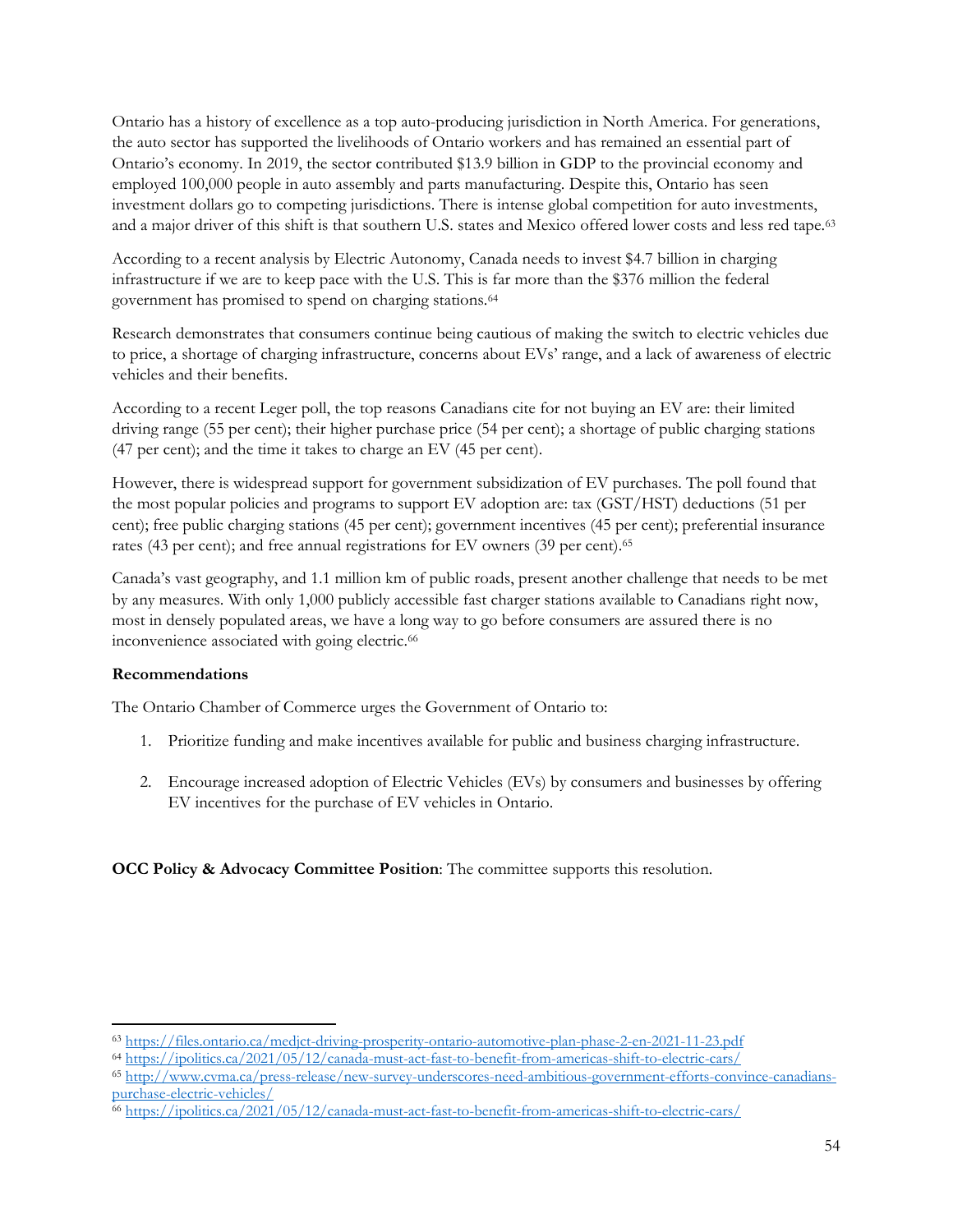#### <span id="page-54-0"></span>**26. Tiny Home Construction Strategy**

Submitted by: Peterborough & the Kawarthas Chamber of Commerce. Co-sponsored by: 1000 Islands Gananoque Chamber of Commerce

#### **Issue**

Housing in Ontario has become difficult to attain for many people due to both price and availability. Creating a strategy to encourage tiny homes will help increase housing stock and address issues relating to housing insecurity.

# **Background**

Housing is becoming increasingly out of reach for many Ontarians, both in terms of home ownership and rental. The average house price in Ontario has increased by more than 47 per cent over the last two years, with the price of the average home nearing \$1 million at the end of 2021.

This is no longer a big city affordability issue. Small cities and rural communities across Ontario are not far behind big city real estate prices.

Access to rental homes has challenges as well. Residential vacancy rates have remained low in many communities for a number of years with the price of rentals increasing as demand for all types of housing outpaces supply.

Ontario is going to need 1 million new homes over the next 10 years, according to the report Baby Needs A New Home: Projecting Ontario's Growing Number of Families and Their Housing Needs. The report is from the Smart Prosperity Institute, funded by the Ontario Homebuilders' Association. According to the report, we're already 65,000 homes short of what is needed.

For some, the lack of access to housing within their price range has driven them to other provinces that offer a lower cost of living. According to Statistics Canada, our country hasn't seen this level of interprovincial migration in more than 30 years, with Ontario taking the biggest hit. In the second quarter of 2021, nearly 12,000 more people left Ontario for other provinces than moved here. Many of the people leaving are younger, first-time home buyers — the very people our labour market is desperately in need of.

Others have been left with no home at all. This has been especially evident in the downtown cores of many Ontario communities as years of housing insecurity issues have become much more visible.

With many businesses across sectors struggling to attract sufficient talent to meet their economic potential, housing access has become a significant business competitiveness issue.

A large portion of our need for housing can be met through traditional housing, though the pace of the creation of traditional housing stock needs to increase to meet demand.

One growing niche solution is tiny homes. These homes are typically less than 32 m2 (400 ft2) and are required by the Ontario Building Code to be more than 17.5 m2 (188 ft2). Tiny homes are popular both for people looking to downsize and people who have otherwise been priced out of the housing market. The Province has created allowances within the Ontario Building Code to accommodate these type of residences; however, that has not been incorporated into many municipal zoning bylaws. The rules in municipalities across the province vary widely. This is a particular issue when it comes to minimum size and parking requirements, all of which make it a costly and a highly customized endeavour to create tiny homes either as independent or secondary dwellings.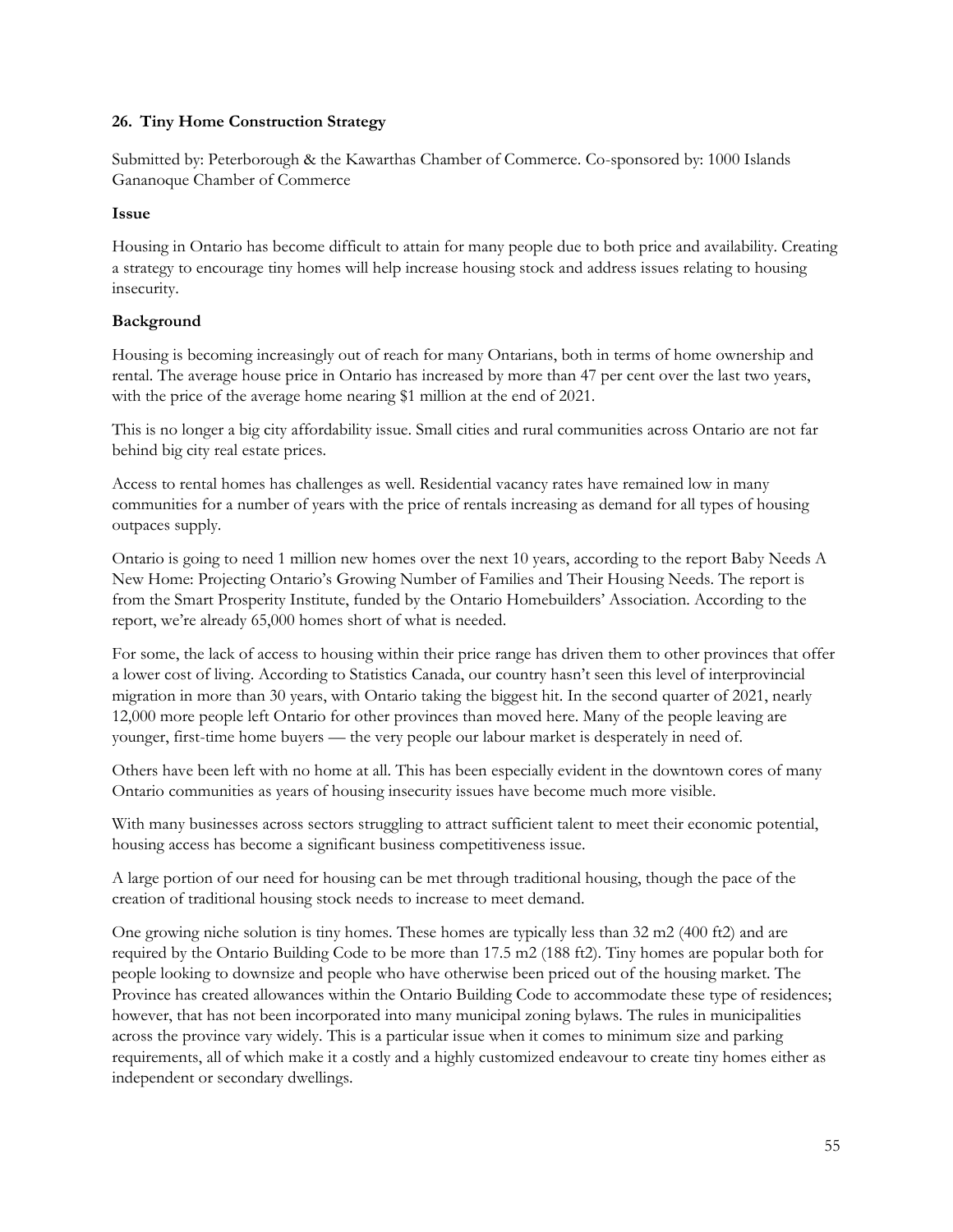Encouraging and incentivising municipalities to modernize zoning bylaws in a standardized way that makes it easier to build tiny homes would add to our affordable building stock. This will help make our communities more competitive in attracting and retaining talent and address local housing insecurity issues.

Additionally, there is a growing need for temporary shelter. Non-profit and charitable organizations have been trying to find stopgap housing for the housing insecure. Homelessness and housing insecurity are complicated issues that require a multifaceted approach. Shelter beds are the go-to for many municipalities, but that solution doesn't work for everyone due to shelter capacity, hours of operation, privacy conditions, sobriety requirements, and interpersonal conflicts. There is an opportunity to amend the Ontario Building Code to use a type of minimalist tiny home as a stopgap shelter for those with no other options. While not an ideal housing situation, temporarily residing in a minimalist tiny home could provide people who would otherwise be sleeping rough with the safety, security, and dignity of a roof over their head, four walls, and a lockable door.

Tiny homes offer opportunities to address some of the housing issues our province is dealing with by improving access to affordable housing options and shelter for our most vulnerable. A provincial tiny home construction strategy is needed to further explore and develop this niche while ensuring basic living standards are met.

#### **Recommendations**

The Ontario Chamber of Commerce urges the Government of Ontario to:

- 1. Create a strategy for the construction of tiny homes as a tool for increasing housing stock
- 2. Encourage and incentivize municipalities with the use of existing government programs to incorporate a standard set of guidelines, in alignment with the Ontario Building Code, for tiny home construction.
- 3. Amend the Ontario Building Code to allow for minimalist tiny homes as a stopgap shelter for people who might otherwise be living rough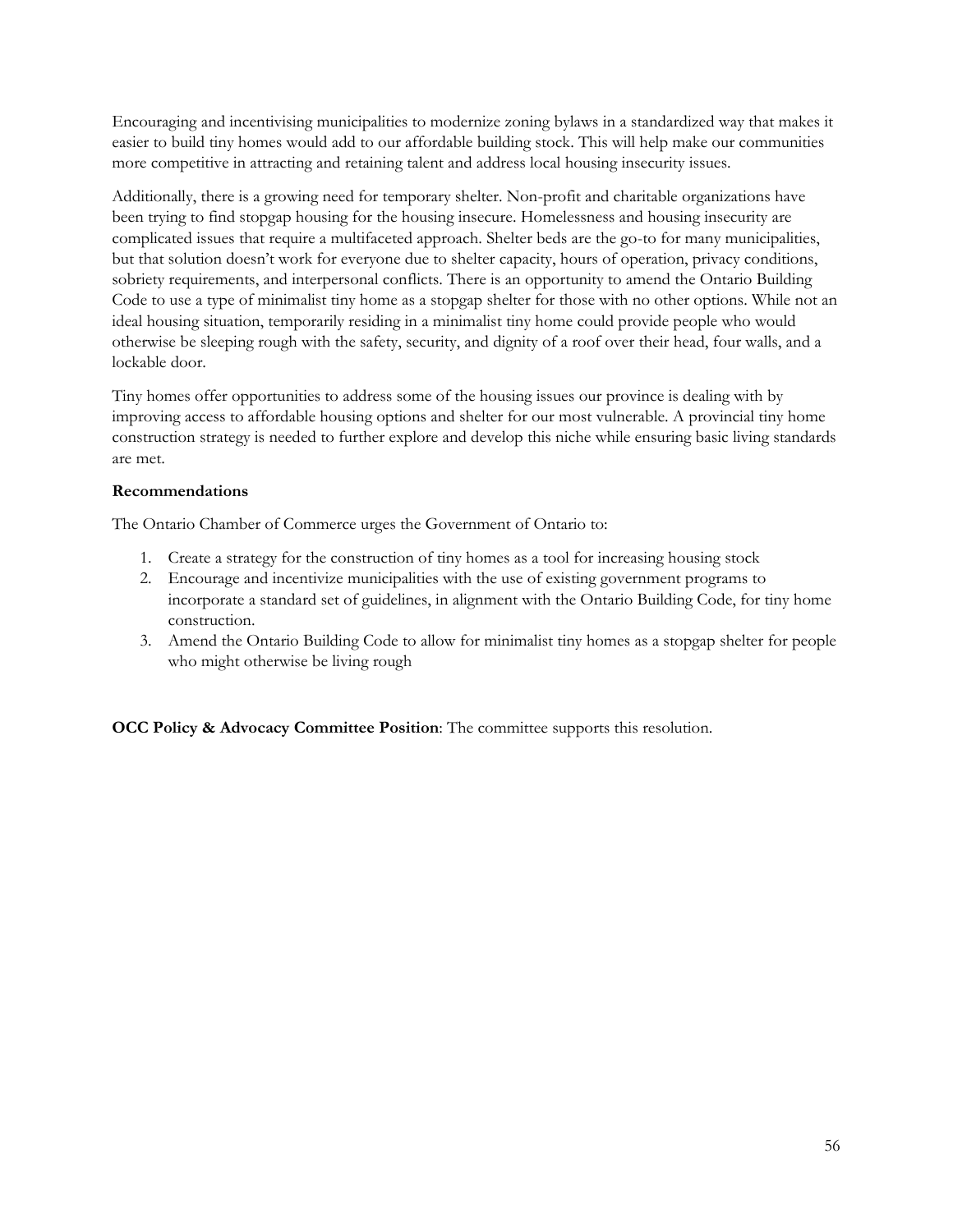#### <span id="page-56-0"></span>**27. Act to increase the stock of affordable housing in Ontario**

Submitted by: Greater Niagara Chamber of Commerce

#### **Issue**

The lack of affordable housing in Ontario has reached crisis levels, and the cost of housing continues to grow far in excess of inflation. The 2022 Ontario Economic Report identified this cost as a major pressure point for the economy and businesses. Disproportionate income spent on housing siphons consumer dollars out of the rest of the economy, while the growing number of Ontarians on core housing need place an increasing burden on the government and on the charitable and non-profit sector charged with assisting them. Rising house prices translate into upward pressure on wages and encourage speculative action in the housing market.

#### **Background**

Average house prices increased 22.8% in Ontario in 2021, during a year which saw a 4.4% increase in the price of goods and a 2.2% increase in the price of services.<sup>6768</sup> This is considerably higher than the alreadysizable national average increase of 17.7%.<sup>69</sup>

A Scotiabank report of 2021 showed that Ontario had the greatest insufficiency of housing stock out of all Canadian provinces, and would have to build 650,000 new units in order to meet the Canadian average. Even reaching that level would likely be insufficient, as the national housing stock per capita is the lowest in the G7, and the country as a whole would need an additional 1.8 million units to reach parity.<sup>70</sup>

The latest report from the Auditor General of Ontario on social and affordable housing, in 2017, found that the province's social housing wait list, at 481,000 people, was the largest relative to overall population in Canada. This waitlist has grown by 36% in the last 13 years for which data were available.<sup>71</sup> In the two decades before the report, only 20,000 new affordable units were built in Ontario, making the stock of affordable housing to population 2% (compared to 8% in Denmark and 11% in the UK).<sup>72</sup>

The problem of affordable housing in Ontario is inexplicably linked to the lack of housing stock. Available housing has already fallen far behind the needs of the population. While CMHC recorded 86,586 housing starts in the province in 2021, the population grew by 80,564 people, and that growth, it should be noted, was 120,447 less than in 2019/2020 (before border restrictions necessitated by the COVID-19 pandemic dramatically slowed immigration).<sup>7374</sup>

As long as Ontario does not have sufficient housing stock to meet the needs of the population, initiatives such as the Canada-Ontario Housing Benefit will not succeed in increasing housing affordability in the long-

<sup>67</sup> Ontario Real Estate Association, "Ontario MLS® home sales set new all-time high in 2021," December 2021. Retrieved from [https://creastats.crea.ca/board/orea on 2022-01-26.](https://creastats.crea.ca/board/orea%20on%202022-01-26)

<sup>68</sup> Bank of Canada, "Keeping Our Eyes on Inflation," 2021-12-09[. https://www.bankofcanada.ca/2021/12/keeping](https://www.bankofcanada.ca/2021/12/keeping-our-eyes-on-inflation/)[our-eyes-on-inflation/](https://www.bankofcanada.ca/2021/12/keeping-our-eyes-on-inflation/) on 2022-01-26.

<sup>69</sup> Ontario Real Estate Association (Ibid.).

<sup>70</sup> Scotiabank, "Which Province Has the Largest Structural Housing Deficit?" January 22, 2022. Retrieved from [https://www.scotiabank.com/ca/en/about/economics/economics-publications/post.other](https://www.scotiabank.com/ca/en/about/economics/economics-publications/post.other-publications.housing.housing-note.housing-note--january-12-2022-.html)[publications.housing.housing-note.housing-note--january-12-2022-.html](https://www.scotiabank.com/ca/en/about/economics/economics-publications/post.other-publications.housing.housing-note.housing-note--january-12-2022-.html) on 2022-01-26.

<sup>71</sup> Office of the Auditor General of Ontario, "Social and Affordable Housing: 2017 Value-for-Money Audit," 2017. Retrieved from [https://www.auditor.on.ca/en/content/annualreports/arreports/en17/v1\\_314en17.pdf](https://www.auditor.on.ca/en/content/annualreports/arreports/en17/v1_314en17.pdf) on 2022-01-26. <sup>72</sup> Ibid.

<sup>73</sup> Ontario Home Builders Association/Canada Mortgage and Housing Corporation, "Housing Starts," retrieved from <https://www.ohba.ca/housing-starts-ontario/> on 2022-01-26.

<sup>74</sup> Statistics Canada, "Annual Demographic Estimates: Canada, Provinces and Territories, 2021," retrieved from <https://www150.statcan.gc.ca/n1/pub/91-215-x/2021001/sec1-eng.htm> on 2022-01-26.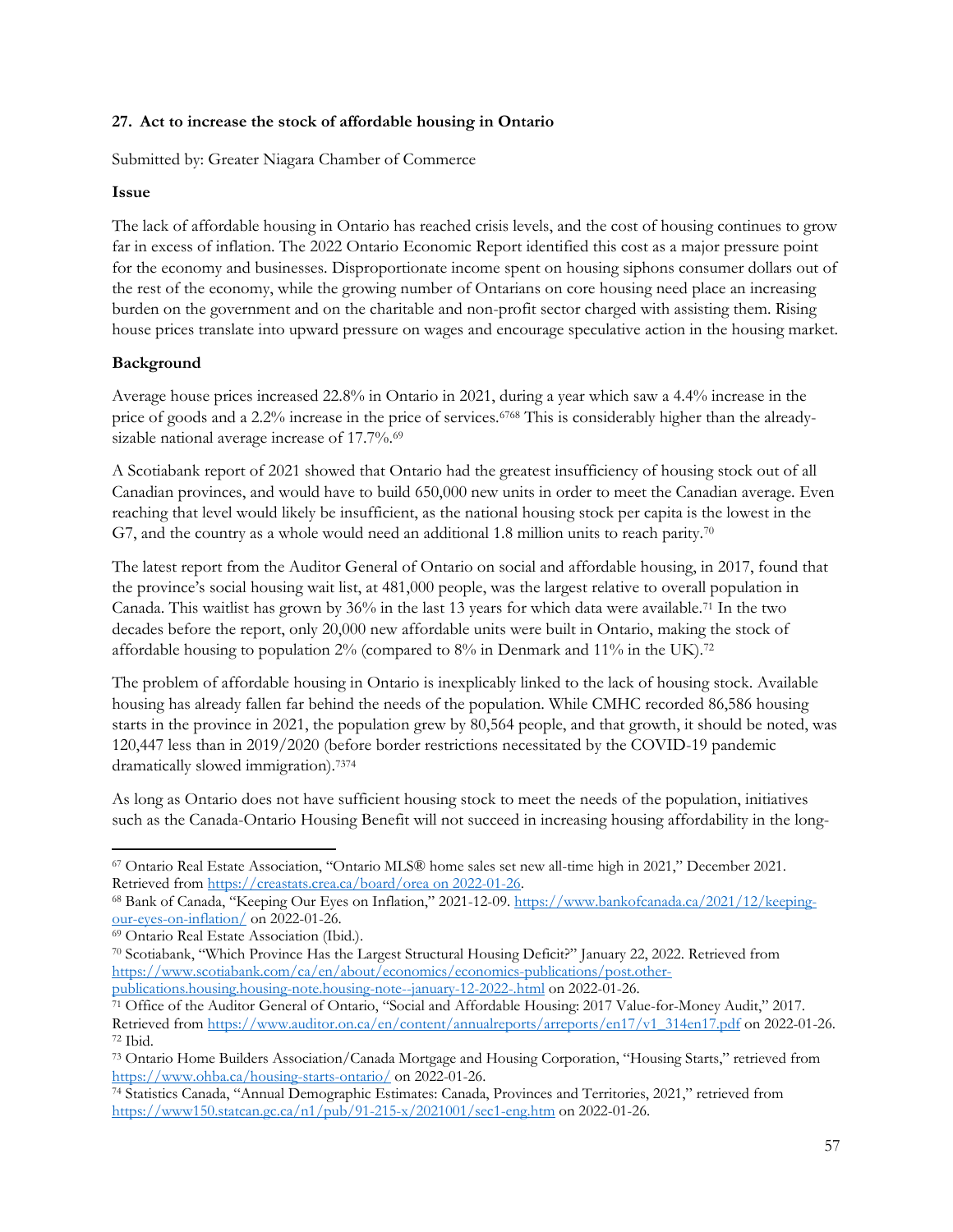term. Government funds used to pay rent will bid up rental prices so long as supply remains dramatically less than demand; assistance thus offered will be temporary.

Current action items for the Government of Ontario, such as reducing red tape, investing in infrastructure, or freeing up provincial land, are unlikely to result in the construction of more affordable housing because they are not targeted, and developers have no financial reason not to use these initiatives to construct more executive homes or luxury condominiums.

A solution to the affordable housing crisis requires not just publicly-funded housing but the involvement of the private-sector. The government must seek to untangle the economic factors which have effectively incentivized the construction of expensive housing, and make it more economically rewarding for developers to construct affordable housing and units for rent.

This approach should be mirrored at the municipal level, and the Government of Ontario can require municipal governments to require and approve more development of affordable housing, multi-unit construction, and purpose-built rental dwellings. The Government of Ontario can also help municipalities overcome the resistance of current homeowners to the development of affordable units and high-density land use by mandating it at the provincial level, thus effectively removing the decision-making power from municipalities (and neutering resistance at the municipal level).

#### **Recommendations**

The Ontario Chamber of Commerce urges the Government of Ontario to:

- 1. Create financial incentives that make the construction of affordable units more economically rewarding for developers
- 2. Require municipalities to intensify development and approve more multi-unit and affordable rental buildings as part of their official plans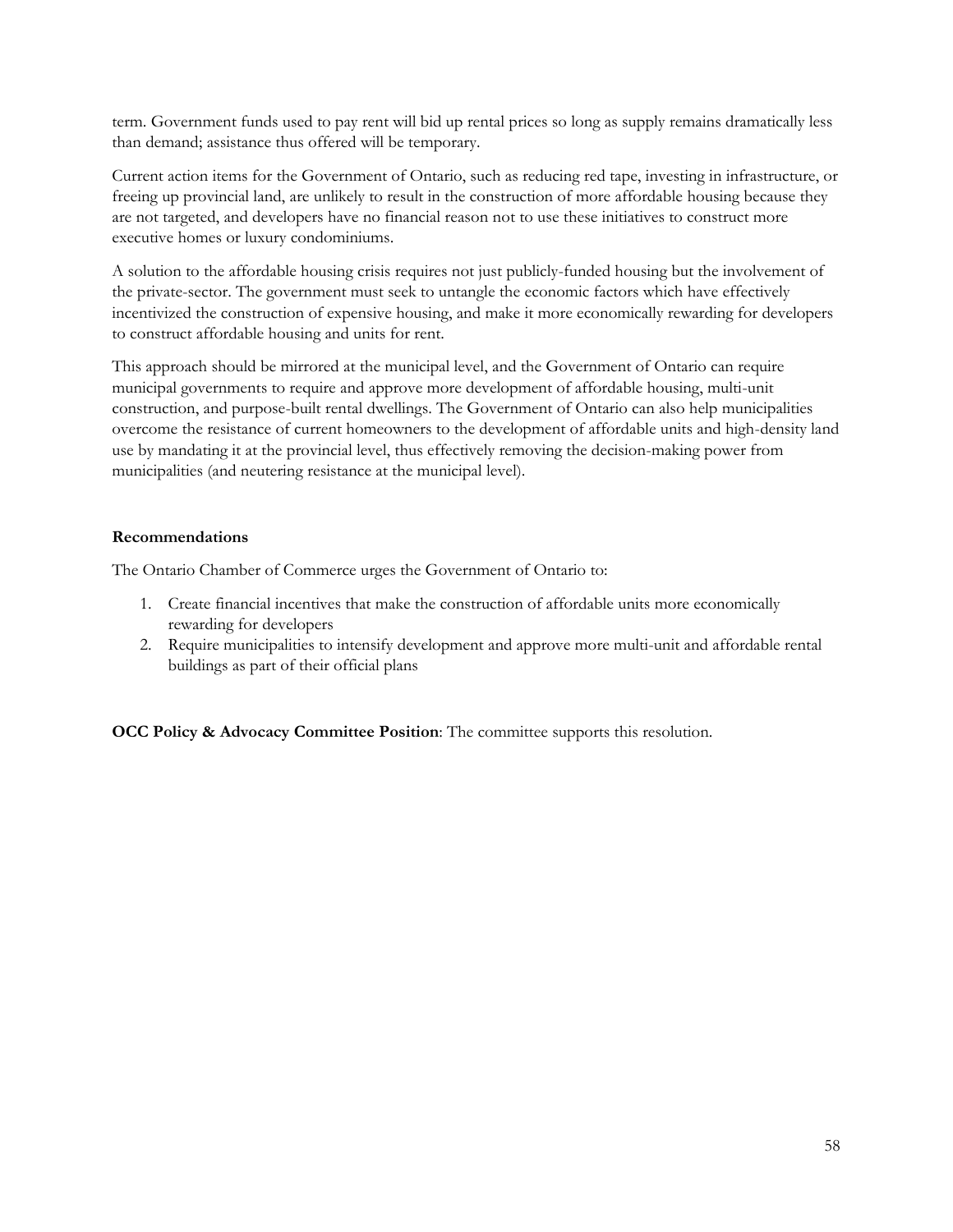#### <span id="page-58-0"></span>**28. Principals to Assist the Unskilled Workforce**

Submitted by: London Chamber of Commerce

#### **Issue**

For those who are chronically unemployed or underemployed, some of the current provincial government programs supporting that market can appear too rigid in areas of: reporting metrics, targeted skill sets, and focused on immediate wins. We are suggesting that programs be introduced or adapted in partnership with business, broadly oriented (not tied to narrow industry or role definitions) and have long term incentives for formerly displaced employees to stick with it.

#### **Background**

The Chamber Network recognizes that the Ontario government has made great strides in the area of skills development and applauds the November 22, 2021 announcement from the Premier in respect of their intention to expand the Second Career Program.

Unfortunately, there are still many left behind. According to the October 2021 Labour Force Study prepared by Statistics Canada, there were at that time over 380,000 jobseekers that were unemployed for a period of 27 weeks or more. Often the unskilled unemployed have limited resources and this acts as a further barrier to accessing government programs that are essentially co-funded (i.e. courses where tuition and living expenses are not fully funded by government support during the term). In these cases, upskilling may need to occur in more gradual stages to be effective.

The OECD in their abstract Active labour market policies and COVID-19:

(Re-)connecting people with jobs noted "When (Active Labour Market Policy) ALMP design is set in several regulations, amending the design to meet the changing need of the labour market can be a cumbersome process." For this reason, the engagement of employers in the process and the ability to flexibly address the broad needs of employers is key to creating opportunities for job seekers.

#### **Recommendations**

The Ontario Chamber of Commerce urges the Government of Ontario to:

- 1. Embed the following three core principles in developing programs geared to transitioning an unskilled workforce to semi-skilled workforce:
	- a. **Employer driven** The funding should be allocated in partnership with local employers that help to drive and deliver skills training that is directly tied to in-demand jobs in the area with a view to have government facilitating the program and employers driving the curriculum.
	- b. **Broad based** While extra energy should be provided to support those with explicit barriers to gaining employment, there should be programs that are open to all people that are displaced from a full time job or working part time and looking to upskill.
	- c. **Long-term results focused incentives** To incentivise the transition from long-term unemployment to gainfully employed. There should be incentives for employees that maintain long term employment coming out of the program (e.g. a tax credit at the 2 and 5 year mark sufficient to drive an incentive to remain part of the work force after an extended period of absence and with safeguards to avoid abuse). The incentive should not be tied to a specific employer, but rather a period of continued employment (allowing for reasonable industry driven work patterns).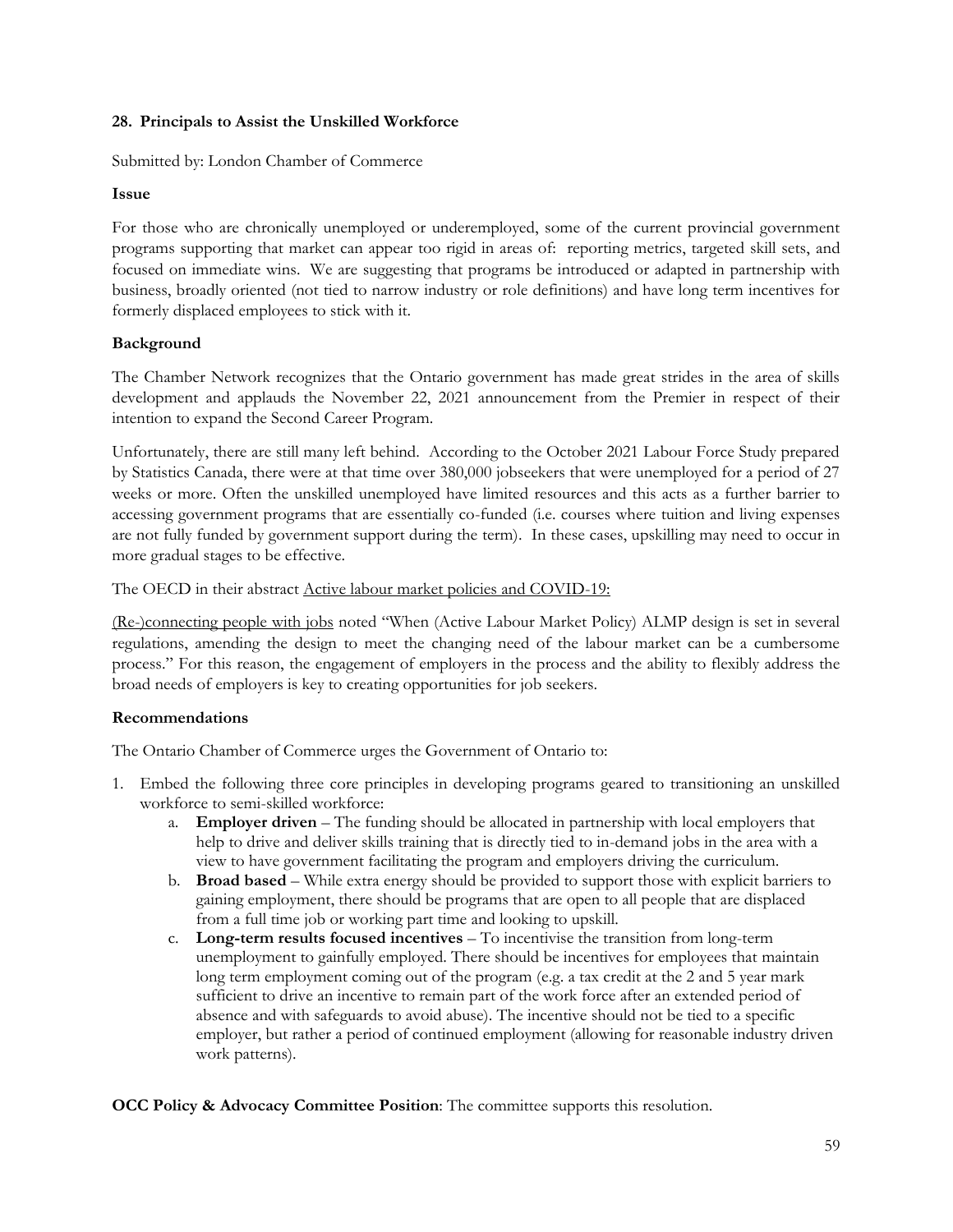#### <span id="page-59-0"></span>**29. Biomass Generation Key to Economic, Environmental and Social Benefits**

Submitted by: Thunder Bay Chamber of Commerce. Co sponsored by: Greater Sudbury Chamber of Commerce, North Bay & District Chamber of Commerce, Sault Ste Marie Chamber of Commerce, Timmins Chamber of Commerce

#### **Issue**

Biomass heat and power generation is a key element in the economy of Ontario, diverting waste fibre from unacceptable and detrimental usage such as landfilling. Biomass heat and power generation contributes to the reduction of greenhouse gases, creating investment & employment in communities and First Nations, and assisting in the sustainability of the forest industry in the province. To grow these economic, environmental and social benefits, the Government of Ontario must take action to implement policies and programs that support biomass generation.

#### **Background**

The Ontario Forestry Industry is a significant element of the economy of the province. There are 47,800 Ontarians directly employed in forestry, and over \$242.6 million in timber charges were paid to provincial coffers by Ontario's forestry companies in 2020. In 2019, forest manufacturing revenues were over \$17.6 billion. The industry has the potential to grow as currently only 46% of the total allowable cut is being harvested, totalling 130,837 hectares.

One key growth scenario is the utilization of waste fibre in the generation of electricity to support the Ontario electrical grid as well as the distribution of the industrial steam by-product as a means of reducing greenhouse gases produced by heating residential, industrial and institutional buildings.

According to Ontario's Minister of Energy, the Hon. Todd Smith, in a letter to the IESO dated November 10, 2021:

"The Independent Electricity System Operator (IESO) has forecasted an emerging capacity need following the closure of the Pickering Nuclear Generating Station that grows through the latter part of the decade. Fulfilling this forecasted capacity need will require IESO to procure both existing and new resources. As demand continues to grow in response to electrification, ensuring we have a framework in place to secure capacity is critical."

The IESO has also identified the need and opportunity for distributed generation facilities to meet the overall needs of the region and the province.

Ontario already supports a number of biomass electricity generating facilities through power purchase agreements (PPA) which are shortly due to expire in the next 2 to 3 years. These facilities will be eligible to participate in negotiations with the IESO to renew their respective PPAs including:

- Atikokan Generating Station (OPG)
- Calstock (Atlantic Power)
- GreenFirst (formerly Tembec) sawmill in Chapleau
- Hornpayne Power Inc.
- Resolute Forest Products Thunder Bay

The integrated aspect of biomass generators ensures the sustainability of their operation, and in many cases, the operation of sawmills and harvest operations associated with them across a geographic area hundreds of kilometres wide.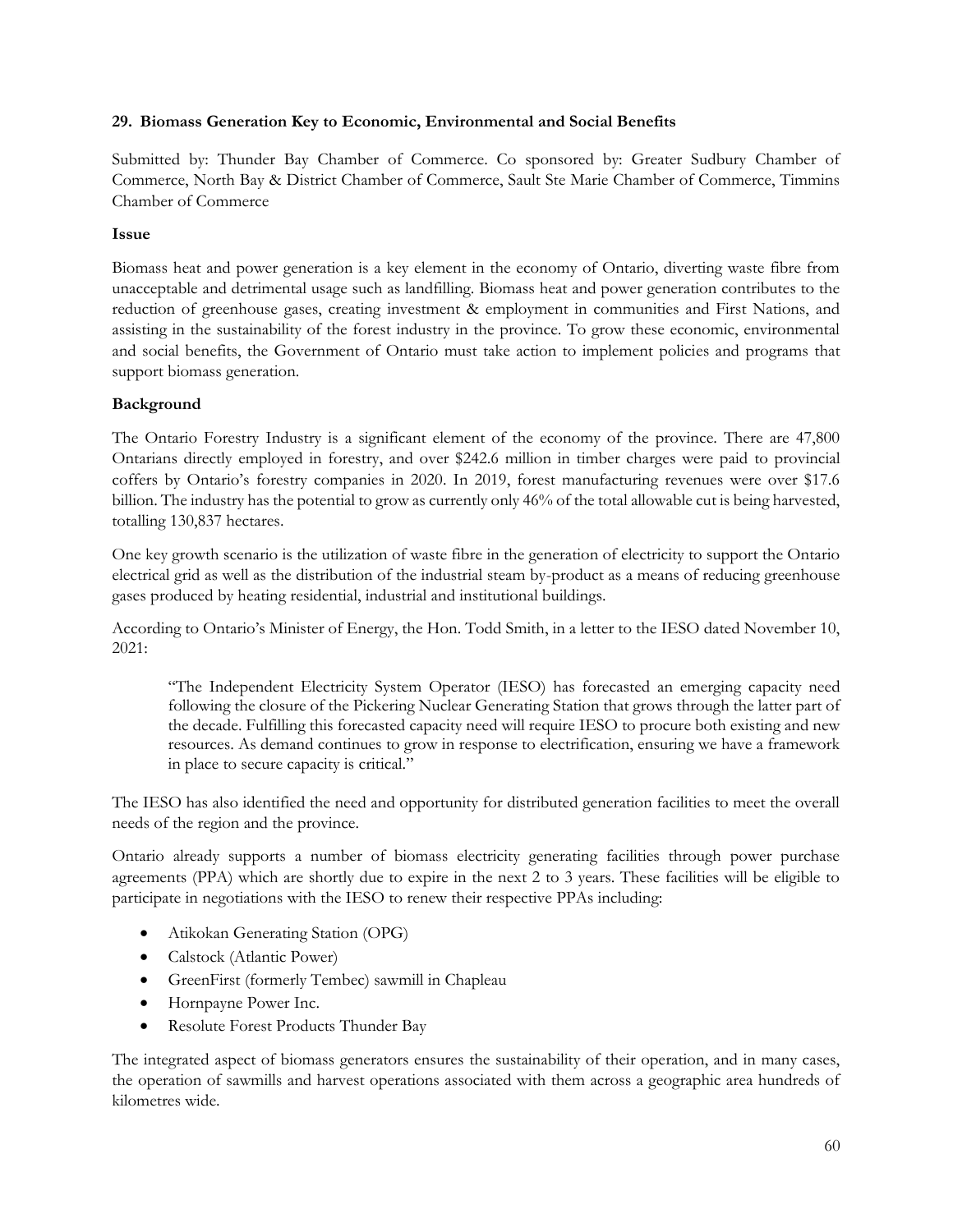For example, Thunder Bay's Resolute Forest Product's biomass facilities draw on fibre from sawmills and lumber producers in Ignace, Atikokan, Thunder Bay, Fort Frances and Barwick in addition to the many bush contractors, who rely on grinding or chipping waste material in order to access timber stands that otherwise would be un-harvestable without a market for lower grade fibre. Similar relationships exist for the other biomass generators noted previously.

Ontario's Fall Economic Update indicated the commitment of the government to fund the above-market cost of renewing existing biomass energy generator's Power Purchase Agreements. However, the Minister of Energy letter of November 10, 2021 to the IESO clarified that new contracts would be for terms up to five years only, and that the agreement for the first generator would be set at a significantly reduced capacity.

While all of the generators supply electricity to the Ontario electrical grid, a few also provide electricity for their own operations which improves their viability. However, the generation of electricity is not the only benefit created by their operations. Biomass generators are a part of an integrated energy and environmental system. The primary source of the fibre is waste wood from forestry operations. Historically this waste wood was either incinerated or deposited in a variety of landfill sites which contributed to the release of carbon dioxide into the atmosphere with no value to society. Without existing facilities, Ontario could be landfilling over 1.3 million metric tonnes (equivalent to over 40,000 truckloads of waste annually). Using this biomass to generate renewable electricity and heat diverts significant waste from landfills and will also assist in moving natural gas consumers over to a district heating supply utilizing waste steam from the generator.

The existing and future biomass generators have a broad economic footprint in their area. Employment is enhanced in harvesting, transportation and generator operations. This is extremely important to First Nation communities as well as the host community of the generator. They also support the operations of the municipalities where they are located.

There is also a growing interest in Ontario's sustainably managed forests as an invaluable source of feedstock to support the emerging low carbon bio-economy (fuels, plastics, chemicals). These new technologies require a robust and integrated primary forest products sector to be successful and this includes a stable and reliable source of heat and power. There is tremendous opportunity to attract significant investment into Ontario over the next couple of years and the presence of biomass cogeneration facilities will play a critical role in attracting this investment as they are a source of heat, power and necessary industrial infrastructure.

#### **Recommendations**

The Ontario Chamber of Commerce urges that the Ontario Government invest in the future of a sustainable forest and biomass generation industry by:

- 1. Renewing the existing Biomass Power Purchase Agreements for a minimum of 10 years to enhance business certainty
- 2. Ensuring that the extended PPAs sustain the same volume of fibre as the current contracts to protect the jobs and the economy of neighbouring facilities and communities as well as the diversion of waste fibre from landfill facilities.
- 3. Expanding the output of existing biomass generators to meet the electrical demands of the regions where they are located.
- 4. Creating enabling policy to support the development of cogeneration and district energy systems, including a framework for heat contracts, prioritizing government energy procurement and investment incentives for municipalities, generation facilities and building owner, creating conditions for new investment, job creation and revenue streams supporting provincial low carbon objectives.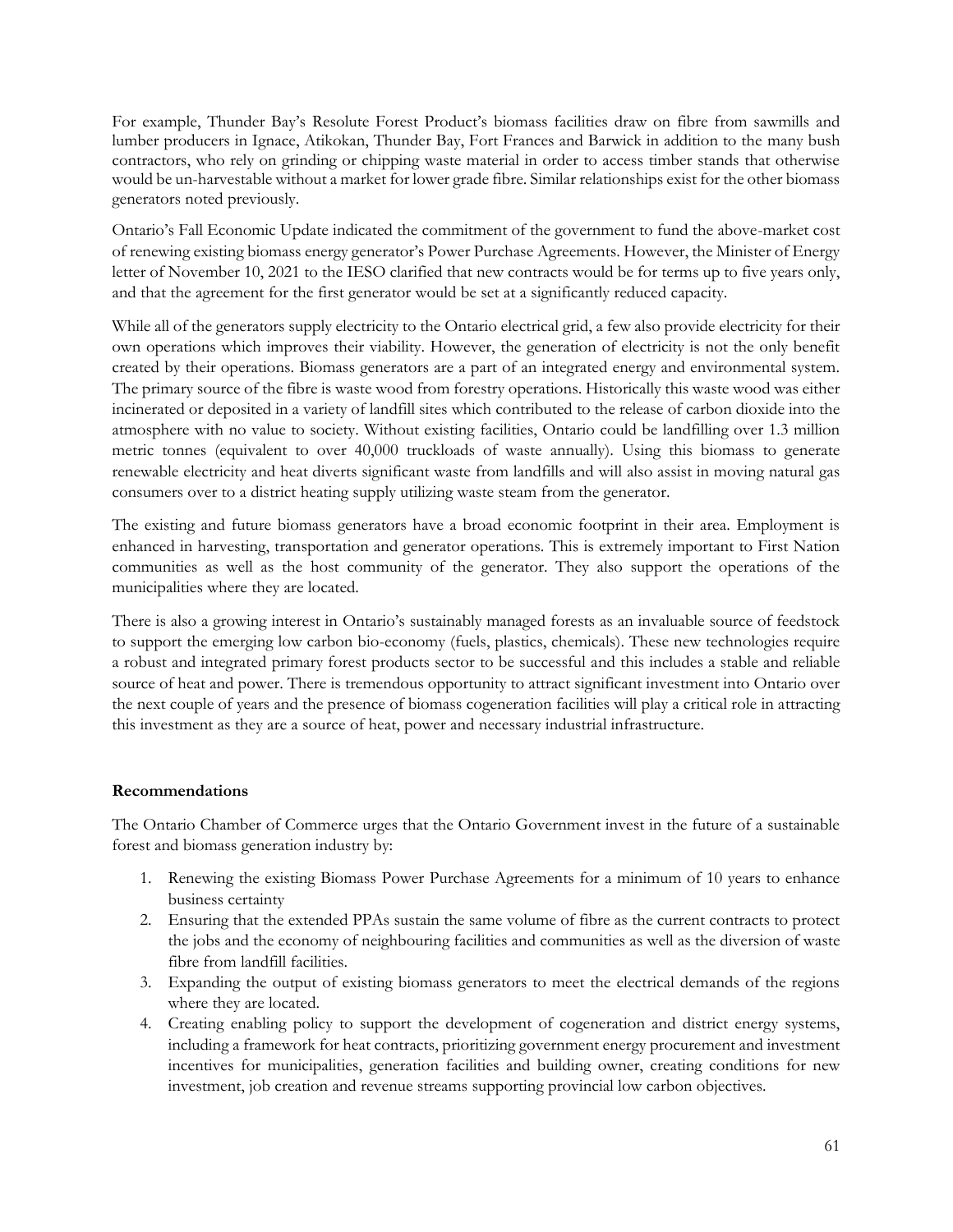5. Developing a policy which encourages the development of additional biomass generation facilities as an option to the lengthy process for the creation of additional transmission and distribution facilities into communities currently served by radial lines. This would meet the concept of distributed generation as identified by the Independent Electrical System Operator (IESO).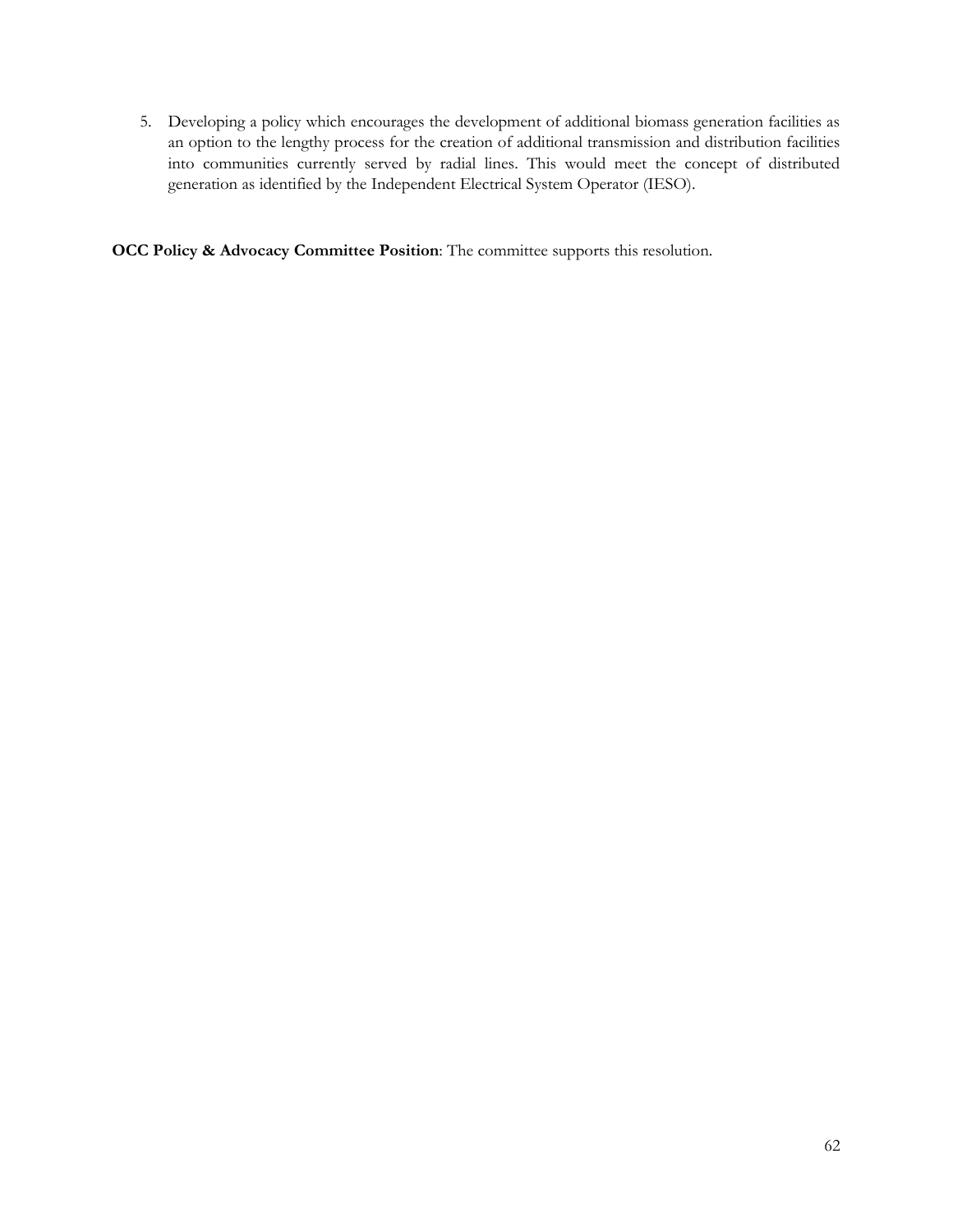#### <span id="page-62-0"></span>**30. Create and Implement a Provincial Strategy to Address Homelessness, Mental Health and Addictions**

Submitted by: The Chamber of Commerce Brantford-Brant and the Greater Sudbury Chamber of Commerce. Co-sponsored by the North Bay and District Chamber of Commerce, the Orillia District Chamber of Commerce, the Timmins Chamber of Commerce, and the Sault Ste. Marie Chamber of Commerce.

#### **Issue**

Many communities across Ontario are dealing with unprecedented vagrancy and nuisance behaviours as a result of a number of factors including the opioid crisis, shortage in social services supports, and a lack of housing that is affordable to many struggling with addictions. Businesses in many urban areas are struggling to manage loitering and trespassing issues, and police forces and municipalities are frustrated with repeated violations of the *Trespass to Property Act* with minimal tools at keeping people and negative activities from impacting their daily operations.

# **Background**

Communities across Ontario are struggling to manage transient groups of individuals that lack access to permanent housing or are unable to be housed in available units. Encampments can be found across the province. The December 2021 homelessness report by the Ontario Auditor General is based on four key municipalities - City of Toronto, City of Ottawa, City of Greater Sudbury, and the District of Cochrane. These municipalities were selected because they had the most people experiencing homelessness in absolute and relative terms, and/or they had a high number of COVID-19 cases in their shelters.<sup>75</sup> However, other municipalities including the City of Hamilton, City of North Bay, City of Kingston, City of Thunder Bay, City of Sault Ste. Marie and Kitchener Waterloo region are also impacted by homelessness encampments. Following the onset of the COVID-19 pandemic, the cost of a one-bedroom apartment in the City of Toronto rose by \$200 per month from 2018 to 2021.<sup>76</sup>

Unsheltered populations have complex and varied needs including mental health challenges, physical disabilities, and addictions that make supporting them within business areas like downtowns a challenge. The prevalence of addictions stemming partially from prescription opioids has increased the numbers of hard-tohouse and employ individuals who are unable to work or follow rules needed for traditional community supportive housing units. Since the onset of the COVID-19 pandemic in March 2020, rates of emergency medical services (EMS) for suspected opioid overdose increased by 57% and rates of fatal opioid overdose increased by 60% in Ontario. Rural and northern communities, people experiencing poverty or homelessness, people experiencing incarceration, and Black, Indigenous, People of Colour (BIPOC) communities have seen the largest relative increases.<sup>77</sup> Public Health Sudbury District reported an increase of almost 40% in suspected opioid related incidents from January to the end of November 2021.<sup>78</sup> Social Services funding to and within municipalities has not kept up with the increased demands for mental health and addictions supports due to pressures on the existing revenue tools of municipalities. Further to this, the Auditor General states that "Ontario does not have an overarching and co-ordinated provincial strategy to

<sup>75</sup> [https://www.auditor.on.ca/en/content/annualreports/arreports/en21/AR\\_Homelessness\\_en21.pd](https://www.auditor.on.ca/en/content/annualreports/arreports/en21/AR_Homelessness_en21.pdf)

<sup>76</sup> [https://www.toronto.ca/community-people/community-partners/social-housing-providers/affordable-housing](https://www.toronto.ca/community-people/community-partners/social-housing-providers/affordable-housing-operators/current-city-of-toronto-average-market-rents-and-utility-allowances/)[operators/current-city-of-toronto-average-market-rents-and-utility-allowances](https://www.toronto.ca/community-people/community-partners/social-housing-providers/affordable-housing-operators/current-city-of-toronto-average-market-rents-and-utility-allowances/)/

 $77$  [https://covid19-sciencetable.ca/sciencebrief/the-impact-of-the-covid-19-pandemic-on-opioid-related-harm-in](https://covid19-sciencetable.ca/sciencebrief/the-impact-of-the-covid-19-pandemic-on-opioid-related-harm-in-ontario/)[ontario/](https://covid19-sciencetable.ca/sciencebrief/the-impact-of-the-covid-19-pandemic-on-opioid-related-harm-in-ontario/)

<sup>78</sup> [https://www.sudbury.com/local-news/opioid-related-incidents-in-sudbury-jump-by-almost-40-in-less-than-a-year-](https://www.sudbury.com/local-news/opioid-related-incidents-in-sudbury-jump-by-almost-40-in-less-than-a-year-4951051?fbclid=IwAR3y1tJs_Qk3MFJg2Hq3KGZYhIjci7HEKLuWSaCAOMOCKG6Av-waMQ9FMh0)[4951051?fbclid=IwAR3y1tJs\\_Qk3MFJg2Hq3KGZYhIjci7HEKLuWSaCAOMOCKG6Av-waMQ9FMh0](https://www.sudbury.com/local-news/opioid-related-incidents-in-sudbury-jump-by-almost-40-in-less-than-a-year-4951051?fbclid=IwAR3y1tJs_Qk3MFJg2Hq3KGZYhIjci7HEKLuWSaCAOMOCKG6Av-waMQ9FMh0)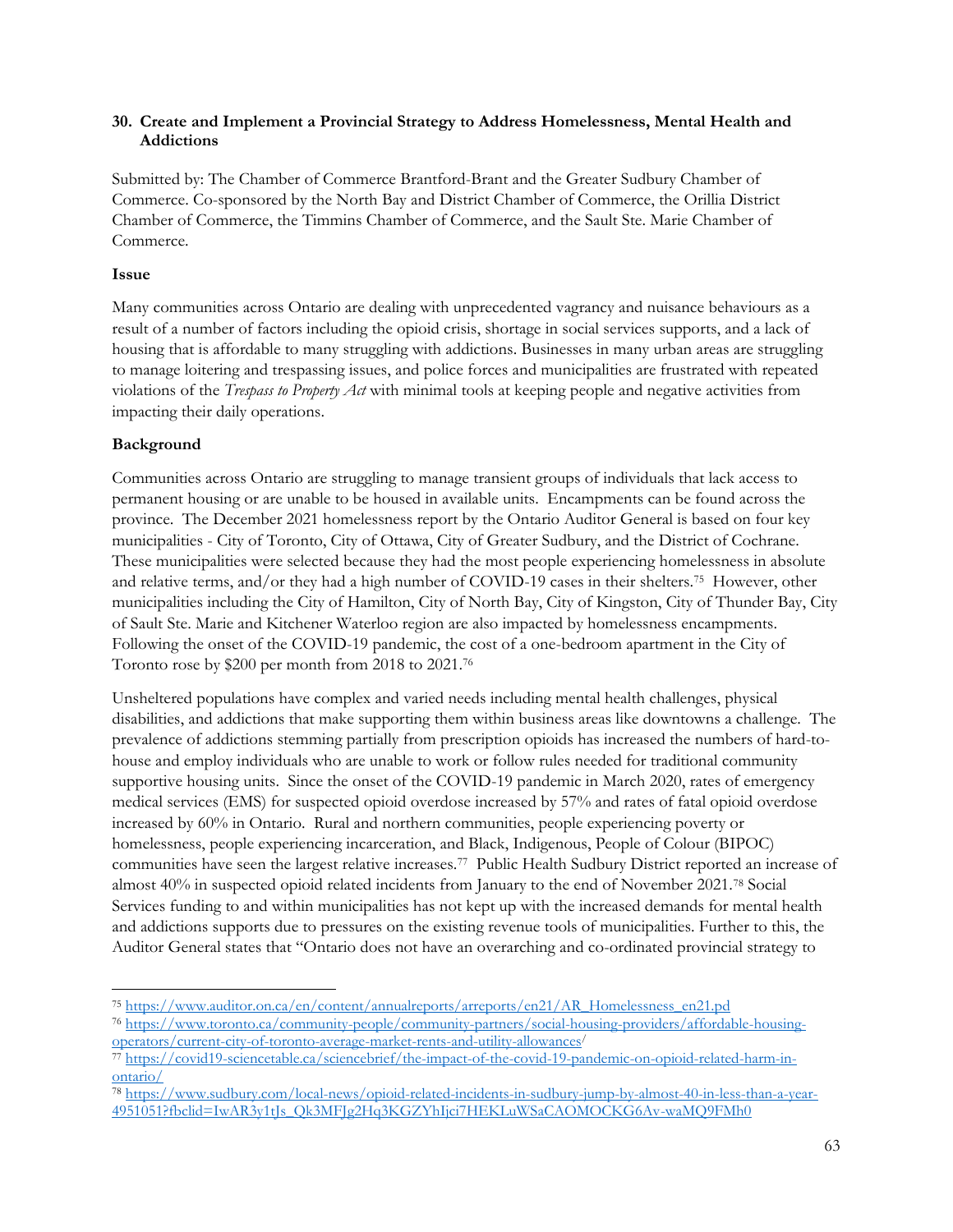prevent and reduce homelessness."<sup>79</sup> She recommends "that the Ministry of Municipal Affairs and Housing take a lead role, in collaborating with other ministries that fund or directly provide services and supports to people who are homeless or are at risk of homelessness, in developing a provincial strategy with specific actions, targets, and timelines to collectively aim to address the issues that contribute to homelessness".<sup>80</sup> In addition, it would be beneficial to incorporate best practice ideas from the City of Medicine Hat, Alberta a municipality that successfully addressed chronic homelessness over a 10-year period through their *Plan to End Homelessness*. 81

At the onset of the pandemic, police forces in Toronto, Ottawa, and York Region all reported increased business break-ins as a result of the pandemic.<sup>82</sup> The enforcement and implementation of the Trespass to Property Act is not effective. In Ontario, the number of actual incidents of Trespass at Night violations increased from 789 in 2019 to 1030 in 2020.<sup>83</sup>

Anecdotally, Ontario-based chambers of commerce and municipalities have received numerous calls from businesses regarding vagrancy, trespassing and loitering among other bylaw infractions. The Trespass to Property Act and their enforcement mechanisms needs to be reviewed and revamped in order to better support municipalities managing transient populations.

Communities are facing increased policing costs due to the policing demands in managing the struggling population, while simultaneously facing new demands on their services.<sup>84</sup> Funding allocations should be reviewed and budged to reflect the growing funding priorities stemming from the pandemic.

Increasing funding for social services that address mental health, homelessness and addictions is important as this has a direct positive impact on business health. Improving the visible social issues will ultimately allow municipalities to attract and retain vibrant economies across the province.

#### **Recommendations**

The Ontario Chamber of Commerce urges the Government of Ontario to:

- 1. Create and fund a provincial strategy to ensure social services outreach teams are available as partners to police throughout Ontario to support marginalized individuals
- 2. Invest in more in-patient beds and support staff for addictions and mental health services throughout Ontario to support marginalized individuals.
- 3. Ensure that the Ministry of Municipal Affairs and Housing, the Ministry of Children, Community and Social Services, and the Ministry of Health coordinate efforts in developing a provincial strategy to address homelessness, mental health and addictions with a view to incorporate best practices from successful municipalities
- 4. Review the *Trespass to Property Act* and their enforcement mechanisms to enable municipalities to better manage transient populations

<sup>79</sup> [https://www.auditor.on.ca/en/content/annualreports/arreports/en21/AR\\_Homelessness\\_en21.pdf](https://www.auditor.on.ca/en/content/annualreports/arreports/en21/AR_Homelessness_en21.pdf)

<sup>80</sup> <https://mhchs.ca/homelessness-initiatives/plan-to-end-homelessness/>

<sup>81</sup> <https://mhchs.ca/homelessness-initiatives/plan-to-end-homelessness/>

<sup>82</sup> [https://www.cbc.ca/news/canada/crime-data-during-covid-19-shows-spike-in-business-break-ins-stunt-driving-](https://www.cbc.ca/news/canada/crime-data-during-covid-19-shows-spike-in-business-break-ins-stunt-driving-1.5539331)[1.5539331](https://www.cbc.ca/news/canada/crime-data-during-covid-19-shows-spike-in-business-break-ins-stunt-driving-1.5539331)

<sup>83</sup> <https://bit.ly/3nqkLqj>

<sup>84</sup>[https://www.ctvnews.ca/canada/a-better-way-this-is-what-alternatives-to-defunded-policing-could-look-like-](https://www.ctvnews.ca/canada/a-better-way-this-is-what-alternatives-to-defunded-policing-could-look-like-1.5001517)[1.5001517](https://www.ctvnews.ca/canada/a-better-way-this-is-what-alternatives-to-defunded-policing-could-look-like-1.5001517)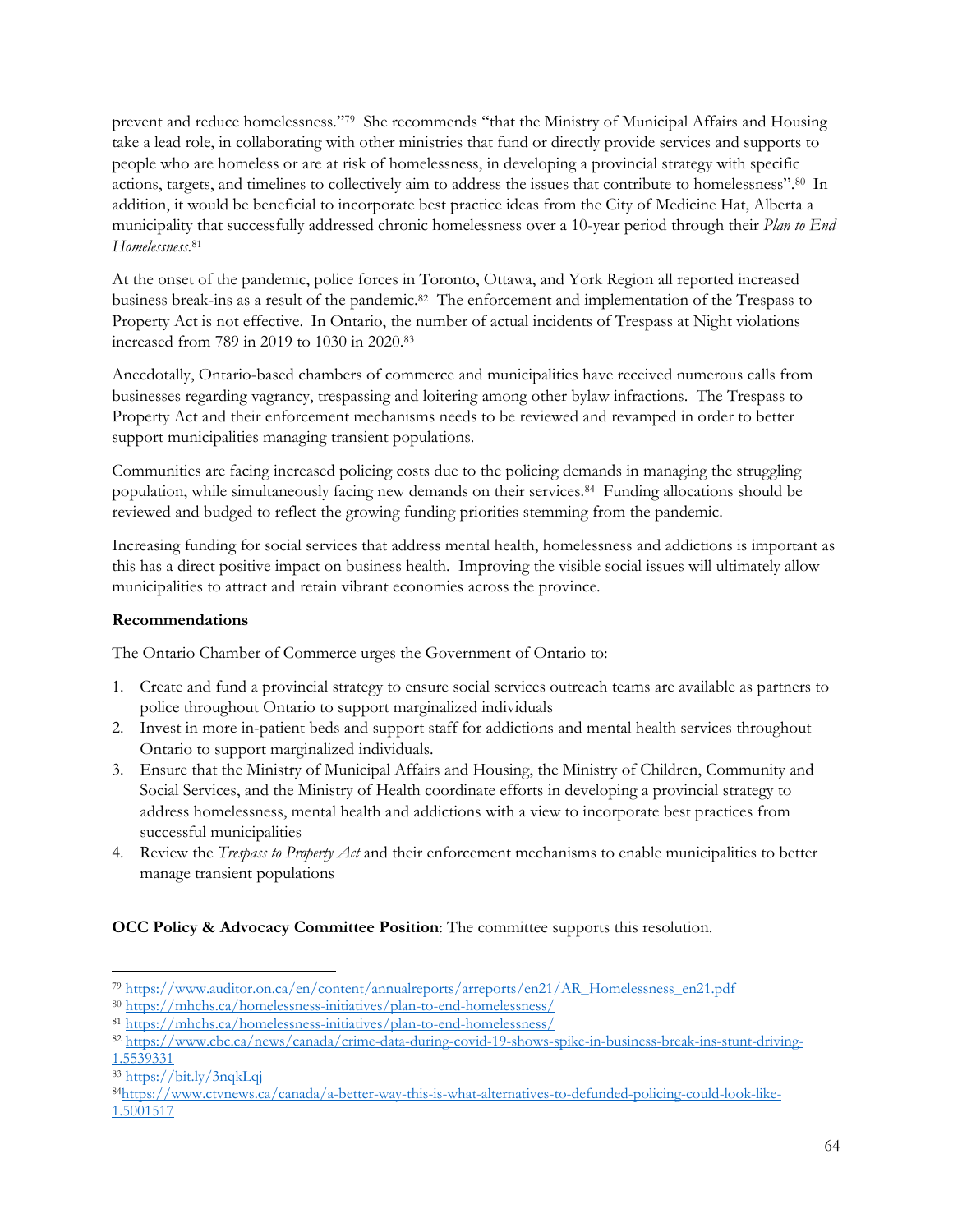#### <span id="page-64-0"></span>**31. Creating a backstop for the implementation of mandated workplace vaccination polices**

Submitted by: the Cambridge Chamber of Commerce

#### **Issue**

The financial impact the COVID-19 pandemic continues to have on Ontario businesses and our economy has yet to be fully tallied, or even realized. While mandated vaccination policies have been put in place for some sectors to offset potential interruptions, talk of similar policies being put in place at workplaces in general continues to generate heated political and social debate surrounding personal freedoms and government interference, not to mention threat of legal challenges. However, the need to keep businesses operating and providing a safe and healthy work environment for all employees should be paramount, even when not facing a national health crisis, and provisions should be included in the Employment Standards Act to ensure businesses that choose to mandate a vaccination policy are protected from discriminatory lawsuits.

#### **Background**

The Omicron variant of the COVID-19 pandemic has been the latest blow to Ontario's economy, potentially costing billions as businesses deal with even more lost revenue and a rising debt load as they continue to operate between waves of government-imposed health restrictions and persistent staffing shortages instigated by illness.<sup>85</sup>

The use of mRNA vaccines, whose foundation can be traced back to the early 1960s, to lessen the severity of this virus and its impact have become key tools at keeping our economy moving, especially since those who are fully vaccinated in Ontario with symptoms can now isolate for only five days compared to 10 for those who are not fully vaccinated.<sup>86</sup> The development of vaccines in general - smallpox, polio, MMR, Tdap, HPV have provided protection to society, which in turn has helped businesses and economies continue to operate.<sup>87</sup>

However, ensuring this valuable mRNA technology can be utilized to its full potential during the most recent pandemic – one of five the world has experienced since 1900 – has sparked much political and social debate and protests surrounding use of the vaccinations, resulting in a seemingly widening divide in our society as government leaders attempt to find ways to navigate us out of this health crisis.<sup>88</sup>

Calls for the implementation of mandated vaccination policies have clearly added fuel to this heated debate, resulting in numerous protests as well potential legal challenges.<sup>89</sup> Three labour arbitration decisions filed in Ontario on behalf of the unionized employees of Ontario Power Generation, Paragon Protection Ltd. and Electrical Safety Authority resulted in only the latter action not being upheld when the judge ruled the Authority could not demonstrate having such a policy was reasonable since many of its employees worked from home.<sup>90</sup>

<sup>87</sup> Insider, Nov. 28, 2020.<https://bit.ly/3u9bdUv>

<sup>85</sup> Toronto Star, Jan. 11, 2022.<https://bit.ly/3H2ZBpY>

<sup>86</sup> John Hopkins Bloomberg School of Public Health, Oct. 6, 2021[. https://bit.ly/32CAJGA](https://bit.ly/32CAJGA)

<sup>88</sup> CBC, Nov. 3, 2021.<https://bit.ly/3H6urhu>

<sup>89</sup> Waterloo Region Record, Jan. 23, 2022.<https://bit.ly/33ZAPsl>

<sup>90</sup> Bennett Jones LLP, Nov. 22, 2021.<https://bit.ly/3r1TVqx>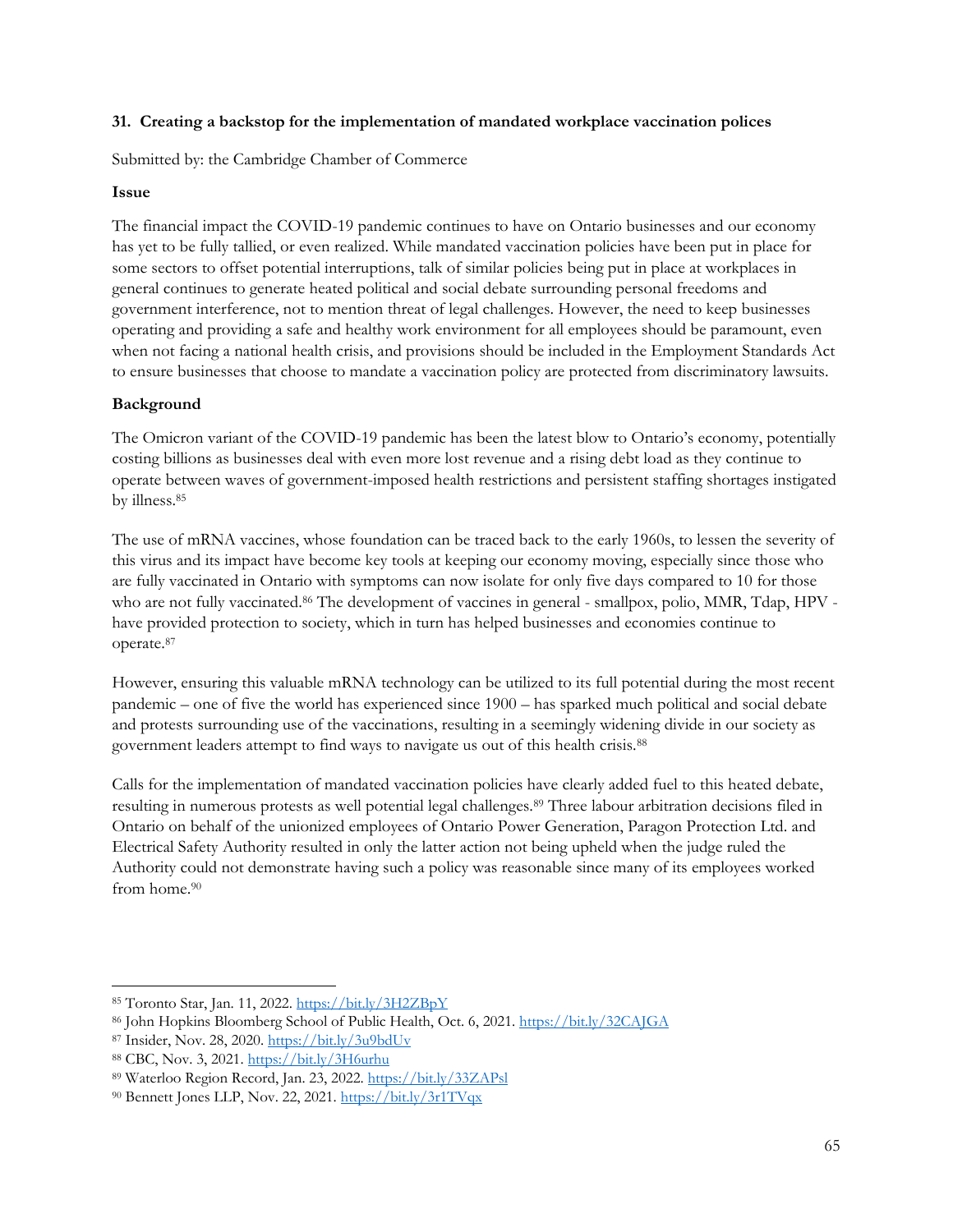Meanwhile, even mandated vaccination policies enacted for non-unionized employees in the healthcare, longterm care and education sectors have not come without challenges,<sup>91</sup> including protests outside Ontario hospitals<sup>92</sup> and harassment of healthcare workers.<sup>93</sup>

The acrimony surrounding the implementation of mandated, and proof of vaccination policies continues to fester - even though the Ontario Human Rights Code has deemed them generally permissible providing they meet an extensive list of criteria - as the current COVID-19 pandemic continues.<sup>94</sup>

It's this acrimony and clear lack of direction when it comes to the implementation of a mandated vaccination policy which has made it difficult for businesses to take any further steps without fear of legal and social repercussions.<sup>95</sup> Therefore, implementing elements within the articles of the Employment Standards Act to provide businesses with legal protection from discriminatory lawsuits should they choose to introduce such a policy to protect their employees and business down the road from any potential future health concerns or crises should be considered.<sup>96</sup>

#### **Recommendation**

The Ontario Chamber of Commerce urges the Government of Ontario to:

1. Have the Ministry of Labour include elements within the articles of the Employment Standards Act that can provide protection against discriminatory legal actions against businesses that implement a vaccination policy for the workplace.

<sup>91</sup> Samfiru Tumarkin LLP.<https://bit.ly/348bufD>

<sup>92</sup> CBC, Sept 13, 2021<https://bit.ly/3r2qfcW>

<sup>93</sup> Canadian Press, Sept. 3, 2021[. https://bit.ly/3KMs0Tn](https://bit.ly/3KMs0Tn)

<sup>94</sup> WeirFoulds.com LLP, Sept. 23, 2021.<https://bit.ly/32FWuFw>

<sup>95</sup> Canadian Press, Jan. 2, 2022.<https://bit.ly/3IHIWsj>

<sup>96</sup> World Bank Blogs, Nov. 15, 2021.<https://bit.ly/3r6TZp0>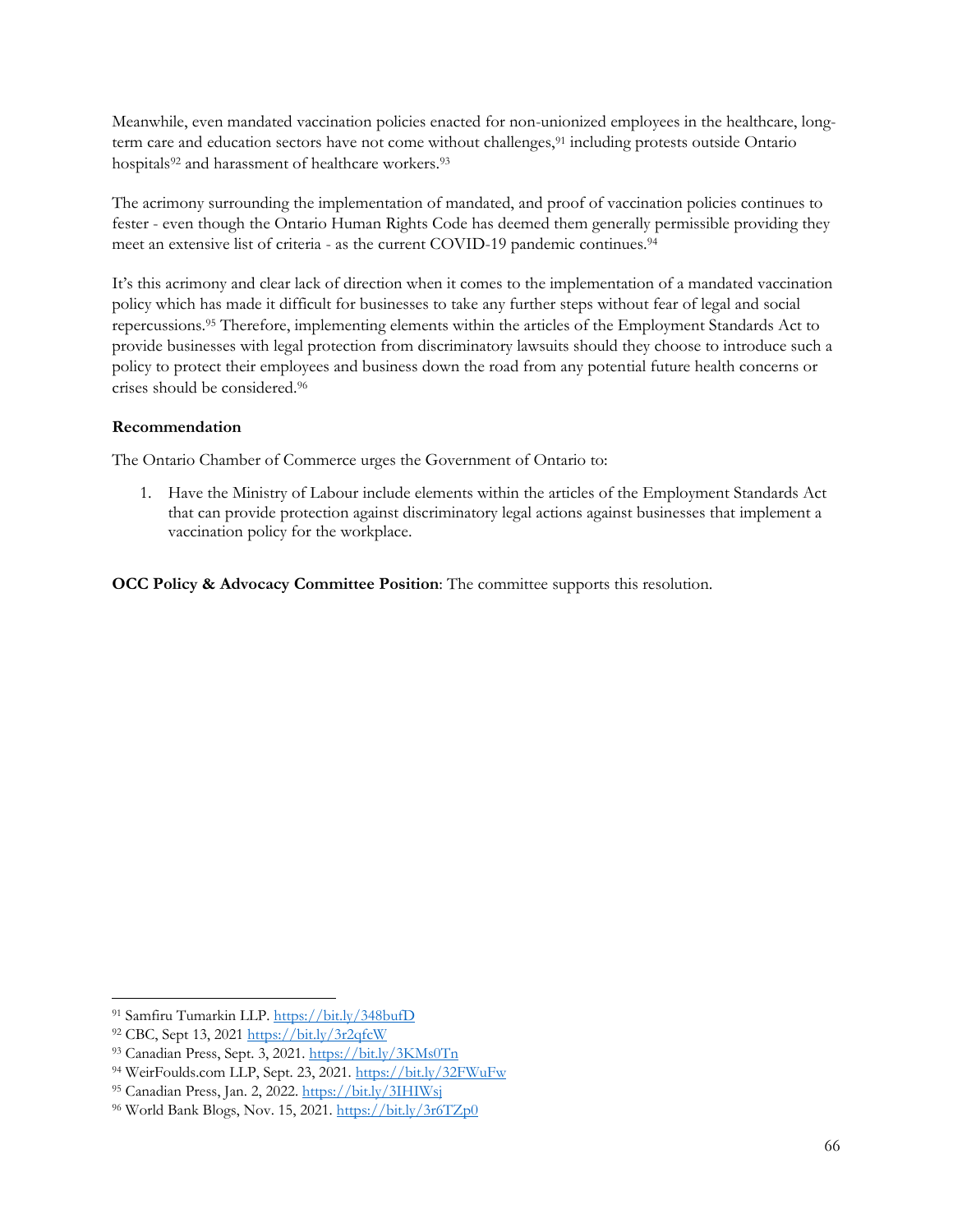# <span id="page-66-0"></span>**32. Increase business R&D with competitive applied research funding**

Submitted by: Greater Niagara Chamber of Commerce. Co-sponsored by Belleville Chamber of Commerce, Port Hope & District Chamber of Commerce, and Peterborough and the Kawarthas Chamber of Commerce

#### **Issue**

Ontario's access to federal applied research funding lags behind other jurisdictions and, as a result, smallmedium enterprises (SMEs) lack Ontario-based access to research and development hubs that can promote economic growth through local innovation.

# **Background**

Ontario's public post-secondary institutions routinely partner with industry to support research and development programs. Colleges are able to boost economic growth by strengthening innovation, especially by SMEs, in areas such as digital innovation, advanced manufacturing, agri-food and resources, health care technology, and green infrastructure.

Ontario's 24 public colleges are required through legislation to respond to local workforce needs and tend to work closely with local employers, including Ontario's 300,000 SMEs, to support innovation. As most smaller businesses in Canada lack the resources to do this kind of research on their own, a growing number have therefore entered into research partnerships with colleges.

The main barriers to innovation through R&D that Ontario's SMEs tend to cite include lack of in-house expertise, lack of capacity, lack of technology and equipment, and lack of R&D funding/capital. SMEs across Ontario would often prefer to engage with researchers local to their community.

Ontario's colleges have and continue to offer a solution to these SMEs by providing local expertise that is typically community and industry relevant and accessible. Colleges bring with them strong academic and industry connections, as well as the facilities, equipment and administrative expertise that's needed to help a SME solve their problem through innovation and applied research.

Research projects lead to innovations that generate economic growth in the businesses' communities and deliver excellent returns on government investments. Fueling local, community level and college-industry partnered applied research in Ontario is central to the province's economic recovery.

College applied research return on investment (ROI) is very high, predictable, and quickly achieved for Ontario businesses, employees, and communities around the province, as well as Ontario taxpayers, principally because:

- Employers co-invest only in innovative ideas that have an excellent chance of a high ROI; i.e., they are expected to quickly contribute to the bottom line – through higher sales or reduced costs.
- Colleges raise Ontario's ROI further by providing specialized training and credentials to anchor the resulting jobs in Ontario.

Yet, Ontario's applied R&D capabilities fall behind other jurisdictions. The province of Quebec provides \$20 million in base funding annually to ensure that its Collège d'enseignement général et professionnel (CEGEPs) have the capacity through 59 industry and technology specific applied research centres to support innovation and expansion by existing small businesses in their local communities across Quebec.

Through this program, CEGEPs are recognized for helping Quebec businesses compete better and create jobs in industries as diverse as metallurgy and mineral processing, artificial intelligence, robotics and machine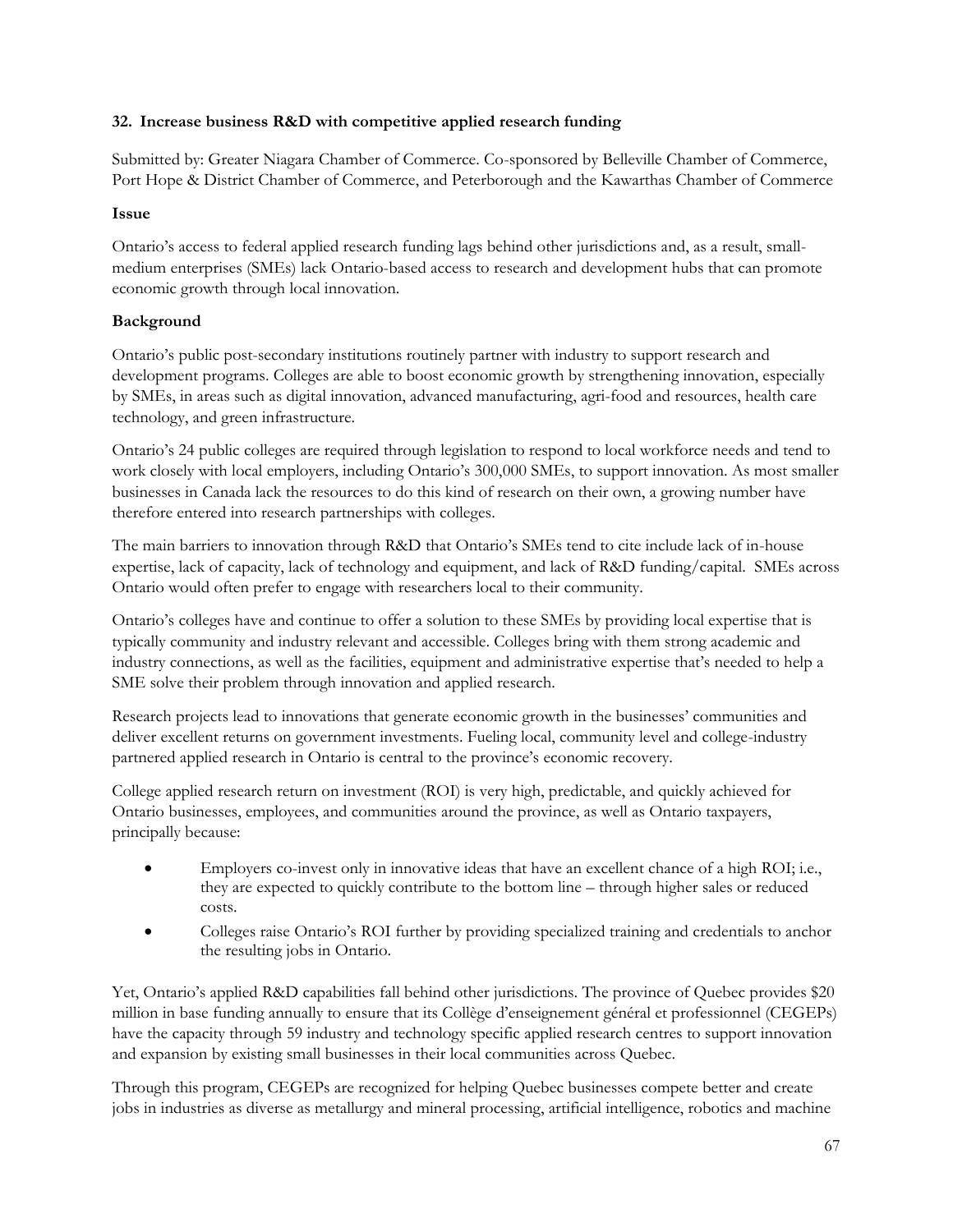vision, aerospace and innovative vehicles, bioproducts and biotechnologies, geosynthetics and polymers, electrochemistry, pharmaceuticals, geomatics and digital imaging and interactive media.

In addition to its direct impact on local business expansion, Quebec's base annual funding enabled CEGEPs to win \$33 million through 500 federal research awards in 2018-19. In comparison, Ontario colleges won 190 awards, totaling less than \$19 million.

Without the ability to compete on a national state and without funding that is aligned with other jurisdictions, Ontario's innovation agenda and SMEs will fall behind those emerging in provinces like Quebec. In order to maximize Ontario's local economic development through partnerships focused on innovating for industry, Ontario needs to increase funding for applied research so that colleges and the industries they support can complete on a level playing field.

#### **Recommendation**

The Ontario Chamber of Commerce urges the Ontario Government to:

1. Increase base funding for applied research to match or exceed annual investment in Québec.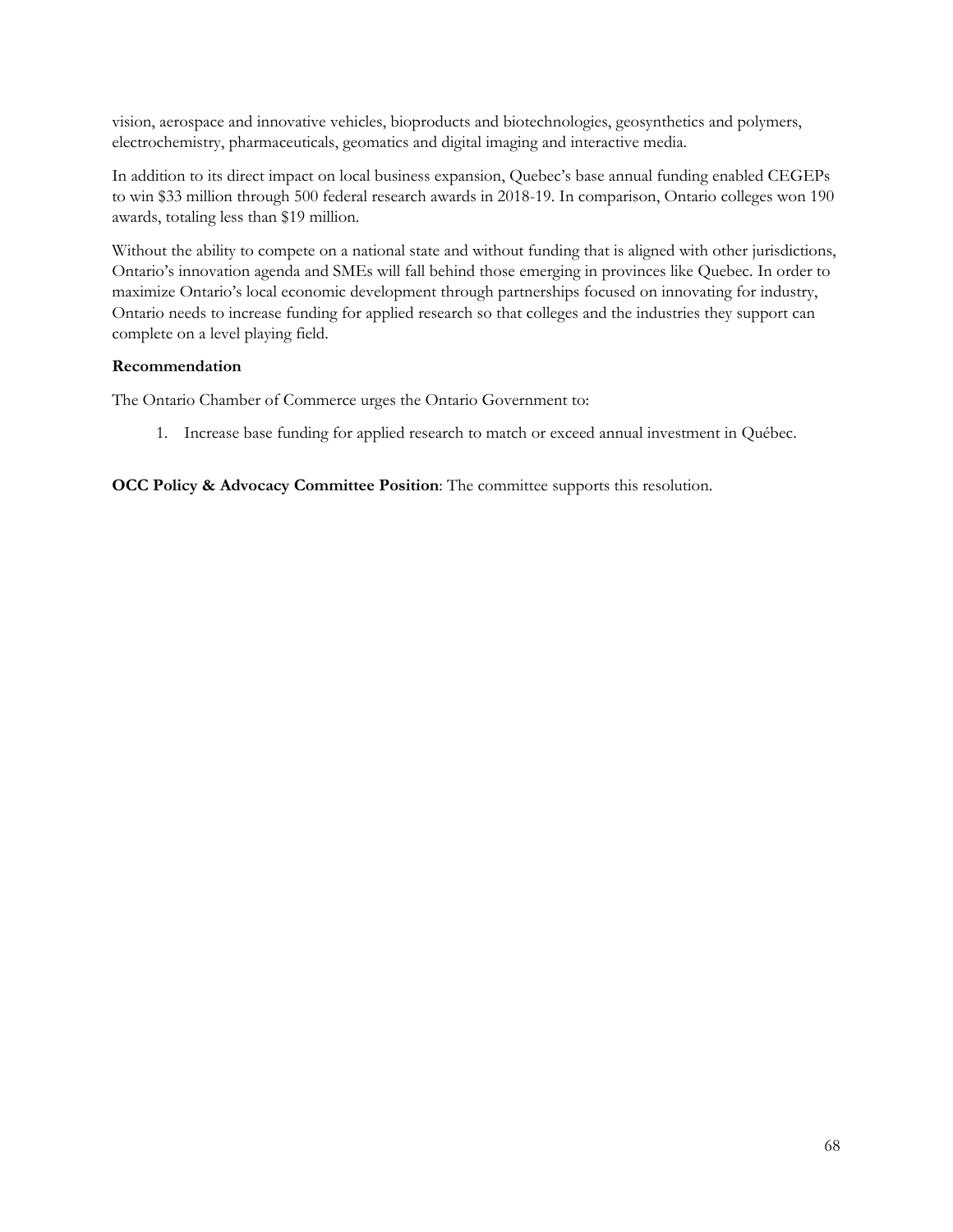#### <span id="page-68-0"></span>**33. Support for the Trucking Industry**

Submitted by: Windsor-Essex Regional Chamber of Commerce

#### **Issue**

The challenges of the Covid-19 pandemic have brought to light the operational difficulties in the trucking industry throughout Canada. The trucking industry is facing two major challenges:

- Driver shortage: Throughout Canada trucking companies are struggling to find drivers. This is more pronounced for smaller fleet companies.
- High cost for training and insurance: Current licensing rules mean that truck drivers who have international driving experience must completely re-train when they arrive in Canada. The additional costs for training drivers hurt smaller business more than the larger fleets. Insurance premiums for smaller trucking companies are significantly higher than the larger fleets. The issues related to retaining truck drivers, the rising costs of insurance premiums, and equipment shortage for smaller owner-operator businesses make it important to review and amend regulations and develop a strategy to implement support, both federally and provincially.

# **Background**

More than 55,000 truck drivers' jobs will need to be filled in Canada by March of 2023 according to the latest report and statistics gathered by Trucking HR Canada. Ontario was the first province to introduce mandatory entry-level training programs, which requires 103.5 hours of core training, and another 8.5 hours of training for an air brake endorsement, before testing for a Class A/Z licence.

The turnover rates are lower for larger fleets while the smaller fleets struggle to retain drivers. The challenges of increased insurance costs, shortage of equipment and rising price in makes it challenging for smaller trucking companies to remain competitive.

When international drivers arrive in Canada, their driving experience is not considered, and they must retrain which can cost between \$7,000 and \$12,000 dollars. Smaller businesses are paying over \$15,000 a year in insurance costs and are unable to secure new drivers because of insurance policies that favour the larger trucking companies. Smaller fleets are disadvantaged because they do not have resources and cannot offer wages at par with larger fleets, thereby leading to driver retention challenges.

#### **Recommendations**

The Ontario Chamber of Commerce urges the Government of Ontario to:

- 1. Implement and adjust licensing requirements for internationally trained truck drivers so that specific training and safety tests allow new truck drivers to fast-track their careers and consider their previous experience, thereby reducing the time and cost to obtain a license.
- 2. Increase immigration and bring internationally trained truck drivers that would amplify the pool of workers available.
- 3. Implement financial support to smaller fleet companies (owner-operator) so that they can offset high insurance cost, offer competitive wages, cover training, and hire more workers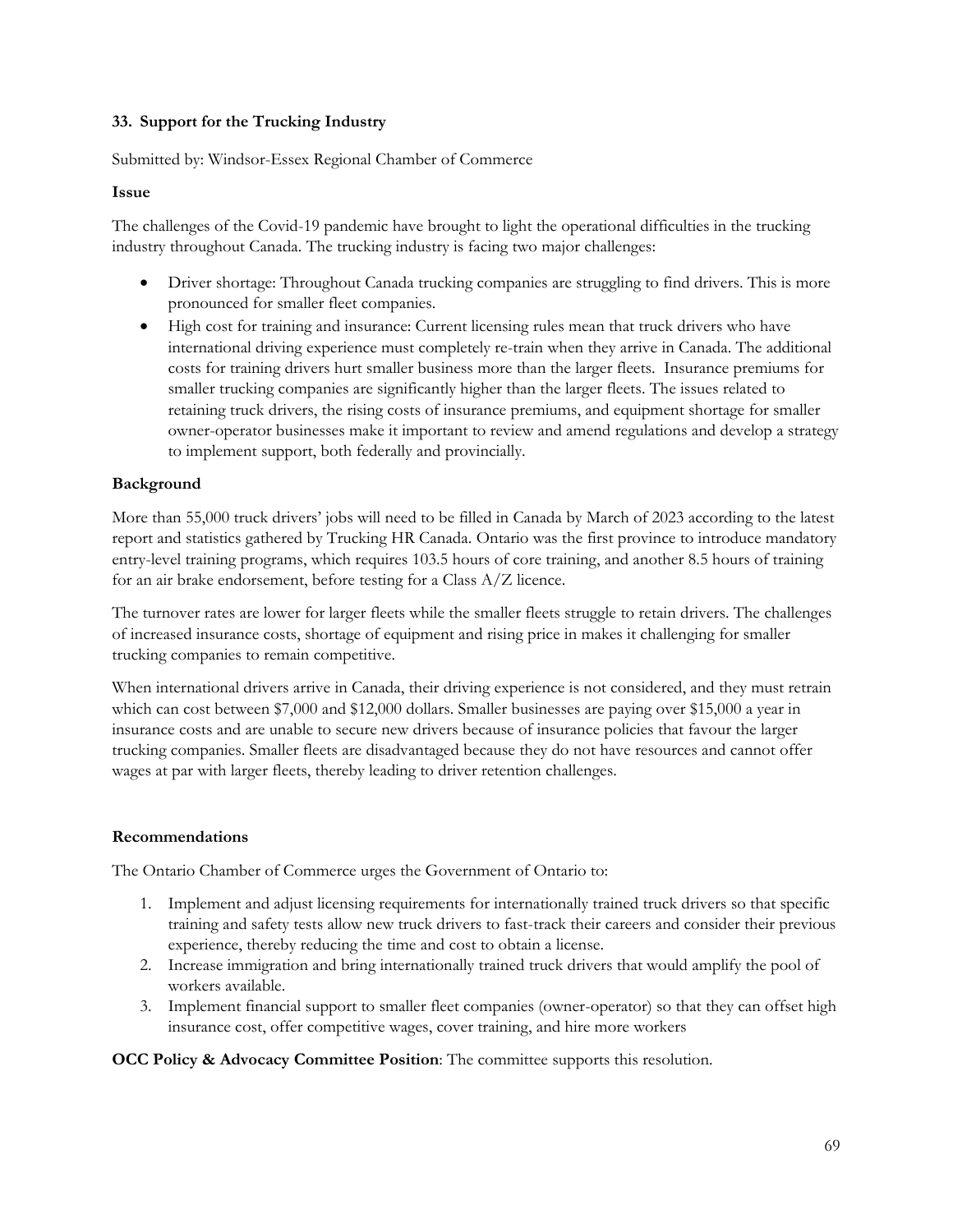#### <span id="page-69-0"></span>**34. Supporting international student job seekers to connect to local labour markets**

Submitted by: 1000 Islands Gananoque Chamber of Commerce, Belleville Chamber of Commerce, Greater Kingston Chamber of Commerce, Prince Edward County Chamber, Port Hope and District Chamber of Commerce and Toronto Region Board of Trade

# **Issue**

Ontario's labour market shortages are compounded by barriers in communities with international students and recent graduates seeking employment supports and services.

# **Background**

Ontario faces a significant skills shortage in many key sectors. Increased immigration is essential to building a strong workforce. This includes attracting international students who pursue careers in Ontario. "Study, Work and Stay in Canada", this is the brand that makes Canada one of the top destinations of choice for international students, and provides an important preview of life in Canada.<sup>97</sup>

There were more than 96,000 international students enrolled at Ontario's colleges last year and many will continue to live and work in this province after they graduate.

International students are essential to employers and are highly valued as prospective immigrants for numerous reasons. International students have Canadian educational qualifications, are proficient in at least one official language, and can help address both current and future labour market needs, particularly for highly skilled work and where there are ongoing shortages such as healthcare.<sup>98</sup> Prior to the pandemic, almost 40 percent of Canadian small and medium-sized businesses were struggling to hire new employees and as our population continues to age and retire in the post-COVID-19 world, the shortage will keep growing.<sup>99</sup>

Ontario's public post-secondary institutions and public-private college partnerships offer more than just an education to international students seeking to study in Canada. These institutions provide wrap-around services that help link international students into the local community and cultural organizations. This includes career planning, assistance with resumes, interview preparations and access to community job boards.

To maximize the positive experience of international students in Ontario and their engagement with local communities, more can be done to help international students at Ontario's public post-secondary institutions find employment. This is a particular challenge as international students are ineligible for many of the services provided through provincial and federal employment programs.

International students are not eligible for the services provided through employment placement agencies – either federal or provincial. Ontario's public post-secondary institutions remain concerned that there are few services or supports for international students to look for work within local communities.

Enabling international students to access services provided by employment agencies would help them to find jobs. With many communities facing skilled and unskilled labour shortage and with international students seeking employment within the allowed threshold, enabling these students and international graduates to

<sup>97</sup> Immigration and Refugees Canada. "Stay in Canada after you graduate." [https://www.canada.ca/en/immigration](https://www.canada.ca/en/immigration-refugees-citizenship/campaigns/study-work-stay.html)[refugees-citizenship/campaigns/study-work-stay.html](https://www.canada.ca/en/immigration-refugees-citizenship/campaigns/study-work-stay.html)

<sup>98</sup> Global Affairs Canada. "Building on Success: International Education Strategy (2019-2024)." 2019. <https://www.international.gc.ca/education/strategy-2019-2024-strategie.aspx>

<sup>99</sup> Business Development Bank of Canada. "Labour Shortage: Here to Stay." Report by Michael Cocolakis-Wormstall. 2018. [https://www.bdc.ca/en/documents/analysis\\_research/labour-shortage.pdf](https://www.bdc.ca/en/documents/analysis_research/labour-shortage.pdf)